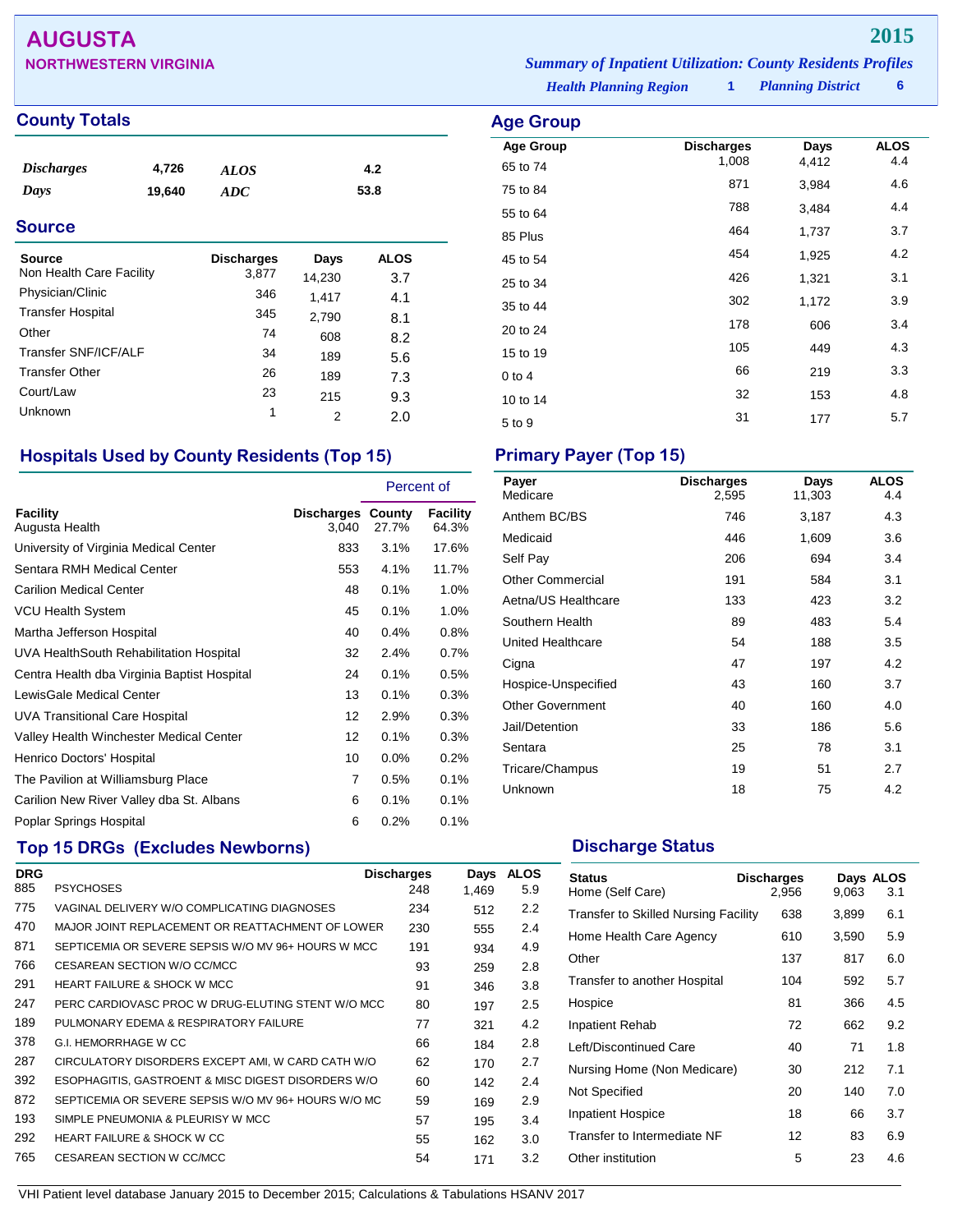# **BATH 2015**

## **County Totals Age Group**

| <i><b>Discharges</b></i> | 728   | <b>ALOS</b> | 4.5 |
|--------------------------|-------|-------------|-----|
| Days                     | 3,271 | ADC         | 9.0 |
|                          |       |             |     |

### **Source**

| <b>Source</b>            | <b>Discharges</b> | Days  | ALOS |
|--------------------------|-------------------|-------|------|
| Non Health Care Facility | 487               | 1,880 | 3.9  |
| <b>Transfer Hospital</b> | 144               | 883   | 6.1  |
| Physician/Clinic         | 60                | 297   | 5.0  |
| <b>Transfer Other</b>    | 20                | 124   | 6.2  |
| Other                    | 6                 | 35    | 5.8  |
| Court/Law                | 6                 | 26    | 4.3  |
| Transfer SNF/ICF/ALF     | 5                 | 26    | 5.2  |

## **Hospitals Used by County Residents (Top 15) Primary Payer (Top 15)**

|                                                   |                   | Percent of      |                   |
|---------------------------------------------------|-------------------|-----------------|-------------------|
| Facility<br><b>Bath County Community Hospital</b> | Discharges<br>213 | County<br>76.9% | Facility<br>29.3% |
| <b>Carilion Medical Center</b>                    | 145               | 0.4%            | 19.9%             |
| Augusta Health                                    | 112               | $1.0\%$         | 15.4%             |
| LewisGale Hospital - Alleghany                    | 96                | 4.2%            | 13.2%             |
| University of Virginia Medical Center             | 65                | 0.2%            | 8.9%              |
| LewisGale Medical Center                          | 63                | 0.4%            | 8.7%              |
| <b>VCU Health System</b>                          | 10                | $0.0\%$         | 1.4%              |
| Carilion New River Valley dba St. Albans          | 5                 | 0.1%            | 0.7%              |
| Sentara RMH Medical Center                        | 5                 | 0.0%            | 0.7%              |
| Carilion Stonewall Jackson Hospital               | 2                 | 0.2%            | 0.3%              |
| LewisGale Hospital Montgomery                     | 2                 | $0.0\%$         | 0.3%              |
| Poplar Springs Hospital                           | 2                 | 0.1%            | 0.3%              |
| Bon Secours St. Mary's Hospital                   | 1                 | 0.0%            | 0.1%              |
| Carilion Franklin Memorial Hospital               | 1                 | 0.1%            | 0.1%              |
| Johnston Memorial Hospital                        | 1                 | 0.0%            | 0.1%              |

## **Top 15 DRGs (Excludes Newborns) Discharge Status Discharge Status**

| <b>DRG</b> |                                                     | <b>Discharges</b> | Days | <b>ALOS</b> |
|------------|-----------------------------------------------------|-------------------|------|-------------|
| 392        | ESOPHAGITIS, GASTROENT & MISC DIGEST DISORDERS W/O  | 26                | 56   | 2.1         |
| 470        | MAJOR JOINT REPLACEMENT OR REATTACHMENT OF LOWER    | 24                | 68   | 2.8         |
| 885        | <b>PSYCHOSES</b>                                    | 22                | 170  | 7.7         |
| 871        | SEPTICEMIA OR SEVERE SEPSIS W/O MV 96+ HOURS W MCC  | 16                | 91   | 5.7         |
| 189        | PULMONARY EDEMA & RESPIRATORY FAILURE               | 14                | 61   | 4.4         |
| 775        | VAGINAL DELIVERY W/O COMPLICATING DIAGNOSES         | 14                | 34   | 2.4         |
| 192        | CHRONIC OBSTRUCTIVE PULMONARY DISEASE W/O CC/MCC    | 13                | 57   | 4.4         |
| 191        | CHRONIC OBSTRUCTIVE PULMONARY DISEASE W CC          | 12                | 50   | 4.2         |
| 690        | KIDNEY & URINARY TRACT INFECTIONS W/O MCC           | 12                | 31   | 2.6         |
| 603        | CELLULITIS W/O MCC                                  | 11                | 32   | 2.9         |
| 291        | <b>HEART FAILURE &amp; SHOCK W MCC</b>              | 10                | 65   | 6.5         |
| 292        | HEART FAILURE & SHOCK W CC                          | 10                | 39   | 3.9         |
| 247        | PERC CARDIOVASC PROC W DRUG-ELUTING STENT W/O MCC   | 9                 | 27   | 3.0         |
| 641        | MISC DISORDERS OF NUTRITION.METABOLISM.FLUIDS/ELECT | 9                 | 23   | 2.6         |
| 689        | KIDNEY & URINARY TRACT INFECTIONS W MCC             | 9                 | 30   | 3.3         |

**NORTHWESTERN VIRGINIA** *Summary of Inpatient Utilization: County Residents Profiles*

*Health Planning Region* **1**

*Planning District* **6**

| Age Group        |                          |      |                    |
|------------------|--------------------------|------|--------------------|
| <b>Age Group</b> | <b>Discharges</b><br>189 | Days | <b>ALOS</b><br>5.1 |
| 65 to 74         |                          | 957  |                    |
| 75 to 84         | 140                      | 568  | 4.1                |
| 55 to 64         | 85                       | 407  | 4.8                |
| 85 Plus          | 84                       | 368  | 4.4                |
| 45 to 54         | 69                       | 316  | 4.6                |
| 35 to 44         | 59                       | 205  | 3.5                |
| 25 to 34         | 52                       | 306  | 5.9                |
| 20 to 24         | 23                       | 67   | 2.9                |
| $0$ to $4$       | 14                       | 27   | 1.9                |
| 15 to 19         | 9                        | 44   | 4.9                |
| 5 to 9           | 3                        | 5    | 1.7                |
| 10 to 14         | 1                        | 1    | 1.0                |

| Payer<br>Medicare         | <b>Discharges</b><br>446 | Days<br>2,032 | <b>ALOS</b><br>4.6 |
|---------------------------|--------------------------|---------------|--------------------|
| Anthem BC/BS              | 84                       | 340           | 4.0                |
| Medicaid                  | 54                       | 308           | 5.7                |
| Cigna                     | 37                       | 162           | 4.4                |
| <b>Other Commercial</b>   | 26                       | 80            | 3.1                |
| Self Pay                  | 25                       | 79            | 3.2                |
| Aetna/US Healthcare       | 11                       | 75            | 6.8                |
| <b>BC/BS Out-of-State</b> | 10                       | 41            | 4.1                |
| Southern Health           | 5                        | 15            | 3.0                |
| United Healthcare         | 5                        | 23            | 4.6                |
| Tricare/Champus           | 4                        | 13            | 3.3                |
| Unknown                   | 4                        | 19            | 4.8                |
| Hospice-Unspecified       | 3                        | 4             | 1.3                |
| <b>Local Government</b>   | 3                        | 20            | 6.7                |
| <b>Other Government</b>   | 3                        | 21            | 7.0                |

| <b>Status</b><br>Home (Self Care)           | <b>Discharges</b><br>442 | 1.579 | Days ALOS<br>3.6 |
|---------------------------------------------|--------------------------|-------|------------------|
| Home Health Care Agency                     | 65                       | 450   | 6.9              |
| <b>Transfer to Skilled Nursing Facility</b> | 57                       | 432   | 7.6              |
| Swing Bed                                   | 51                       | 289   | 5.7              |
| Transfer to another Hospital                | 43                       | 81    | 1.9              |
| Other                                       | 19                       | 53    | 2.8              |
| Transfer to Intermediate NF                 | 17                       | 95    | 5.6              |
| Hospice                                     | 12                       | 57    | 4.8              |
| Not Specified                               | 7                        | 88    | 12.6             |
| Inpatient Rehab                             | 6                        | 119   | 19.8             |
| <b>Inpatient Hospice</b>                    | 4                        | 15    | 3.8              |
| Left/Discontinued Care                      | 2                        | 2     | 1.0              |
| Other institution                           | 2                        | 9     | 4.5              |
|                                             |                          |       |                  |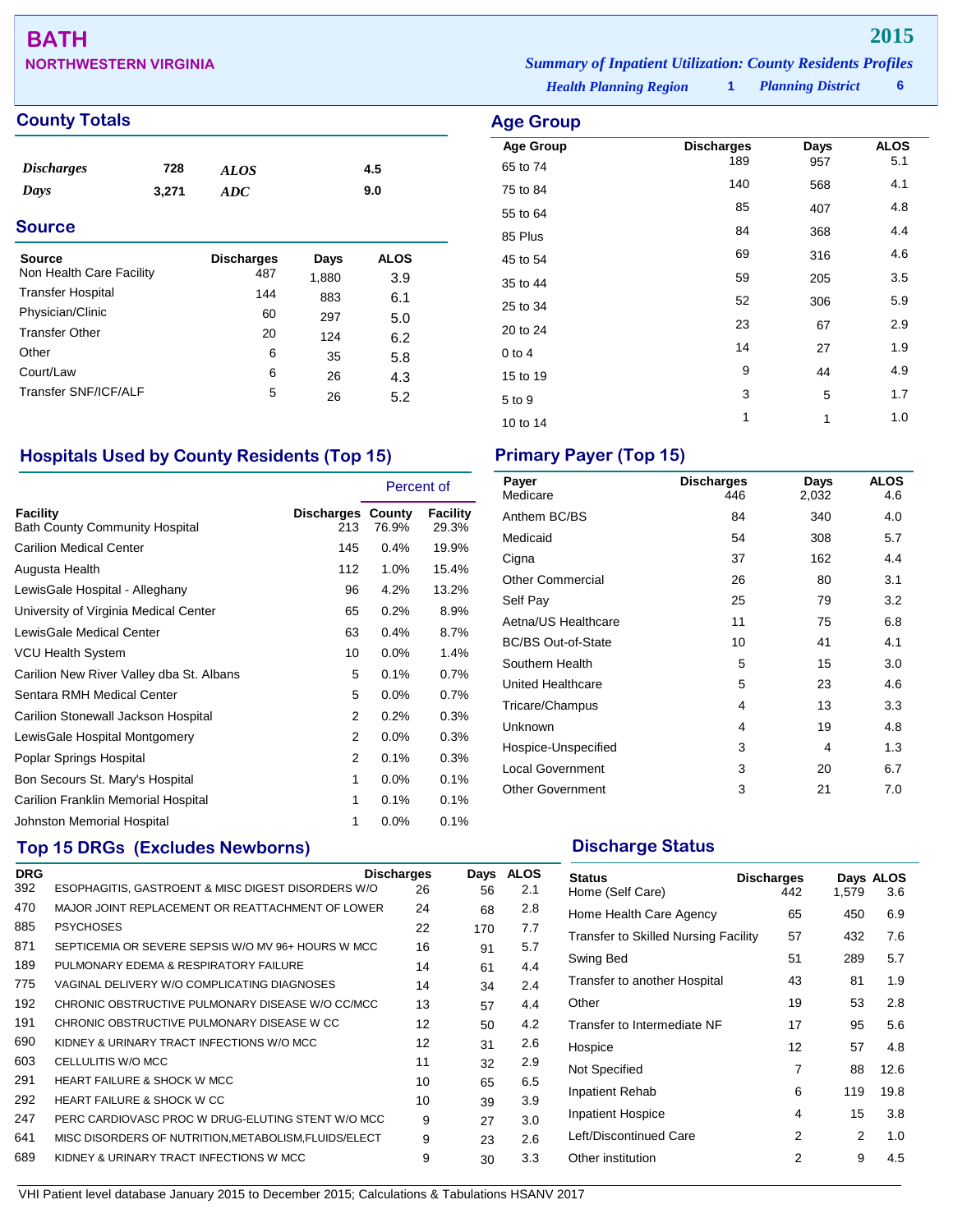## **BUENA VISTA CITY 2015**

| <b>NORTHWESTERN VIRGINIA</b> | <b>Summary of Inpatient Utilization: County Residents Profiles</b> |                          |  |
|------------------------------|--------------------------------------------------------------------|--------------------------|--|
|                              | <b>Health Planning Region</b>                                      | <b>Planning District</b> |  |

**Age Group Discharges Days ALOS**<br>65 to 74 197 1,112 5.6 65 to 74 <sup>197</sup> 1,112 5.6 75 to 84 <sup>179</sup> <sup>875</sup> 4.9 55 to 64 <sup>153</sup> <sup>620</sup> 4.0 45 to 54 **101** 443 4.4 25 to 34 and 334 3.7 85 Plus 20 420 4.7 35 to 44 <sup>69</sup> <sup>303</sup> 4.4 20 to 24 **59** 182 3.1 15 to 19 21 95 4.5 0 to 4  $14$  74 5.3 10 to 14 11 50 4.5  $5 \text{ to } 9$  6 27 4.5

**County Totals Age Group** 

| <b>Discharges</b><br>Days | 990<br>4,535 | <i>ALOS</i><br>ADC |       | 4.6<br>12.4 |
|---------------------------|--------------|--------------------|-------|-------------|
| <b>Source</b>             |              |                    |       |             |
| Source                    |              | <b>Discharges</b>  | Days  | <b>ALOS</b> |
| Non Health Care Facility  |              | 452                | 1,707 | 3.8         |
| Physician/Clinic          |              | 283                | 1,201 | 4.2         |
| <b>Transfer Hospital</b>  |              | 200                | 1,295 | 6.5         |
| Court/Law                 |              | 20                 | 96    | 4.8         |
| <b>Transfer Other</b>     |              | 19                 | 98    | 5.2         |
| Other                     |              | 11                 | 112   | 10.2        |
| Transfer SNF/ICF/ALF      |              | 5                  | 26    | 5.2         |

## **Hospitals Used by County Residents (Top 15) Primary Payer (Top 15)**

|                                                 |                          |         | Percent of        |
|-------------------------------------------------|--------------------------|---------|-------------------|
| Facility<br>Carilion Stonewall Jackson Hospital | Discharges County<br>336 | 27.7%   | Facility<br>33.9% |
| <b>Carilion Medical Center</b>                  | 234                      | 0.6%    | 23.6%             |
| Augusta Health                                  | 233                      | 2.1%    | 23.5%             |
| University of Virginia Medical Center           | 66                       | 0.2%    | 6.7%              |
| LewisGale Medical Center                        | 30                       | 0.2%    | 3.0%              |
| Carilion New River Valley dba St. Albans        | 17                       | 0.2%    | 1.7%              |
| Poplar Springs Hospital                         | 14                       | 0.4%    | 1.4%              |
| Centra Health dba Virginia Baptist Hospital     | 13                       | $0.0\%$ | 1.3%              |
| LewisGale Hospital - Alleghany                  | 10                       | 0.4%    | 1.0%              |
| <b>VCU Health System</b>                        | 10                       | 0.0%    | 1.0%              |
| Sentara RMH Medical Center                      | 6                        | $0.0\%$ | 0.6%              |
| <b>CJW Medical Center</b>                       | 4                        | 0.0%    | 0.4%              |
| Pioneer Community Hospital of Patrick           | 2                        | 0.4%    | 0.2%              |
| Bon Secours Rappahannock General Hospital       | 1                        | 0.1%    | 0.1%              |
| <b>Bon Secours Richmond Community Hospital</b>  | 1                        | 0.0%    | 0.1%              |

## **Top 15 DRGs (Excludes Newborns) Discharge Status Discharge Status**

| <b>DRG</b> |                                                       | <b>Discharges</b> | Days | <b>ALOS</b> |
|------------|-------------------------------------------------------|-------------------|------|-------------|
| 885        | <b>PSYCHOSES</b>                                      | 68                | 416  | 6.1         |
| 775        | VAGINAL DELIVERY W/O COMPLICATING DIAGNOSES           | 56                | 124  | 2.2         |
| 871        | SEPTICEMIA OR SEVERE SEPSIS W/O MV 96+ HOURS W MCC    | 44                | 262  | 6.0         |
| 470        | MAJOR JOINT REPLACEMENT OR REATTACHMENT OF LOWER      | 43                | 121  | 2.8         |
| 291        | <b>HEART FAILURE &amp; SHOCK W MCC</b>                | 23                | 127  | 5.5         |
| 872        | SEPTICEMIA OR SEVERE SEPSIS W/O MV 96+ HOURS W/O MC   | 19                | 73   | 3.8         |
| 189        | PULMONARY EDEMA & RESPIRATORY FAILURE                 | 18                | 109  | 6.1         |
| 292        | <b>HEART FAILURE &amp; SHOCK W CC</b>                 | 18                | 62   | 3.4         |
| 766        | CESAREAN SECTION W/O CC/MCC                           | 18                | 53   | 2.9         |
| 392        | ESOPHAGITIS, GASTROENT & MISC DIGEST DISORDERS W/O    | 17                | 41   | 2.4         |
| 641        | MISC DISORDERS OF NUTRITION, METABOLISM, FLUIDS/ELECT | 16                | 58   | 3.6         |
| 247        | PERC CARDIOVASC PROC W DRUG-ELUTING STENT W/O MCC     | 13                | 33   | $2.5\,$     |
| 897        | ALCOHOL/DRUG ABUSE OR DEPENDENCE W/O REHABILITATI     | 13                | 52   | 4.0         |
| 378        | G.I. HEMORRHAGE W CC                                  | 12                | 31   | 2.6         |
| 765        | <b>CESAREAN SECTION W CC/MCC</b>                      | 12                | 34   | 2.8         |
|            |                                                       |                   |      |             |

| Payer<br>Medicare         | <b>Discharges</b><br>582 | Days<br>3,028 | <b>ALOS</b><br>5.2 |
|---------------------------|--------------------------|---------------|--------------------|
| Medicaid                  | 123                      | 473           | 3.9                |
| Anthem BC/BS              | 121                      | 427           | 3.5                |
| Self Pay                  | 45                       | 144           | 3.2                |
| Cigna                     | 24                       | 93            | 3.9                |
| United Healthcare         | 21                       | 54            | 2.6                |
| Jail/Detention            | 20                       | 64            | 3.2                |
| <b>Other Commercial</b>   | 16                       | 59            | 3.7                |
| <b>Other Government</b>   | 11                       | 48            | 4.4                |
| Tricare/Champus           | 6                        | 20            | 3.3                |
| Aetna/US Healthcare       | 4                        | 9             | 2.3                |
| <b>BC/BS Out-of-State</b> | 4                        | 19            | 4.8                |
| HMO/PPO-Unspecified       | 4                        | 15            | 3.8                |
| Sentara                   | 3                        | 11            | 3.7                |
| Unknown                   | 3                        | 8             | 2.7                |

| <b>Status</b><br>Home (Self Care)           | <b>Discharges</b><br>580 | 2,081 | Days ALOS<br>3.6 |
|---------------------------------------------|--------------------------|-------|------------------|
| Home Health Care Agency                     | 137                      | 769   | 5.6              |
| <b>Transfer to Skilled Nursing Facility</b> | 131                      | 886   | 6.8              |
| Transfer to another Hospital                | 42                       | 138   | 3.3              |
| Other                                       | 33                       | 233   | 7.1              |
| Swing Bed                                   | 18                       | 114   | 6.3              |
| Hospice                                     | 15                       | 133   | 8.9              |
| Nursing Home (Non Medicare)                 | 10                       | 21    | 2.1              |
| Left/Discontinued Care                      | 6                        | 8     | 1.3              |
| Not Specified                               | 5                        | 60    | 12.0             |
| <b>Inpatient Rehab</b>                      | 5                        | 31    | 6.2              |
| Cancer Center or Childrens                  | 2                        | 15    | 7.5              |
| Long Term Acute                             | 2                        | 16    | 8.0              |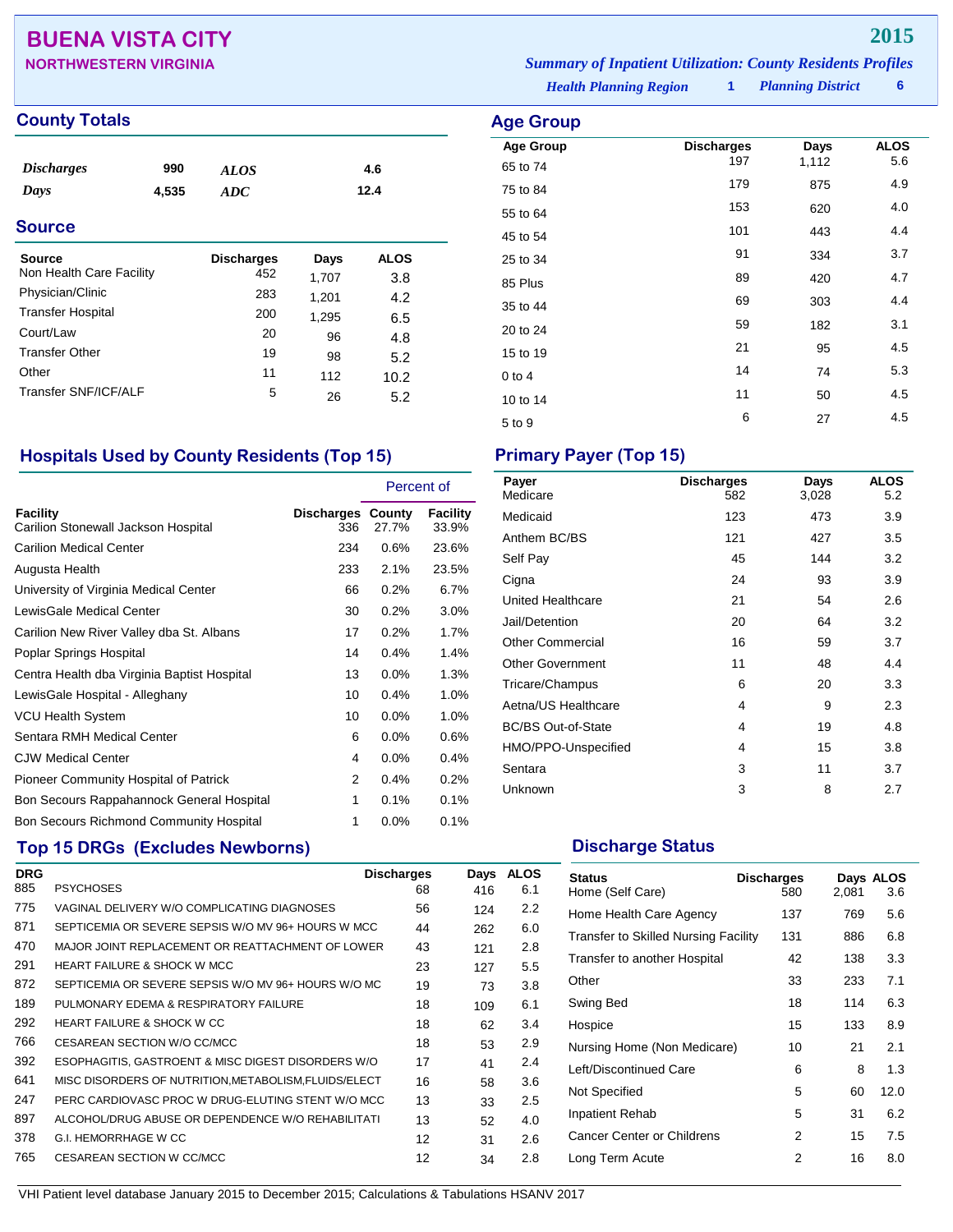## **HARRISONBURG CITY 2015**

| <b>NORTHWESTERN VIRGINIA</b> | <b>Summary of Inpatient Utilization: County Residents Profiles</b> |
|------------------------------|--------------------------------------------------------------------|
|                              |                                                                    |

**Age Group Discharges Days ALOS** 75 to 84 <sup>875</sup> 4,449 5.1 65 to 74 <sup>810</sup> 3,258 4.0 55 to 64 <sup>781</sup> 3,794 4.9 25 to 34 <sup>749</sup> 1,957 2.6 85 Plus <sup>695</sup> 2,887 4.2 45 to 54 **543** 2,251 4.2 35 to 44 <sup>526</sup> 1,725 3.3 20 to 24 **348** 1,270 3.6 15 to 19 184 184 185 185 186 19 0 to 4  $84$   $345$   $4.1$ 10 to 14 38 213 5.6 5 to 9 29 29 2.7

*Health Planning Region* **1**

*Planning District* **6**

# **County Totals Age Group**

| <i><b>Discharges</b></i> | 5,662  | ALOS | 4.1  |
|--------------------------|--------|------|------|
| Days                     | 23,025 | ADC  | 63.1 |

### **Source**

| Source<br>Non Health Care Facility | <b>Discharges</b><br>4,592 | Days<br>16,952 | ALOS<br>3.7 |
|------------------------------------|----------------------------|----------------|-------------|
| Transfer SNF/ICF/ALF               | 328                        | 1,683          | 5.1         |
| Physician/Clinic                   | 322                        | 1,484          | 4.6         |
| <b>Transfer Hospital</b>           | 303                        | 2,238          | 7.4         |
| Other                              | 65                         | 349            | 5.4         |
| <b>Transfer Other</b>              | 28                         | 190            | 6.8         |
| Court/Law                          | 21                         | 123            | 5.9         |
| Unknown                            | 3                          | 6              | 2.0         |

## **Hospitals Used by County Residents (Top 15) Primary Payer (Top 15)**

|                                               |                     |                 | Percent of               |
|-----------------------------------------------|---------------------|-----------------|--------------------------|
| <b>Facility</b><br>Sentara RMH Medical Center | Discharges<br>4,651 | County<br>34.6% | <b>Facility</b><br>82.1% |
| University of Virginia Medical Center         | 613                 | 2.3%            | 10.8%                    |
| Augusta Health                                | 128                 | $1.2\%$         | 2.3%                     |
| Valley Health Winchester Medical Center       | 60                  | 0.3%            | 1.1%                     |
| <b>VCU Health System</b>                      | 35                  | 0.1%            | 0.6%                     |
| UVA HealthSouth Rehabilitation Hospital       | 24                  | 1.8%            | $0.4\%$                  |
| <b>Carilion Medical Center</b>                | 19                  | 0.1%            | 0.3%                     |
| Centra Health dba Virginia Baptist Hospital   | 17                  | 0.1%            | 0.3%                     |
| Martha Jefferson Hospital                     | 14                  | 0.2%            | 0.2%                     |
| LewisGale Medical Center                      | 11                  | 0.1%            | $0.2\%$                  |
| Poplar Springs Hospital                       | 11                  | 0.3%            | 0.2%                     |
| <b>CJW Medical Center</b>                     | 6                   | 0.0%            | 0.1%                     |
| Dominion Hospital                             | 6                   | 0.2%            | 0.1%                     |
| <b>UVA Transitional Care Hospital</b>         | 6                   | 1.5%            | 0.1%                     |
| Valley Health Shenandoah Memorial Hospital    | 6                   | 0.4%            | 0.1%                     |

## **Top 15 DRGs (Excludes Newborns) Discharge Status Discharge Status**

| <b>DRG</b> |                                                     | <b>Discharges</b> | Days  | <b>ALOS</b> |
|------------|-----------------------------------------------------|-------------------|-------|-------------|
| 775        | VAGINAL DELIVERY W/O COMPLICATING DIAGNOSES         | 465               | 875   | 1.9         |
| 885        | <b>PSYCHOSES</b>                                    | 297               | 1.543 | 5.2         |
| 871        | SEPTICEMIA OR SEVERE SEPSIS W/O MV 96+ HOURS W MCC  | 221               | 1.236 | 5.6         |
| 470        | MAJOR JOINT REPLACEMENT OR REATTACHMENT OF LOWER    | 177               | 449   | $2.5\,$     |
| 766        | CESAREAN SECTION W/O CC/MCC                         | 138               | 337   | 2.4         |
| 872        | SEPTICEMIA OR SEVERE SEPSIS W/O MV 96+ HOURS W/O MC | 121               | 435   | 3.6         |
| 897        | ALCOHOL/DRUG ABUSE OR DEPENDENCE W/O REHABILITATI   | 100               | 312   | 3.1         |
| 291        | <b>HEART FAILURE &amp; SHOCK W MCC</b>              | 97                | 479   | 4.9         |
| 392        | ESOPHAGITIS, GASTROENT & MISC DIGEST DISORDERS W/O  | 92                | 230   | $2.5\,$     |
| 765        | CESAREAN SECTION W CC/MCC                           | 88                | 272   | 3.1         |
| 774        | VAGINAL DELIVERY W COMPLICATING DIAGNOSES           | 78                | 184   | 2.4         |
| 292        | <b>HEART FAILURE &amp; SHOCK W CC</b>               | 72                | 267   | 3.7         |
| 603        | CELLULITIS W/O MCC                                  | 69                | 215   | 3.1         |
| 378        | <b>G.I. HEMORRHAGE W CC</b>                         | 65                | 193   | 3.0         |
| 193        | SIMPLE PNEUMONIA & PLEURISY W MCC                   | 61                | 342   | 5.6         |
|            |                                                     |                   |       |             |

| Payer                   | <b>Discharges</b> | Days   | <b>ALOS</b> |
|-------------------------|-------------------|--------|-------------|
| Medicare                | 2,812             | 12,532 | 4.5         |
| Anthem BC/BS            | 926               | 3,524  | 3.8         |
| Medicaid                | 865               | 3,024  | 3.5         |
| Self Pay                | 314               | 1,094  | 3.5         |
| Indigent/Charity        | 146               | 499    | 3.4         |
| Sentara                 | 135               | 499    | 3.7         |
| Cigna                   | 71                | 271    | 3.8         |
| Aetna/US Healthcare     | 64                | 183    | 2.9         |
| United Healthcare       | 64                | 211    | 3.3         |
| <b>Other Commercial</b> | 63                | 195    | 3.1         |
| Southern Health         | 45                | 163    | 3.6         |
| Tricare/Champus         | 39                | 166    | 4.3         |
| Unknown                 | 28                | 103    | 3.7         |
| Jail/Detention          | 27                | 136    | 5.0         |
| <b>Other Government</b> | 18                | 200    | 11.1        |
|                         |                   |        |             |

| <b>Status</b><br>Home (Self Care)           | <b>Discharges</b><br>3.745 | 11,658 | Days ALOS<br>3.1 |
|---------------------------------------------|----------------------------|--------|------------------|
| <b>Transfer to Skilled Nursing Facility</b> | 893                        | 5,512  | 6.2              |
| Home Health Care Agency                     | 472                        | 2,549  | 5.4              |
| Other                                       | 150                        | 1,068  | 7.1              |
| Transfer to another Hospital                | 101                        | 509    | 5.0              |
| Hospice                                     | 79                         | 431    | 5.5              |
| Transfer to Intermediate NF                 | 65                         | 325    | 5.0              |
| Left/Discontinued Care                      | 60                         | 177    | 3.0              |
| Inpatient Rehab                             | 37                         | 417    | 11.3             |
| Nursing Home (Non Medicare)                 | 36                         | 200    | 5.6              |
| Not Specified                               | 12                         | 34     | 2.8              |
| Other institution                           | 7                          | 79     | 11.3             |
| Inpatient Hospice                           | 3                          | 12     | 4.0              |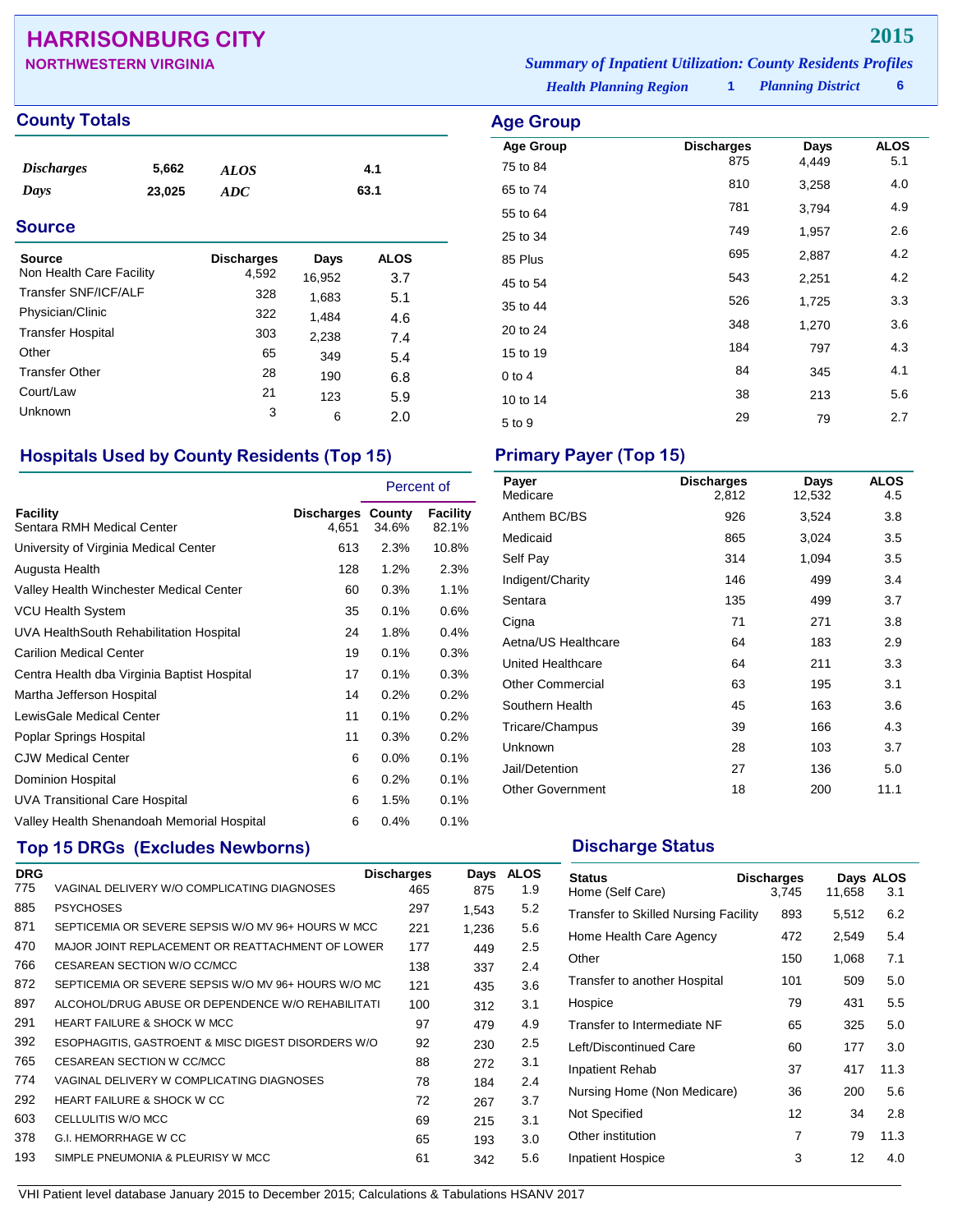## **HIGHLAND 2015**

| <b>NORTHWESTERN VIRGINIA</b> | <b>Summary of Inpatient Utilization: County Residents Profiles</b> |                          |  |
|------------------------------|--------------------------------------------------------------------|--------------------------|--|
|                              | <b>Health Planning Region</b>                                      | <b>Planning District</b> |  |

### **County Totals**

| <b>Discharges</b>        | 247   | <b>ALOS</b>       |      | 4.5         |  |
|--------------------------|-------|-------------------|------|-------------|--|
| Days                     | 1,117 | <b>ADC</b>        |      | 3.1         |  |
| <b>Source</b>            |       |                   |      |             |  |
| <b>Source</b>            |       | <b>Discharges</b> | Days | <b>ALOS</b> |  |
| Non Health Care Facility |       | 191               | 613  | 3.2         |  |
| <b>Transfer Hospital</b> |       | 31                | 282  | 9.1         |  |
| Physician/Clinic         |       | 16                | 122  | 7.6         |  |
| <b>Transfer Other</b>    |       | 4                 | 15   | 3.8         |  |
| Other                    |       | 3                 | 80   | 26.7        |  |
| Court/Law                |       | 1                 | 3    | 3.0         |  |
| Transfer SNF/ICF/ALF     |       | 1                 | 2    | 2.0         |  |
|                          |       |                   |      |             |  |

| <b>Age Group</b> |                   |      |             |
|------------------|-------------------|------|-------------|
| <b>Age Group</b> | <b>Discharges</b> | Days | <b>ALOS</b> |
| 75 to 84         | 68                | 268  | 3.9         |
| 65 to 74         | 49                | 230  | 4.7         |
| 55 to 64         | 40                | 228  | 5.7         |
| 85 Plus          | 35                | 137  | 3.9         |
| 45 to 54         | 18                | 65   | 3.6         |
| 35 to 44         | 13                | 100  | 7.7         |
| 20 to 24         | 12                | 50   | 4.2         |
| 25 to 34         | 8                 | 20   | 2.5         |
| 10 to 14         | 3                 | 16   | 5.3         |
| 15 to 19         | 1                 | 3    | 3.0         |
|                  |                   |      |             |

## **Hospitals Used by County Residents (Top 15) Primary Payer (Top 15)**

|                                         |                                 | Percent of |                          |
|-----------------------------------------|---------------------------------|------------|--------------------------|
| Facility<br>Augusta Health              | <b>Discharges County</b><br>121 | $1.1\%$    | <b>Facility</b><br>49.0% |
| University of Virginia Medical Center   | 54                              | 0.2%       | 21.9%                    |
| <b>Bath County Community Hospital</b>   | 34                              | 12.3%      | 13.8%                    |
| Sentara RMH Medical Center              | 18                              | 0.1%       | 7.3%                     |
| <b>Carilion Medical Center</b>          | 9                               | $0.0\%$    | 3.6%                     |
| <b>VCU Health System</b>                | 3                               | $0.0\%$    | 1.2%                     |
| LewisGale Medical Center                | 2                               | 0.0%       | 0.8%                     |
| UVA HealthSouth Rehabilitation Hospital | 2                               | 0.2%       | 0.8%                     |
| LewisGale Hospital - Alleghany          | 1                               | 0.0%       | 0.4%                     |
| Martha Jefferson Hospital               | 1                               | $0.0\%$    | 0.4%                     |
| UVA Culpeper Hospital                   | 1                               | $0.0\%$    | 0.4%                     |
| Valley Health Winchester Medical Center | 1                               | 0.0%       | 0.4%                     |

| Payer<br>Medicare         | <b>Discharges</b><br>157 | Days<br>625 | <b>ALOS</b><br>4.0 |
|---------------------------|--------------------------|-------------|--------------------|
| Anthem BC/BS              | 37                       | 154         | 4.2                |
| Medicaid                  | 18                       | 71          | 3.9                |
| Self Pay                  | 13                       | 159         | 12.2               |
| <b>Other Commercial</b>   | 7                        | 46          | 6.6                |
| United Healthcare         | 4                        | 17          | 4.3                |
| Cigna                     | 3                        | 7           | 2.3                |
| Southern Health           | 2                        | 4           | 2.0                |
| Aetna/US Healthcare       | 1                        | 3           | 3.0                |
| <b>BC/BS Out-of-State</b> | 1                        | 12          | 12.0               |
| <b>Other Government</b>   | 1                        | 4           | 4.0                |
| Sentara                   | 1                        | 3           | 3.0                |
| Tricare/Champus           | 1                        | 10          | 10.0               |
| Unknown                   | 1                        | 2           | 2.0                |

## **Top 15 DRGs (Excludes Newborns) Discharge Status Discharge Status**

| <b>DRG</b> |                                                     | <b>Discharges</b> | Days | <b>ALOS</b> |  |
|------------|-----------------------------------------------------|-------------------|------|-------------|--|
| 470        | MAJOR JOINT REPLACEMENT OR REATTACHMENT OF LOWER    | 17                | 46   | 2.7         |  |
| 291        | <b>HEART FAILURE &amp; SHOCK W MCC</b>              | 13                | 70   | 5.4         |  |
| 885        | <b>PSYCHOSES</b>                                    | 10                | 52   | 5.2         |  |
| 775        | VAGINAL DELIVERY W/O COMPLICATING DIAGNOSES         | 7                 | 17   | 2.4         |  |
| 871        | SEPTICEMIA OR SEVERE SEPSIS W/O MV 96+ HOURS W MCC  | 7                 | 27   | 3.9         |  |
| 175        | PULMONARY EMBOLISM W MCC                            | 5                 | 21   | 4.2         |  |
| 247        | PERC CARDIOVASC PROC W DRUG-ELUTING STENT W/O MCC   | 5                 | 8    | 1.6         |  |
| 299        | PERIPHERAL VASCULAR DISORDERS W MCC                 | 4                 | 13   | 3.3         |  |
| 312        | SYNCOPE & COLLAPSE                                  | 4                 | 7    | 1.8         |  |
| 392        | ESOPHAGITIS, GASTROENT & MISC DIGEST DISORDERS W/O  | 4                 | 11   | 2.8         |  |
| 683        | <b>RENAL FAILURE W CC</b>                           | 4                 | R    | 2.0         |  |
| 872        | SEPTICEMIA OR SEVERE SEPSIS W/O MV 96+ HOURS W/O MC | 4                 | 9    | 2.3         |  |
| 945        | REHABILITATION W CC/MCC                             | 4                 | 105  | 26.3        |  |
| 064        | INTRACRANIAL HEMORRHAGE OR CEREBRAL INFARCTION W    | 3                 | 5    | 1.7         |  |
| 177        | RESPIRATORY INFECTIONS & INFLAMMATIONS W MCC        | 3                 | 19   | 6.3         |  |
|            |                                                     |                   |      |             |  |

| <b>Status</b><br>Home (Self Care)           | <b>Discharges</b><br>163 | 561 | Days ALOS<br>3.4 |
|---------------------------------------------|--------------------------|-----|------------------|
| <b>Transfer to Skilled Nursing Facility</b> | 27                       | 139 | 5.2              |
| Transfer to another Hospital                | 17                       | 87  | 5.1              |
| Home Health Care Agency                     | 12                       | 96  | 8.0              |
| Other                                       | 8                        | 50  | 6.3              |
| Swing Bed                                   | 7                        | 31  | 4.4              |
| Hospice                                     | 4                        | 21  | 5.3              |
| <b>Inpatient Rehab</b>                      | 4                        | 81  | 20.3             |
| <b>Critical Access Hospital</b>             | 3                        | 25  | 8.3              |
| Left/Discontinued Care                      | 1                        | 0   | 0.0              |
| Other institution                           | 1                        | 26  | 26.0             |
|                                             |                          |     |                  |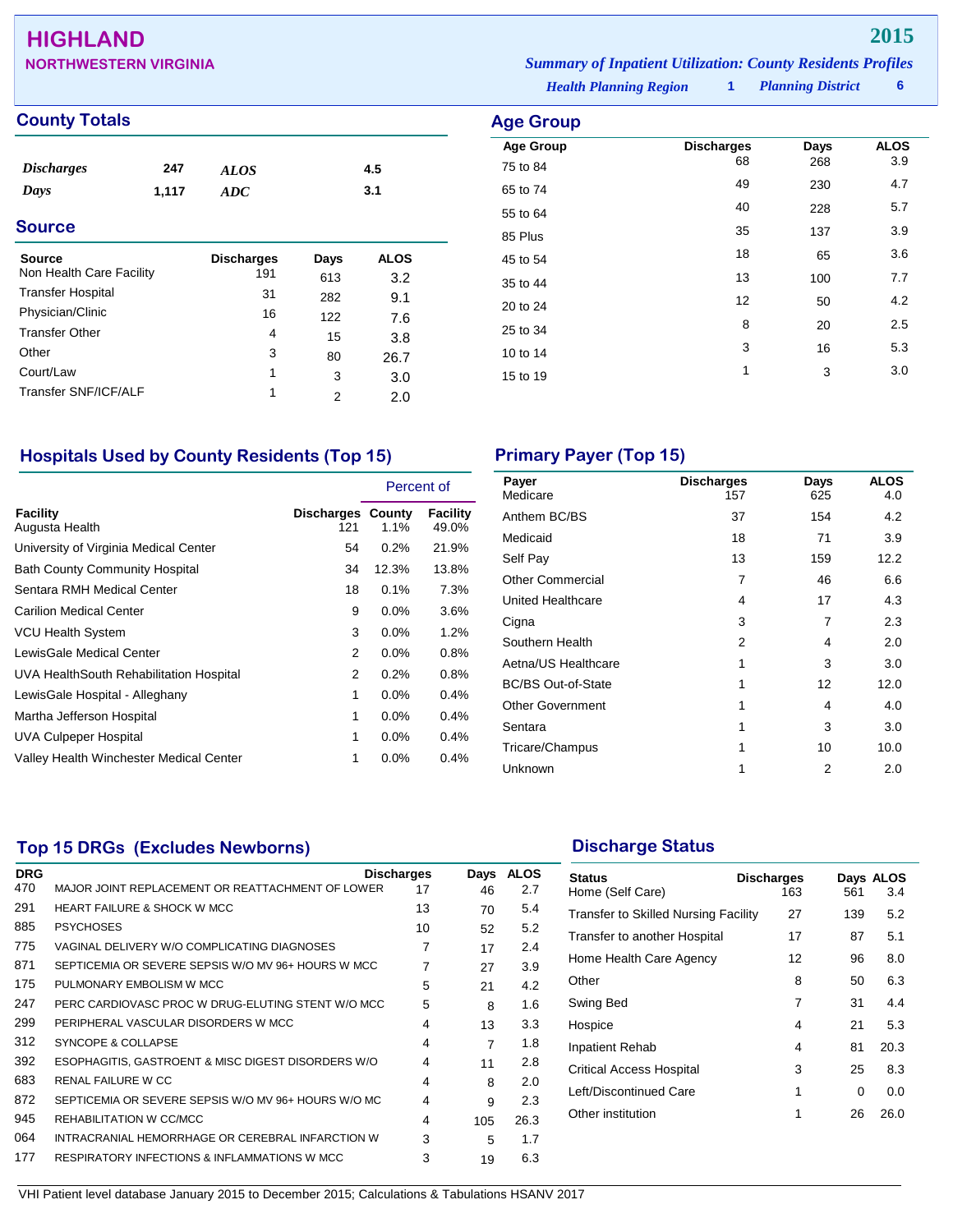## **LEXINGTON CITY 2015**

### *Planning District* **6 NORTHWESTERN VIRGINIA** *Summary of Inpatient Utilization: County Residents Profiles*

**Age Group Discharges Days ALOS**<br>  $65 \text{ to } 74$  0.318 1.397 4.4 65 to 74 <sup>318</sup> 1,397 4.4 75 to 84 <sup>303</sup> 1,348 4.5 85 Plus <sup>228</sup> 1,013 4.4 55 to 64 <sup>208</sup> 1,046 5.0 25 to 34 <sup>131</sup> <sup>515</sup> 3.9 45 to 54 <sup>121</sup> <sup>567</sup> 4.7 35 to 44 <sup>98</sup> <sup>549</sup> 5.6 20 to 24 **41** 119 2.9 15 to 19 29 111 3.8 10 to 14 19 19 19 10 10 14  $0$  to 4  $10$   $18$   $1.8$  $5 \text{ to } 9$  1 2 2.0

*Health Planning Region* **1**

## **County Totals Age Group**

| <b>Discharges</b><br>Days<br><b>Source</b> | 1,507<br>6,760 | <b>ALOS</b><br>ADC       |       | 4.5<br>18.5 |  |
|--------------------------------------------|----------------|--------------------------|-------|-------------|--|
| <b>Source</b><br>Non Health Care Facility  |                | <b>Discharges</b><br>681 | Days  | <b>ALOS</b> |  |
| Physician/Clinic                           |                | 439                      | 2,541 | 3.7         |  |
| <b>Transfer Hospital</b>                   |                |                          | 1,828 | 4.2         |  |
|                                            |                | 299                      | 1,991 | 6.7         |  |
| <b>Transfer Other</b>                      |                | 32                       | 139   | 4.3         |  |
| Other                                      |                | 22                       | 91    | 4.1         |  |
| Court/Law                                  |                | 22                       | 107   | 4.9         |  |
|                                            |                |                          |       |             |  |

## **Hospitals Used by County Residents (Top 15) Primary Payer (Top 15)**

Transfer SNF/ICF/ALF 12 63 5.3

|                                                 |                                 | Percent of |                   |
|-------------------------------------------------|---------------------------------|------------|-------------------|
| Facility<br>Carilion Stonewall Jackson Hospital | <b>Discharges County</b><br>524 | 43.2%      | Facility<br>34.8% |
| <b>Carilion Medical Center</b>                  | 338                             | 0.9%       | 22.4%             |
| Augusta Health                                  | 312                             | 2.8%       | 20.7%             |
| University of Virginia Medical Center           | 177                             | 0.7%       | 11.7%             |
| LewisGale Medical Center                        | 55                              | 0.3%       | 3.6%              |
| Carilion New River Valley dba St. Albans        | 27                              | 0.3%       | 1.8%              |
| Centra Health dba Virginia Baptist Hospital     | 25                              | 0.1%       | 1.7%              |
| Martha Jefferson Hospital                       | 9                               | 0.1%       | 0.6%              |
| LewisGale Hospital - Alleghany                  | 8                               | 0.3%       | 0.5%              |
| Poplar Springs Hospital                         | 8                               | 0.2%       | 0.5%              |
| Sentara RMH Medical Center                      | 3                               | $0.0\%$    | $0.2\%$           |
| The Pavilion at Williamsburg Place              | 3                               | 0.2%       | 0.2%              |
| <b>UVA Transitional Care Hospital</b>           | 3                               | 0.7%       | $0.2\%$           |
| <b>VCU Health System</b>                        | 3                               | $0.0\%$    | 0.2%              |
| Inova Mount Vernon Hospital                     | 2                               | 0.0%       | 0.1%              |

| Payer<br>Medicare         | <b>Discharges</b><br>940 | Days<br>4,403 | <b>ALOS</b><br>4.7 |
|---------------------------|--------------------------|---------------|--------------------|
| Anthem BC/BS              | 215                      | 815           | 3.8                |
| Medicaid                  | 128                      | 559           | 4.4                |
| Self Pay                  | 62                       | 266           | 4.3                |
| Cigna                     | 29                       | 154           | 5.3                |
| <b>Other Commercial</b>   | 29                       | 124           | 4.3                |
| Jail/Detention            | 22                       | 129           | 5.9                |
| Tricare/Champus           | 14                       | 46            | 3.3                |
| United Healthcare         | 12                       | 33            | 2.8                |
| Aetna/US Healthcare       | 11                       | 43            | 3.9                |
| <b>Other Government</b>   | 11                       | 68            | 6.2                |
| Hospice-Unspecified       | 7                        | 26            | 3.7                |
| Worker's Comp             | 5                        | 24            | 4.8                |
| <b>BC/BS Out-of-State</b> | 4                        | 8             | 2.0                |
| Southern Health           | 4                        | 17            | 4.3                |
|                           |                          |               |                    |

## **Top 15 DRGs (Excludes Newborns) Discharge Status Discharge Status**

| <b>DRG</b> |                                                     | <b>Discharges</b> | Days | <b>ALOS</b> |
|------------|-----------------------------------------------------|-------------------|------|-------------|
| 885        | <b>PSYCHOSES</b>                                    | 87                | 523  | 6.0         |
| 871        | SEPTICEMIA OR SEVERE SEPSIS W/O MV 96+ HOURS W MCC  | 67                | 438  | 6.5         |
| 470        | MAJOR JOINT REPLACEMENT OR REATTACHMENT OF LOWER    | 61                | 144  | 2.4         |
| 775        | VAGINAL DELIVERY W/O COMPLICATING DIAGNOSES         | 56                | 125  | 2.2         |
| 766        | CESAREAN SECTION W/O CC/MCC                         | 30                | 81   | 2.7         |
| 292        | <b>HEART FAILURE &amp; SHOCK W CC</b>               | 27                | 88   | 3.3         |
| 189        | PULMONARY EDEMA & RESPIRATORY FAILURE               | 25                | 95   | 3.8         |
| 291        | HEART FAILURE & SHOCK W MCC                         | 25                | 132  | 5.3         |
| 683        | RENAL FAILURE W CC                                  | 24                | 91   | 3.8         |
| 872        | SEPTICEMIA OR SEVERE SEPSIS W/O MV 96+ HOURS W/O MC | 24                | 83   | 3.5         |
| 897        | ALCOHOL/DRUG ABUSE OR DEPENDENCE W/O REHABILITATI   | 24                | 97   | 4.0         |
| 392        | ESOPHAGITIS, GASTROENT & MISC DIGEST DISORDERS W/O  | 23                | 65   | 2.8         |
| 247        | PERC CARDIOVASC PROC W DRUG-ELUTING STENT W/O MCC   | 21                | 38   | 1.8         |
| 378        | G.I. HEMORRHAGE W CC                                | 20                | 44   | 2.2         |
| 065        | INTRACRANIAL HEMORRHAGE OR CEREBRAL INFARCTION W    | 15                | 48   | 3.2         |
|            |                                                     |                   |      |             |

| <b>Status</b><br>Home (Self Care)           | <b>Discharges</b><br>809 | 2.642 | Days ALOS<br>3.3 |
|---------------------------------------------|--------------------------|-------|------------------|
| Home Health Care Agency                     | 247                      | 1,277 | 5.2              |
| <b>Transfer to Skilled Nursing Facility</b> | 238                      | 1,493 | 6.3              |
| Transfer to another Hospital                | 60                       | 294   | 4.9              |
| Other                                       | 44                       | 359   | 8.2              |
| Swing Bed                                   | 40                       | 298   | 7.5              |
| Hospice                                     | 16                       | 70    | 4.4              |
| Inpatient Rehab                             | 15                       | 143   | 9.5              |
| Nursing Home (Non Medicare)                 | 14                       | 78    | 5.6              |
| <b>Inpatient Hospice</b>                    | 9                        | 46    | 5.1              |
| Left/Discontinued Care                      | 6                        | 10    | 1.7              |
| Transfer to Intermediate NF                 | 3                        | 23    | 7.7              |
| Critical Access Hospital                    | 2                        | 10    | 5.0              |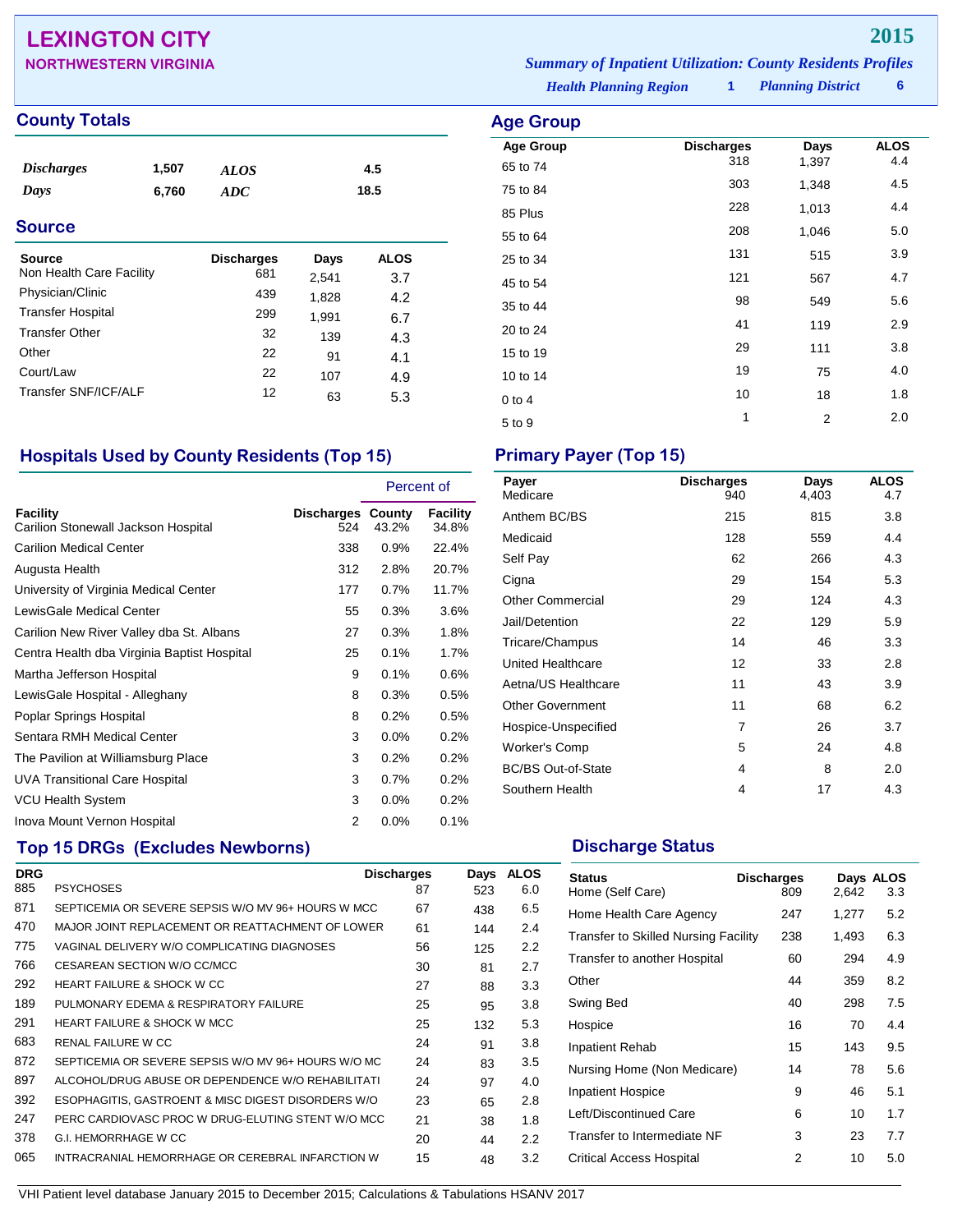## **ROCKBRIDGE 2015**

| <b>NORTHWESTERN VIRGINIA</b> | <b>Summary of Inpatient Utilization: County Residents Profiles</b> |  |                          |  |
|------------------------------|--------------------------------------------------------------------|--|--------------------------|--|
|                              | <b>Health Planning Region</b>                                      |  | <b>Planning District</b> |  |

**Age Group Discharges Days ALOS**<br>65 to 74 263 1,490 5.7 65 to 74 <sup>263</sup> 1,490 5.7 55 to 64 <sup>227</sup> 1,041 4.6 75 to 84 <sup>224</sup> <sup>965</sup> 4.3 85 Plus 135 604 4.5 45 to 54 **106** 439 4.1 25 to 34 <sup>105</sup> <sup>307</sup> 2.9 35 to 44 and 374 and 374 and 4.0 20 to 24 59 191 3.2 15 to 19 26 103 4.0 10 to 14 15 69 4.6 0 to 4  $14$  41  $2.9$  $5 \text{ to } 9$   $4$   $11$   $2.8$ 

**County Totals Age Group** 

| <b>Discharges</b><br>Days<br><b>Source</b> | 1,271<br>5,635 | ALOS<br><b>ADC</b> |       | 4.4<br>15.4 |  |
|--------------------------------------------|----------------|--------------------|-------|-------------|--|
| Source                                     |                | <b>Discharges</b>  | Days  | <b>ALOS</b> |  |
| Non Health Care Facility                   |                | 702                | 2,685 | 3.8         |  |
| Physician/Clinic                           |                | 294                | 1,100 | 3.7         |  |
| <b>Transfer Hospital</b>                   |                | 217                | 1.463 | 6.7         |  |
| <b>Transfer Other</b>                      |                | 22                 | 147   | 6.7         |  |
| Court/Law                                  |                | 17                 | 99    | 5.8         |  |
| Other                                      |                | 16                 | 90    | 5.6         |  |
| Transfer SNF/ICF/ALF                       |                | 3                  | 51    | 17.0        |  |

## **Hospitals Used by County Residents (Top 15) Primary Payer (Top 15)**

|                                             |                                 | Percent of |                          |
|---------------------------------------------|---------------------------------|------------|--------------------------|
| Facility<br>Augusta Health                  | <b>Discharges County</b><br>403 | 3.7%       | <b>Facility</b><br>31.7% |
| Carilion Stonewall Jackson Hospital         | 286                             | 23.6%      | 22.5%                    |
| <b>Carilion Medical Center</b>              | 245                             | 0.7%       | 19.3%                    |
| University of Virginia Medical Center       | 156                             | 0.6%       | 12.3%                    |
| LewisGale Medical Center                    | 54                              | 0.3%       | 4.2%                     |
| Centra Health dba Virginia Baptist Hospital | 27                              | 0.1%       | 2.1%                     |
| Carilion New River Valley dba St. Albans    | 14                              | 0.2%       | 1.1%                     |
| LewisGale Hospital - Alleghany              | 12                              | 0.5%       | 0.9%                     |
| UVA HealthSouth Rehabilitation Hospital     | 11                              | 0.8%       | 0.9%                     |
| VCU Health System                           | 11                              | $0.0\%$    | 0.9%                     |
| Sentara RMH Medical Center                  | 10                              | 0.1%       | 0.8%                     |
| Poplar Springs Hospital                     | 7                               | 0.2%       | 0.6%                     |
| Martha Jefferson Hospital                   | 5                               | 0.1%       | 0.4%                     |
| Henrico Doctors' Hospital                   | 4                               | 0.0%       | 0.3%                     |
| <b>CJW Medical Center</b>                   | 3                               | 0.0%       | 0.2%                     |

## **Top 15 DRGs (Excludes Newborns) Discharge Status Discharge Status**

| <b>DRG</b> |                                                       | <b>Discharges</b> | Days | <b>ALOS</b> |
|------------|-------------------------------------------------------|-------------------|------|-------------|
| 885        | <b>PSYCHOSES</b>                                      | 71                | 361  | 5.1         |
| 871        | SEPTICEMIA OR SEVERE SEPSIS W/O MV 96+ HOURS W MCC    | 63                | 347  | 5.5         |
| 775        | VAGINAL DELIVERY W/O COMPLICATING DIAGNOSES           | 54                | 113  | 2.1         |
| 470        | MAJOR JOINT REPLACEMENT OR REATTACHMENT OF LOWER      | 52                | 121  | 2.3         |
| 392        | ESOPHAGITIS, GASTROENT & MISC DIGEST DISORDERS W/O    | 32                | 103  | 3.2         |
| 291        | <b>HEART FAILURE &amp; SHOCK W MCC</b>                | 29                | 158  | 5.5         |
| 378        | <b>G.I. HEMORRHAGE W CC</b>                           | 21                | 59   | 2.8         |
| 065        | INTRACRANIAL HEMORRHAGE OR CEREBRAL INFARCTION W      | 18                | 68   | 3.8         |
| 641        | MISC DISORDERS OF NUTRITION, METABOLISM, FLUIDS/ELECT | 18                | 63   | 3.5         |
| 765        | CESAREAN SECTION W CC/MCC                             | 18                | 61   | 3.4         |
| 897        | ALCOHOL/DRUG ABUSE OR DEPENDENCE W/O REHABILITATI     | 18                | 65   | 3.6         |
| 189        | PULMONARY EDEMA & RESPIRATORY FAILURE                 | 17                | 73   | 4.3         |
| 766        | CESAREAN SECTION W/O CC/MCC                           | 17                | 64   | 3.8         |
| 945        | REHABILITATION W CC/MCC                               | 16                | 192  | 12.0        |
| 603        | CELLULITIS W/O MCC                                    | 15                | 54   | 3.6         |
|            |                                                       |                   |      |             |

| Payer<br>Medicare         | <b>Discharges</b><br>721 | Days<br>3,388 | <b>ALOS</b><br>4.7 |
|---------------------------|--------------------------|---------------|--------------------|
| Anthem BC/BS              | 170                      | 628           | 3.7                |
| Medicaid                  | 144                      | 583           | 4.0                |
| Self Pay                  | 71                       | 283           | 4.0                |
| Cigna                     | 32                       | 158           | 4.9                |
| <b>Other Commercial</b>   | 31                       | 136           | 4.4                |
| Aetna/US Healthcare       | 21                       | 62            | 3.0                |
| United Healthcare         | 18                       | 90            | 5.0                |
| <b>Other Government</b>   | 16                       | 79            | 4.9                |
| Jail/Detention            | 15                       | 68            | 4.5                |
| Worker's Comp             | 7                        | 57            | 8.1                |
| Unknown                   | 5                        | 24            | 4.8                |
| <b>BC/BS Out-of-State</b> | 3                        | 6             | 2.0                |
| Hospice-Unspecified       | 3                        | 12            | 4.0                |
| <b>Local Government</b>   | 3                        | 22            | 7.3                |
|                           |                          |               |                    |

| <b>Status</b><br>Home (Self Care)    | <b>Discharges</b><br>750 | 2,439 | Days ALOS<br>3.3 |
|--------------------------------------|--------------------------|-------|------------------|
| Home Health Care Agency              | 207                      | 1,081 | 5.2              |
| Transfer to Skilled Nursing Facility | 148                      | 1,154 | 7.8              |
| Transfer to another Hospital         | 39                       | 146   | 3.7              |
| Other                                | 38                       | 219   | 5.8              |
| Inpatient Rehab                      | 21                       | 228   | 10.9             |
| Swing Bed                            | 17                       | 112   | 6.6              |
| Hospice                              | 13                       | 77    | 5.9              |
| Not Specified                        | 9                        | 40    | 4.4              |
| Left/Discontinued Care               | 9                        | 29    | 3.2              |
| Nursing Home (Non Medicare)          | 8                        | 46    | 5.8              |
| Inpatient Hospice                    | 4                        | 21    | 5.3              |
| Other institution                    | 3                        | 16    | 5.3              |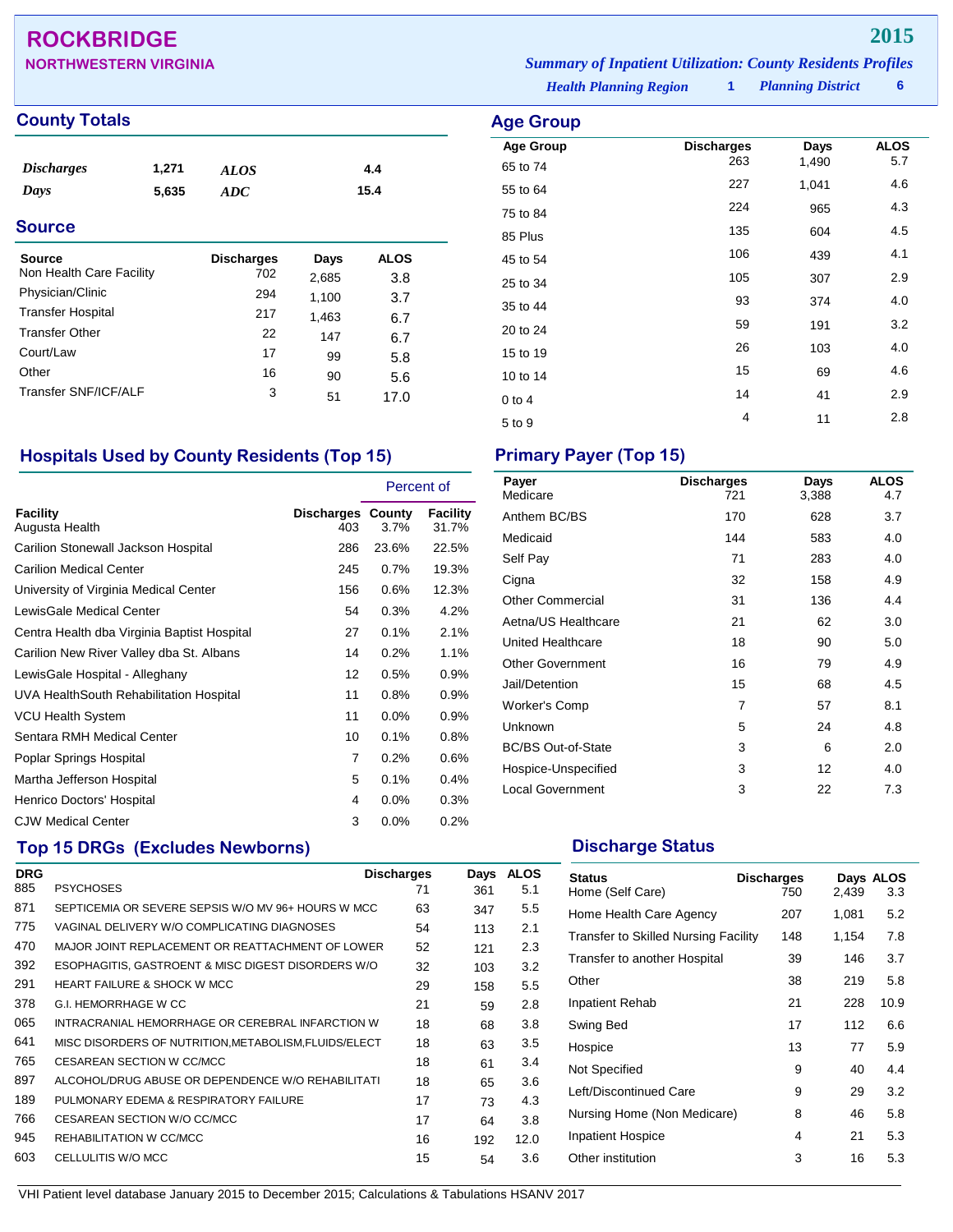## **ROCKINGHAM 2015**

| <b>NORTHWESTERN VIRGINIA</b> | <b>Summary of Inpatient Utilization: County Residents Profiles</b> |                          |  |
|------------------------------|--------------------------------------------------------------------|--------------------------|--|
|                              | <b>Health Planning Region</b>                                      | <b>Planning District</b> |  |

**Age Group Discharges Days ALOS**<br>65 to 74 1,188 5,271 4.4 65 to 74 1,188 5,271 4.4 75 to 84 1,073 4,760 4.4 55 to 64 <sup>980</sup> 4,453 4.5 85 Plus 3.7 45 to 54 607 2,403 4.0 25 to 34 and 2596 1,806 3.0 35 to 44 **449** 1,542 3.4 20 to 24 <sup>249</sup> <sup>648</sup> 2.6 15 to 19 155 1559 1560 1559 1561 1562 1579 1581 1591 1592 1593 1594 1595 1596 1597 1598 1599 1599 159 0 to 4 61 229 3.8 10 to 14 53 227 4.3 5 to 9 <sup>22</sup> <sup>63</sup> 2.9

## **County Totals Age Group**

| <i><b>Discharges</b></i> | 6,119  | <b>ALOS</b> | 4.0  |
|--------------------------|--------|-------------|------|
| Days                     | 24,479 | ADC         | 67.1 |

### **Source**

| Source                   | <b>Discharges</b> | Days   | <b>ALOS</b> |
|--------------------------|-------------------|--------|-------------|
| Non Health Care Facility | 5,052             | 18,581 | 3.7         |
| Physician/Clinic         | 412               | 1,836  | 4.5         |
| <b>Transfer Hospital</b> | 334               | 2,566  | 7.7         |
| Transfer SNF/ICF/ALF     | 211               | 904    | 4.3         |
| Other                    | 73                | 346    | 4.7         |
| Court/Law                | 18                | 111    | 6.2         |
| <b>Transfer Other</b>    | 18                | 133    | 7.4         |
| Unknown                  | 1                 | 2      | 2.0         |

## **Hospitals Used by County Residents (Top 15) Primary Payer (Top 15)**

|                                             |                            | Percent of |                   |
|---------------------------------------------|----------------------------|------------|-------------------|
| Facility<br>Sentara RMH Medical Center      | Discharges County<br>4.752 | 35.4%      | Facility<br>77.7% |
| University of Virginia Medical Center       | 744                        | 2.7%       | 12.2%             |
| Augusta Health                              | 298                        | 2.7%       | 4.9%              |
| Valley Health Winchester Medical Center     | 77                         | 0.3%       | 1.3%              |
| <b>VCU Health System</b>                    | 34                         | 0.1%       | 0.6%              |
| <b>Carilion Medical Center</b>              | 28                         | 0.1%       | 0.5%              |
| UVA HealthSouth Rehabilitation Hospital     | 28                         | 2.1%       | 0.5%              |
| Centra Health dba Virginia Baptist Hospital | 24                         | 0.1%       | 0.4%              |
| Martha Jefferson Hospital                   | 22                         | 0.2%       | 0.4%              |
| Valley Health Shenandoah Memorial Hospital  | 18                         | 1.2%       | 0.3%              |
| <b>UVA Transitional Care Hospital</b>       | 13                         | 3.2%       | 0.2%              |
| The Pavilion at Williamsburg Place          | 10                         | 0.7%       | 0.2%              |
| LewisGale Medical Center                    | 9                          | 0.1%       | 0.1%              |
| Henrico Doctors' Hospital                   | 5                          | 0.0%       | 0.1%              |
| Page Memorial Hospital                      | 5                          | 0.7%       | 0.1%              |

## **Top 15 DRGs (Excludes Newborns) Discharge Status Discharge Status**

| <b>DRG</b> |                                                     | <b>Discharges</b> | Days  | <b>ALOS</b> |
|------------|-----------------------------------------------------|-------------------|-------|-------------|
| 775        | VAGINAL DELIVERY W/O COMPLICATING DIAGNOSES         | 366               | 692   | 1.9         |
| 470        | MAJOR JOINT REPLACEMENT OR REATTACHMENT OF LOWER    | 298               | 774   | 2.6         |
| 871        | SEPTICEMIA OR SEVERE SEPSIS W/O MV 96+ HOURS W MCC  | 264               | 1,338 | 5.1         |
| 885        | <b>PSYCHOSES</b>                                    | 233               | 1,183 | 5.1         |
| 872        | SEPTICEMIA OR SEVERE SEPSIS W/O MV 96+ HOURS W/O MC | 126               | 470   | 3.7         |
| 291        | <b>HEART FAILURE &amp; SHOCK W MCC</b>              | 114               | 533   | 4.7         |
| 392        | ESOPHAGITIS, GASTROENT & MISC DIGEST DISORDERS W/O  | 114               | 357   | 3.1         |
| 766        | CESAREAN SECTION W/O CC/MCC                         | 109               | 271   | 2.5         |
| 603        | CELLULITIS W/O MCC                                  | 106               | 325   | 3.1         |
| 292        | <b>HEART FAILURE &amp; SHOCK W CC</b>               | 86                | 308   | 3.6         |
| 189        | PULMONARY EDEMA & RESPIRATORY FAILURE               | 79                | 347   | 4.4         |
| 897        | ALCOHOL/DRUG ABUSE OR DEPENDENCE W/O REHABILITATI   | 74                | 193   | 2.6         |
| 765        | CESAREAN SECTION W CC/MCC                           | 71                | 217   | 3.1         |
| 193        | SIMPLE PNEUMONIA & PLEURISY W MCC                   | 65                | 289   | 4.5         |
| 247        | PERC CARDIOVASC PROC W DRUG-ELUTING STENT W/O MCC   | 62                | 133   | 2.1         |

| Payer<br>Medicare         | <b>Discharges</b><br>3,431 | Days<br>14,580 | <b>ALOS</b><br>4.3 |
|---------------------------|----------------------------|----------------|--------------------|
| Anthem BC/BS              | 1,092                      | 3,854          | 3.5                |
| Medicaid                  | 541                        | 2,282          | 4.2                |
| Self Pay                  | 297                        | 860            | 2.9                |
| Sentara                   | 158                        | 514            | 3.3                |
| <b>Other Commercial</b>   | 117                        | 446            | 3.8                |
| Indigent/Charity          | 100                        | 475            | 4.8                |
| Cigna                     | 73                         | 201            | 2.8                |
| Aetna/US Healthcare       | 55                         | 219            | 4.0                |
| United Healthcare         | 54                         | 185            | 3.4                |
| Southern Health           | 45                         | 171            | 3.8                |
| Unknown                   | 33                         | 134            | 4.1                |
| Tricare/Champus           | 28                         | 75             | 2.7                |
| Jail/Detention            | 27                         | 170            | 6.3                |
| <b>BC/BS Out-of-State</b> | 22                         | 61             | 2.8                |
|                           |                            |                |                    |

| <b>Status</b><br>Home (Self Care)    | <b>Discharges</b><br>4,060 | 12,419 | Days ALOS<br>3.1 |
|--------------------------------------|----------------------------|--------|------------------|
| Transfer to Skilled Nursing Facility | 850                        | 5,353  | 6.3              |
| Home Health Care Agency              | 684                        | 3,552  | 5.2              |
| Other                                | 146                        | 853    | 5.8              |
| Hospice                              | 83                         | 482    | 5.8              |
| Transfer to another Hospital         | 78                         | 340    | 4.4              |
| Transfer to Intermediate NF          | 66                         | 235    | 3.6              |
| <b>Inpatient Rehab</b>               | 47                         | 669    | 14.2             |
| Left/Discontinued Care               | 46                         | 81     | 1.8              |
| Nursing Home (Non Medicare)          | 31                         | 182    | 5.9              |
| Not Specified                        | 14                         | 53     | 3.8              |
| Long Term Acute                      | 6                          | 213    | 35.5             |
| Other institution                    | 4                          | 17     | 4.3              |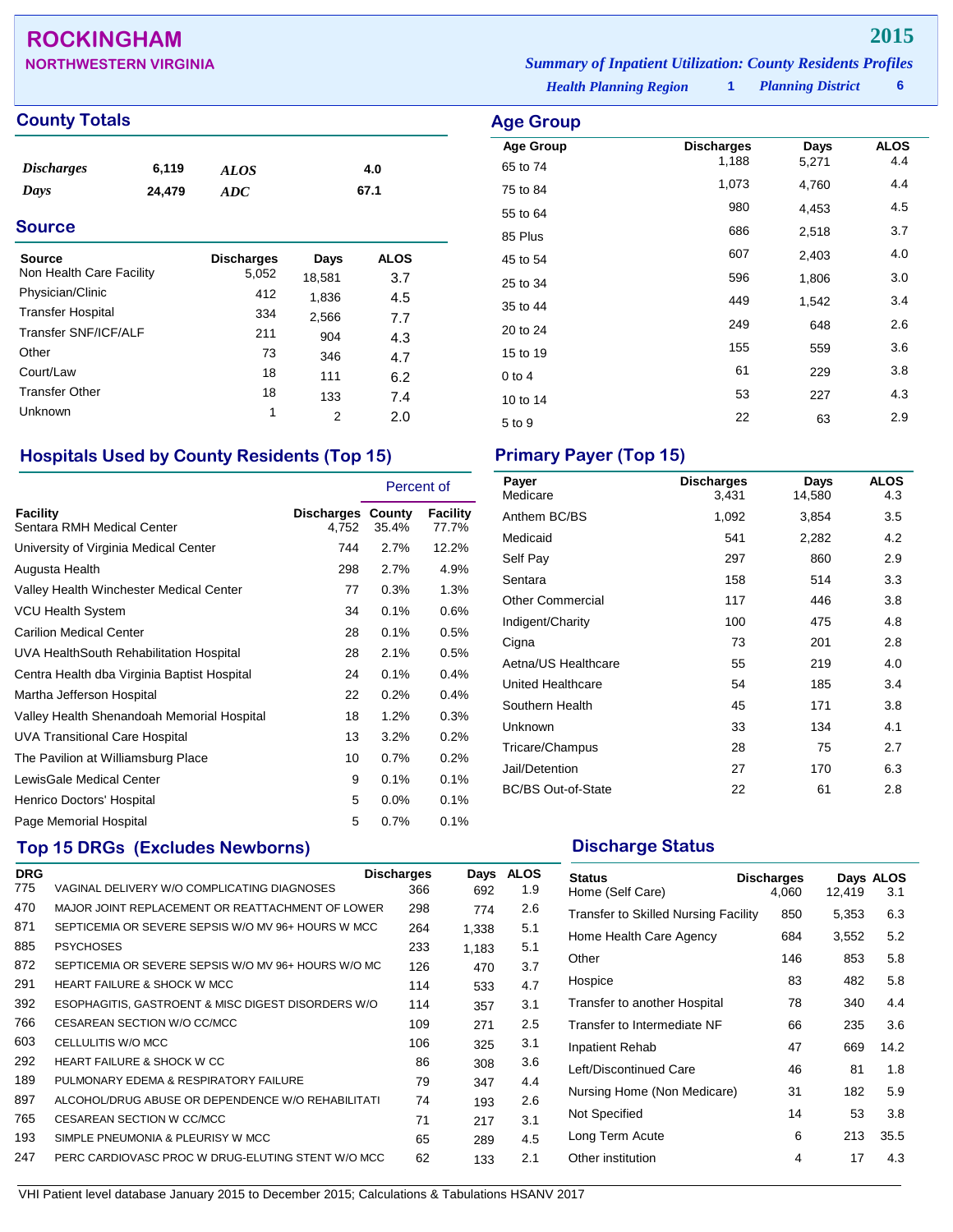## **STAUNTON CITY 2015**

| <b>NORTHWESTERN VIRGINIA</b> | <b>Summary of Inpatient Utilization: County Residents Profiles</b> |                          |  |
|------------------------------|--------------------------------------------------------------------|--------------------------|--|
|                              | <b>Health Planning Region</b>                                      | <b>Planning District</b> |  |

**Age Group Discharges Days ALOS**<br>65 to 74 858 3,823 4.5 65 to 74 <sup>858</sup> 3,823 4.5 55 to 64 <sup>799</sup> 3,814 4.8 75 to 84 <sup>757</sup> 3,226 4.3 85 Plus <sup>577</sup> 2,286 4.0 25 to 34 <sup>475</sup> 1,536 3.2 45 to 54 <sup>459</sup> 2,323 5.1 35 to 44 <sup>380</sup> 1,687 4.4 20 to 24 <sup>177</sup> <sup>572</sup> 3.2 15 to 19 <sup>90</sup> <sup>750</sup> 8.3 0 to 4 **77** 400 5.2 10 to 14 **10** 5.5 5 to 9 24 88 3.7

### **County Totals Age Group**

| <i>Discharges</i> | 4,708  | <b>ALOS</b> | 4.4  |
|-------------------|--------|-------------|------|
| Days              | 20,699 | ADC         | 56.7 |
|                   |        |             |      |

### **Source**

| Source<br>Non Health Care Facility | <b>Discharges</b><br>3,757 | Days<br>13,927 | <b>ALOS</b><br>3.7 |
|------------------------------------|----------------------------|----------------|--------------------|
| <b>Transfer Hospital</b>           | 387                        | 2,895          | 7.5                |
| Physician/Clinic                   | 315                        | 1,987          | 6.3                |
| Other                              | 84                         | 746            | 8.9                |
| <b>Transfer Other</b>              | 75                         | 367            | 4.9                |
| Transfer SNF/ICF/ALF               | 55                         | 277            | 5.0                |
| Court/Law                          | 34                         | 499            | 14.7               |
| Unknown                            | 1                          | 1              | 1.0                |

### **Hospitals Used by County Residents (Top 15) Primary Payer (Top 15)**

|                                             |                            | Percent of |                   |
|---------------------------------------------|----------------------------|------------|-------------------|
| Facility<br>Augusta Health                  | Discharges County<br>3.413 | 31.0%      | Facility<br>72.5% |
| University of Virginia Medical Center       | 788                        | 2.9%       | 16.7%             |
| Sentara RMH Medical Center                  | 182                        | 1.4%       | 3.9%              |
| <b>Carilion Medical Center</b>              | 53                         | 0.1%       | 1.1%              |
| <b>VCU Health System</b>                    | 48                         | 0.1%       | 1.0%              |
| UVA HealthSouth Rehabilitation Hospital     | 38                         | 2.9%       | 0.8%              |
| Martha Jefferson Hospital                   | 31                         | 0.3%       | 0.7%              |
| Centra Health dba Virginia Baptist Hospital | 26                         | 0.1%       | 0.6%              |
| LewisGale Medical Center                    | 20                         | 0.1%       | 0.4%              |
| The Pavilion at Williamsburg Place          | 15                         | 1.1%       | 0.3%              |
| Poplar Springs Hospital                     | 13                         | 0.4%       | 0.3%              |
| Carilion New River Valley dba St. Albans    | 9                          | 0.1%       | 0.2%              |
| Bon Secours St. Mary's Hospital             | 7                          | $0.0\%$    | 0.1%              |
| Spotsylvania Regional Medical Center        | 7                          | 0.1%       | 0.1%              |
| <b>CJW Medical Center</b>                   | 6                          | 0.0%       | 0.1%              |

## **Top 15 DRGs (Excludes Newborns) Discharge Status Discharge Status**

| <b>DRG</b> |                                                       | <b>Discharges</b> | Days  | <b>ALOS</b> |
|------------|-------------------------------------------------------|-------------------|-------|-------------|
| 885        | <b>PSYCHOSES</b>                                      | 426               | 3,274 | 7.7         |
| 871        | SEPTICEMIA OR SEVERE SEPSIS W/O MV 96+ HOURS W MCC    | 215               | 1,064 | 5.0         |
| 775        | VAGINAL DELIVERY W/O COMPLICATING DIAGNOSES           | 204               | 425   | 2.1         |
| 470        | MAJOR JOINT REPLACEMENT OR REATTACHMENT OF LOWER      | 180               | 445   | 2.5         |
| 291        | HEART FAILURE & SHOCK W MCC                           | 93                | 376   | 4.0         |
| 766        | CESAREAN SECTION W/O CC/MCC                           | 83                | 224   | 2.7         |
| 392        | ESOPHAGITIS, GASTROENT & MISC DIGEST DISORDERS W/O    | 70                | 201   | 2.9         |
| 189        | PULMONARY EDEMA & RESPIRATORY FAILURE                 | 66                | 178   | 2.7         |
| 193        | SIMPLE PNEUMONIA & PLEURISY W MCC                     | 61                | 227   | 3.7         |
| 872        | SEPTICEMIA OR SEVERE SEPSIS W/O MV 96+ HOURS W/O MC   | 58                | 175   | 3.0         |
| 765        | CESAREAN SECTION W CC/MCC                             | 57                | 198   | 3.5         |
| 897        | ALCOHOL/DRUG ABUSE OR DEPENDENCE W/O REHABILITATI     | 53                | 333   | 6.3         |
| 065        | INTRACRANIAL HEMORRHAGE OR CEREBRAL INFARCTION W      | 50                | 145   | 2.9         |
| 641        | MISC DISORDERS OF NUTRITION, METABOLISM, FLUIDS/ELECT | 50                | 136   | 2.7         |
| 292        | <b>HEART FAILURE &amp; SHOCK W CC</b>                 | 49                | 154   | 3.1         |

| Payer<br>Medicare        | <b>Discharges</b><br>2,588 | Days<br>11,382 | <b>ALOS</b><br>4.4 |
|--------------------------|----------------------------|----------------|--------------------|
| Medicaid                 | 608                        | 2,837          | 4.7                |
| Anthem BC/BS             | 572                        | 1,994          | 3.5                |
| Self Pay                 | 282                        | 1,092          | 3.9                |
| Other Commercial         | 180                        | 781            | 4.3                |
| Aetna/US Healthcare      | 104                        | 425            | 4.1                |
| Southern Health          | 55                         | 405            | 7.4                |
| Hospice-Unspecified      | 53                         | 202            | 3.8                |
| <b>United Healthcare</b> | 49                         | 246            | 5.0                |
| <b>Other Government</b>  | 40                         | 268            | 6.7                |
| Jail/Detention           | 35                         | 249            | 7.1                |
| Cigna                    | 30                         | 89             | 3.0                |
| Tricare/Champus          | 26                         | 110            | 4.2                |
| Unknown                  | 22                         | 118            | 5.4                |
| Sentara                  | 21                         | 127            | 6.0                |

| <b>Status</b><br>Home (Self Care)    | <b>Discharges</b><br>2,783 | 10,000 | Days ALOS<br>3.6 |
|--------------------------------------|----------------------------|--------|------------------|
| Transfer to Skilled Nursing Facility | 773                        | 4,289  | 5.5              |
| Home Health Care Agency              | 515                        | 2,706  | 5.3              |
| Other                                | 140                        | 654    | 4.7              |
| Transfer to another Hospital         | 114                        | 366    | 3.2              |
| Nursing Home (Non Medicare)          | 100                        | 908    | 9.1              |
| Hospice                              | 78                         | 433    | 5.5              |
| Inpatient Rehab                      | 65                         | 526    | 8.1              |
| Transfer to Intermediate NF          | 56                         | 449    | 8.0              |
| Left/Discontinued Care               | 31                         | 63     | 2.0              |
| Not Specified                        | 23                         | 91     | 4.0              |
| <b>Inpatient Hospice</b>             | 16                         | 83     | 5.2              |
| Other institution                    | 7                          | 49     | 7.0              |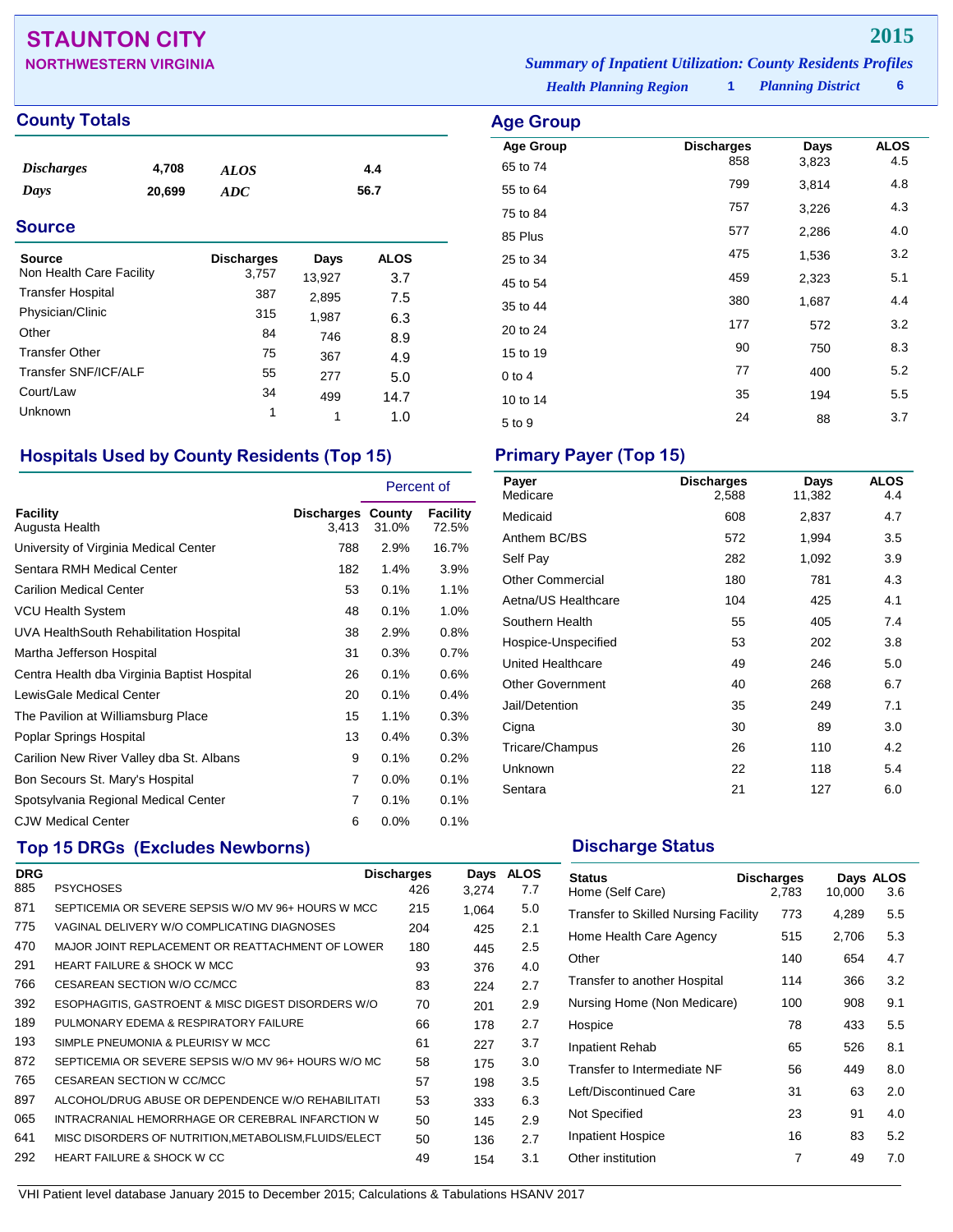## **WAYNESBORO CITY 2015**

| <b>NORTHWESTERN VIRGINIA</b> | <b>Summary of Inpatient Utilization: County Residents Profiles</b> |                          |  |
|------------------------------|--------------------------------------------------------------------|--------------------------|--|
|                              | <b>Health Planning Region</b>                                      | <b>Planning District</b> |  |

**Age Group Discharges Days ALOS**<br>65 to 74 696 2,951 4.2 65 to 74 <sup>696</sup> 2,951 4.2 75 to 84 <sup>611</sup> 2,521 4.1 55 to 64 <sup>600</sup> 2,751 4.6 45 to 54 <sup>419</sup> 1,822 4.3 25 to 34 and 391 and 391 and 310 and 310 and 310 and 310 and 310 and 310 and 310 and 310 and 310 and 310 and 3 85 Plus 329 1,230 3.7 35 to 44 <sup>267</sup> <sup>977</sup> 3.7 20 to 24 <sup>191</sup> <sup>724</sup> 3.8 15 to 19 <sup>101</sup> <sup>362</sup> 3.6 10 to 14 <sup>48</sup> <sup>336</sup> 7.0 0 to 4 **40** 183 4.6 5 to 9 17 32 1.9

### **County Totals Age Group**

| <i>Discharges</i> | 3,710  | <b>ALOS</b> | 4.1  |
|-------------------|--------|-------------|------|
| Days              | 15,073 | ADC         | 41.3 |

### **Source**

| <b>Source</b>            | <b>Discharges</b> | Days   | <b>ALOS</b> |
|--------------------------|-------------------|--------|-------------|
| Non Health Care Facility | 3,050             | 10,841 | 3.5         |
| <b>Transfer Hospital</b> | 308               | 2,536  | 8.2         |
| Physician/Clinic         | 221               | 923    | 4.2         |
| Other                    | 50                | 310    | 6.2         |
| <b>Transfer Other</b>    | 30                | 178    | 5.9         |
| Transfer SNF/ICF/ALF     | 26                | 113    | 4.3         |
| Court/Law                | 25                | 172    | 6.9         |

### **Hospitals Used by County Residents (Top 15) Primary Payer (Top 15)**

|                                             |                            | Percent of |                          |
|---------------------------------------------|----------------------------|------------|--------------------------|
| <b>Facility</b><br>Augusta Health           | Discharges County<br>2,513 | 22.9%      | <b>Facility</b><br>67.7% |
| University of Virginia Medical Center       | 749                        | 2.8%       | 20.2%                    |
| Sentara RMH Medical Center                  | 97                         | 0.7%       | 2.6%                     |
| Martha Jefferson Hospital                   | 89                         | 1.0%       | 2.4%                     |
| <b>VCU Health System</b>                    | 46                         | 0.1%       | 1.2%                     |
| <b>Carilion Medical Center</b>              | 41                         | 0.1%       | 1.1%                     |
| UVA HealthSouth Rehabilitation Hospital     | 35                         | 2.7%       | 0.9%                     |
| Centra Health dba Virginia Baptist Hospital | 23                         | 0.1%       | $0.6\%$                  |
| LewisGale Medical Center                    | 18                         | 0.1%       | $0.5\%$                  |
| Poplar Springs Hospital                     | 13                         | 0.4%       | $0.4\%$                  |
| <b>UVA Transitional Care Hospital</b>       | 12                         | 2.9%       | 0.3%                     |
| <b>CJW Medical Center</b>                   | 10                         | $0.0\%$    | 0.3%                     |
| The Pavilion at Williamsburg Place          | 10                         | 0.7%       | 0.3%                     |
| LewisGale Hospital - Alleghany              | 6                          | 0.3%       | $0.2\%$                  |
| Valley Health Winchester Medical Center     | 6                          | 0.0%       | $0.2\%$                  |

## **Top 15 DRGs (Excludes Newborns) Discharge Status Discharge Status**

| <b>DRG</b> |                                                     | <b>Discharges</b> | Days  | <b>ALOS</b> |
|------------|-----------------------------------------------------|-------------------|-------|-------------|
| 885        | <b>PSYCHOSES</b>                                    | 271               | 1,595 | 5.9         |
| 775        | VAGINAL DELIVERY W/O COMPLICATING DIAGNOSES         | 218               | 513   | 2.4         |
| 871        | SEPTICEMIA OR SEVERE SEPSIS W/O MV 96+ HOURS W MCC  | 125               | 610   | 4.9         |
| 470        | MAJOR JOINT REPLACEMENT OR REATTACHMENT OF LOWER    | 122               | 293   | 2.4         |
| 766        | CESAREAN SECTION W/O CC/MCC                         | 81                | 217   | 2.7         |
| 291        | <b>HEART FAILURE &amp; SHOCK W MCC</b>              | 71                | 272   | 3.8         |
| 247        | PERC CARDIOVASC PROC W DRUG-ELUTING STENT W/O MCC   | 53                | 133   | 2.5         |
| 189        | PULMONARY EDEMA & RESPIRATORY FAILURE               | 51                | 153   | 3.0         |
| 378        | <b>G.I. HEMORRHAGE W CC</b>                         | 50                | 135   | 2.7         |
| 193        | SIMPLE PNEUMONIA & PLEURISY W MCC                   | 46                | 143   | 3.1         |
| 872        | SEPTICEMIA OR SEVERE SEPSIS W/O MV 96+ HOURS W/O MC | 46                | 124   | 2.7         |
| 292        | <b>HEART FAILURE &amp; SHOCK W CC</b>               | 44                | 163   | 3.7         |
| 897        | ALCOHOL/DRUG ABUSE OR DEPENDENCE W/O REHABILITATI   | 44                | 182   | 4.1         |
| 190        | CHRONIC OBSTRUCTIVE PULMONARY DISEASE W MCC         | 42                | 140   | 3.3         |
| 392        | ESOPHAGITIS, GASTROENT & MISC DIGEST DISORDERS W/O  | 42                | 129   | 3.1         |

| Payer<br>Medicare       | <b>Discharges</b><br>1,929 | Days<br>8,204 | <b>ALOS</b><br>4.3 |
|-------------------------|----------------------------|---------------|--------------------|
| Medicaid                | 529                        | 1,998         | 3.8                |
| Anthem BC/BS            | 468                        | 1,767         | 3.8                |
| Self Pay                | 238                        | 875           | 3.7                |
| <b>Other Commercial</b> | 126                        | 522           | 4.1                |
| Aetna/US Healthcare     | 106                        | 340           | 3.2                |
| Southern Health         | 66                         | 345           | 5.2                |
| Cigna                   | 42                         | 138           | 3.3                |
| Hospice-Unspecified     | 35                         | 112           | 3.2                |
| United Healthcare       | 34                         | 108           | 3.2                |
| Jail/Detention          | 33                         | 164           | 5.0                |
| Sentara                 | 28                         | 137           | 4.9                |
| <b>Other Government</b> | 27                         | 106           | 3.9                |
| Unknown                 | 14                         | 61            | 4.4                |
| Tricare/Champus         | 11                         | 28            | 2.5                |

| <b>Status</b><br>Home (Self Care)           | <b>Discharges</b><br>2.424 | 7,853 | Days ALOS<br>3.2 |
|---------------------------------------------|----------------------------|-------|------------------|
| <b>Transfer to Skilled Nursing Facility</b> | 435                        | 2,466 | 5.7              |
| Home Health Care Agency                     | 427                        | 2,359 | 5.5              |
| Other                                       | 101                        | 582   | 5.8              |
| Transfer to another Hospital                | 96                         | 311   | 3.2              |
| Inpatient Rehab                             | 59                         | 661   | 11.2             |
| Hospice                                     | 49                         | 242   | 4.9              |
| Nursing Home (Non Medicare)                 | 40                         | 211   | 5.3              |
| Left/Discontinued Care                      | 25                         | 69    | 2.8              |
| Transfer to Intermediate NF                 | 21                         | 106   | 5.0              |
| <b>Inpatient Hospice</b>                    | 16                         | 72    | 4.5              |
| Other institution                           | 7                          | 67    | 9.6              |
| Not Specified                               | 6                          | 27    | 4.5              |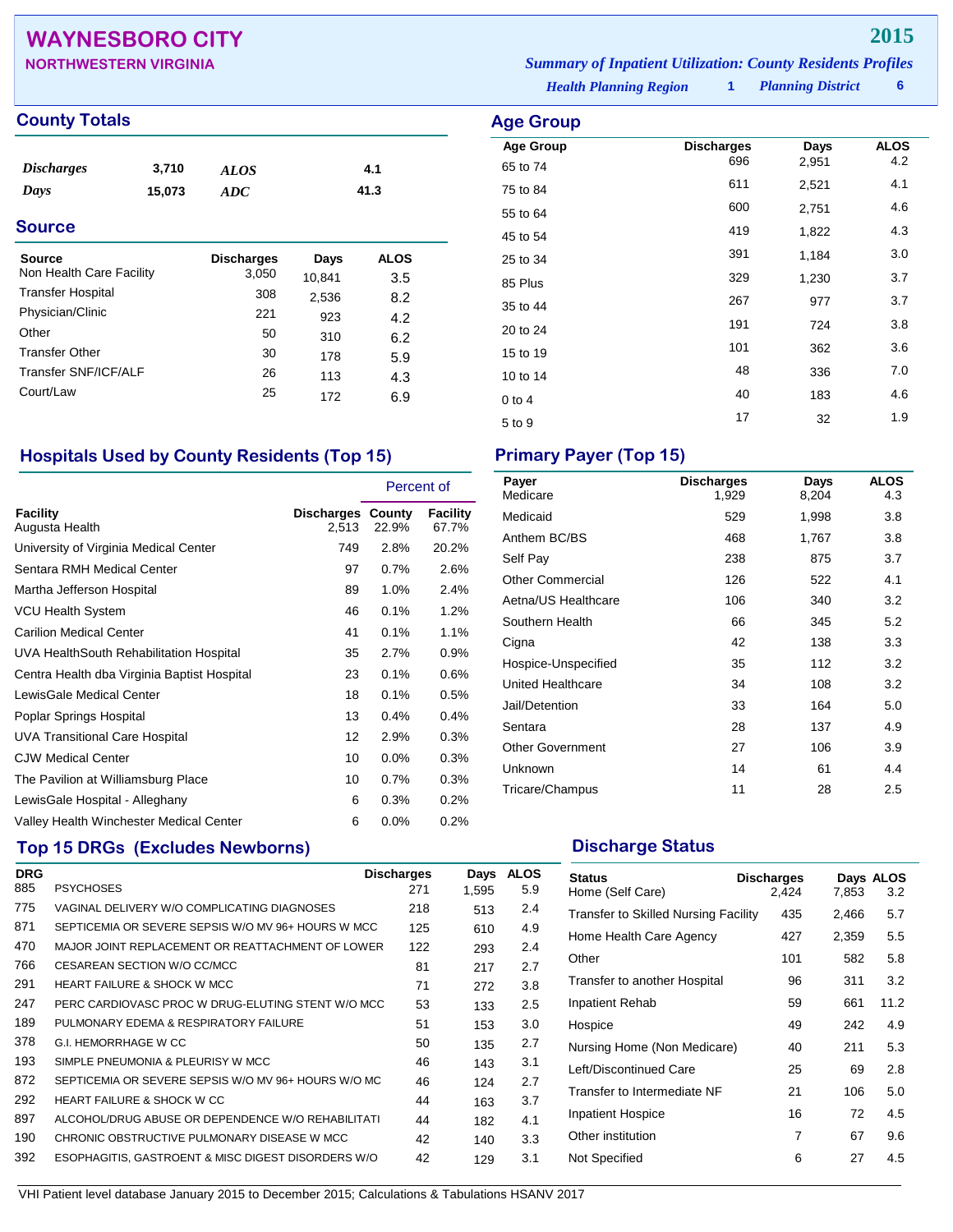# **CLARKE 2015**

| <b>NORTHWESTERN VIRGINIA</b> |                               | <b>Summary of Inpatient Utilization: County Residents Profiles</b> |                          |  |
|------------------------------|-------------------------------|--------------------------------------------------------------------|--------------------------|--|
|                              | <b>Health Planning Region</b> |                                                                    | <b>Planning District</b> |  |

**County Totals** 

| <i><b>Discharges</b></i> | 1,194 | <b>ALOS</b> | 5.4  |
|--------------------------|-------|-------------|------|
| Days                     | 6.452 | ADC         | 17.7 |

### **Source**

| Source                   | <b>Discharges</b> | Days  | <b>ALOS</b> |
|--------------------------|-------------------|-------|-------------|
| Non Health Care Facility | 846               | 4,774 | 5.6         |
| Physician/Clinic         | 266               | 1,018 | 3.8         |
| Non Health Care Facility | 153               | 700   | 4.6         |
| Physician/Clinic         | 46                | 161   | 3.5         |
| <b>Transfer Hospital</b> | 40                | 379   | 9.5         |
| Transfer SNF/ICF/ALF     | 36                | 247   | 6.9         |
| Non Health Care Facility | 17                | 73    | 4.3         |
| <b>Transfer Hospital</b> | 17                | 89    | 5.2         |

## **Hospitals Used by County Residents (Top 15) Primary Payer (Top 15)**

|                                                     |                                 | Percent of |                   |
|-----------------------------------------------------|---------------------------------|------------|-------------------|
| Facility<br>Valley Health Winchester Medical Center | <b>Discharges County</b><br>934 | 4.2%       | Facility<br>78.2% |
| Inova Loudoun Hospital                              | 90                              | 0.8%       | 7.5%              |
| Valley Health Winchester Medical Center             | 83                              | 0.4%       | 7.0%              |
| Inova Loudoun Hospital                              | 81                              | 0.7%       | 6.8%              |
| University of Virginia Medical Center               | 34                              | 0.1%       | 2.8%              |
| <b>Reston Hospital Center</b>                       | 29                              | 0.2%       | 2.4%              |
| Inova Fairfax Hospital                              | 21                              | 0.1%       | 1.8%              |
| Inova Fair Oaks Hospital                            | 13                              | 0.1%       | 1.1%              |
| Valley Health Warren Memorial Hospital              | 12                              | 0.7%       | 1.0%              |
| Inova Fair Oaks Hospital                            | 12                              | 0.1%       | 1.0%              |
| Inova Fairfax Hospital                              | 12                              | 0.0%       | 1.0%              |
| Valley Health Winchester Medical Center             | 9                               | 0.0%       | 0.8%              |
| <b>VCU Health System</b>                            | 8                               | $0.0\%$    | 0.7%              |
| <b>Reston Hospital Center</b>                       | 7                               | 0.1%       | 0.6%              |
| Health South Rehab Hospital of Northern Virginia    | 6                               | 0.4%       | 0.5%              |

## **Top 15 DRGs (Excludes Newborns) Discharge Status Discharge Status**

| <b>DRG</b> |                                                    | <b>Discharges</b> | Days | <b>ALOS</b> |
|------------|----------------------------------------------------|-------------------|------|-------------|
| 775        | VAGINAL DELIVERY W/O COMPLICATING DIAGNOSES        | 56                | 106  | 1.9         |
| 470        | MAJOR JOINT REPLACEMENT OR REATTACHMENT OF LOWER   | 51                | 142  | 2.8         |
| 885        | <b>PSYCHOSES</b>                                   | 47                | 323  | 6.9         |
| 871        | SEPTICEMIA OR SEVERE SEPSIS W/O MV 96+ HOURS W MCC | 36                | 250  | 6.9         |
| 292        | <b>HEART FAILURE &amp; SHOCK W CC</b>              | 29                | 150  | 5.2         |
| 766        | CESAREAN SECTION W/O CC/MCC                        | 23                | 68   | 3.0         |
| 683        | RENAL FAILURE W CC                                 | 21                | 88   | 4.2         |
| 690        | KIDNEY & URINARY TRACT INFECTIONS W/O MCC          | 21                | 87   | 4.1         |
| 190        | CHRONIC OBSTRUCTIVE PULMONARY DISEASE W MCC        | 20                | 124  | 6.2         |
| 065        | INTRACRANIAL HEMORRHAGE OR CEREBRAL INFARCTION W   | 18                | 188  | 10.4        |
| 194        | SIMPLE PNEUMONIA & PLEURISY W CC                   | 17                | 96   | 5.7         |
| 765        | CESAREAN SECTION W CC/MCC                          | 17                | 53   | 3.1         |
| 945        | REHABILITATION W CC/MCC                            | 17                | 246  | 14.5        |
| 193        | SIMPLE PNEUMONIA & PLEURISY W MCC                  | 16                | 82   | 5.1         |
| 392        | ESOPHAGITIS, GASTROENT & MISC DIGEST DISORDERS W/O | 16                | 56   | 3.5         |

| <b>Age Group</b>             |                          |               |                    |
|------------------------------|--------------------------|---------------|--------------------|
| <b>Age Group</b><br>65 to 74 | <b>Discharges</b><br>275 | Days<br>1,574 | <b>ALOS</b><br>5.7 |
| 75 to 84                     | 195                      | 1,192         | 6.1                |
| 55 to 64                     | 194                      | 1,233         | 6.4                |
| 85 Plus                      | 152                      | 898           | 5.9                |
| 45 to 54                     | 109                      | 519           | 4.8                |
| 25 to 34                     | 103                      | 321           | 3.1                |
| 35 to 44                     | 76                       | 312           | 4.1                |
| 65 to 74                     | 52                       | 258           | 5.0                |
| 55 to 64                     | 43                       | 163           | 3.8                |
| 20 to 24                     | 35                       | 114           | 3.3                |
| 75 to 84                     | 34                       | 207           | 6.1                |
| 15 to 19                     | 29                       | 193           | 6.7                |

| Payer<br>Medicare         | <b>Discharges</b><br>694 | Days<br>4,186 | <b>ALOS</b><br>6.0 |
|---------------------------|--------------------------|---------------|--------------------|
| Anthem BC/BS              | 102                      | 521           | 5.1                |
| Medicare                  | 100                      | 525           | 5.3                |
| <b>BC/BS Out-of-State</b> | 91                       | 427           | 4.7                |
| Medicaid                  | 67                       | 286           | 4.3                |
| Self Pay                  | 67                       | 327           | 4.9                |
| Cigna                     | 55                       | 187           | 3.4                |
| Anthem BC/BS              | 37                       | 132           | 3.6                |
| United Healthcare         | 35                       | 208           | 5.9                |
| Aetna/US Healthcare       | 33                       | 111           | 3.4                |
| <b>BC/BS Out-of-State</b> | 22                       | 67            | 3.0                |
| Sentara                   | 15                       | 47            | 3.1                |
| Self Pay                  | 15                       | 53            | 3.5                |
| <b>United Healthcare</b>  | 15                       | 54            | 3.6                |
| Medicare                  | 11                       | 58            | 5.3                |

| <b>Status</b><br>Home (Self Care)           | <b>Discharges</b><br>687 | 2,543 | Days ALOS<br>3.7 |
|---------------------------------------------|--------------------------|-------|------------------|
| Transfer to Skilled Nursing Facility        | 186                      | 1,766 | 9.5              |
| Home Health Care Agency                     | 171                      | 1,041 | 6.1              |
| Home (Self Care)                            | 142                      | 519   | 3.6              |
| Other                                       | 43                       | 367   | 8.5              |
| Home Health Care Agency                     | 42                       | 224   | 5.3              |
| Inpatient Rehab                             | 27                       | 189   | 7.0              |
| Transfer to another Hospital                | 23                       | 123   | 5.3              |
| Inpatient Hospice                           | 17                       | 130   | 7.7              |
| <b>Transfer to Skilled Nursing Facility</b> | 16                       | 150   | 9.4              |
| Home (Self Care)                            | 15                       | 50    | 3.3              |
| Hospice                                     | 12                       | 104   | 8.7              |
| Nursing Home (Non Medicare)                 | 8                        | 92    | 11.5             |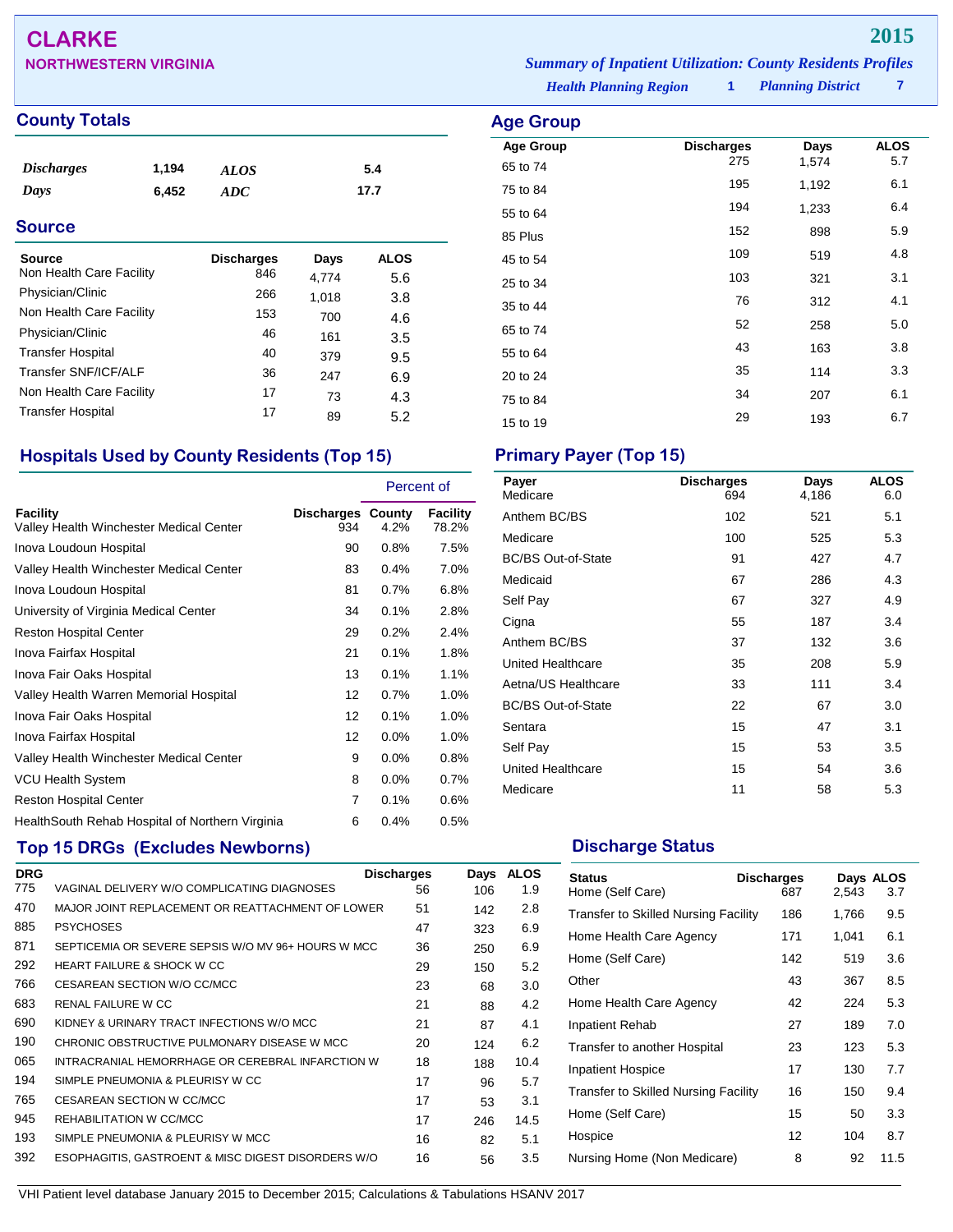## **FREDERICK 2015**

| <b>NORTHWESTERN VIRGINIA</b> | <b>Summary of Inpatient Utilization: County Residents Profiles</b> |                          |  |
|------------------------------|--------------------------------------------------------------------|--------------------------|--|
|                              | <b>Health Planning Region</b>                                      | <b>Planning District</b> |  |

**Age Group Discharges Days ALOS**<br>65 to 74 1,476 7,992 5.4 65 to 74 1,476 7,992 5.4 75 to 84 1,161 6,510 5.6 55 to 64 1,118 5,828 5.2 25 to 34 and 2,610 and 3.0 45 to 54 **814** 4,192 5.2 85 Plus 658 3,490 5.3 35 to 44 **546** 2,221 4.1 20 to 24 337 1,172 3.5 15 to 19 172 172 28 4.2 0 to 4  $135$  495  $3.7$ 10 to 14 **88** 484 5.5 5 to 9 <sup>41</sup> <sup>206</sup> 5.0

### **County Totals Age Group**

| <i><b>Discharges</b></i> | 7,418  | ALOS | 4.8  |
|--------------------------|--------|------|------|
| Days                     | 35,928 | ADC  | 98.4 |

### **Source**

| Source<br>Non Health Care Facility | <b>Discharges</b><br>5,108 | Days<br>26,368 | <b>ALOS</b><br>5.2 |
|------------------------------------|----------------------------|----------------|--------------------|
| Physician/Clinic                   | 1,865                      | 6,163          | 3.3                |
| <b>Transfer Hospital</b>           | 306                        | 2,606          | 8.5                |
| Transfer SNF/ICF/ALF               | 83                         | 421            | 5.1                |
| <b>Transfer Other</b>              | 32                         | 213            | 6.7                |
| Court/Law                          | 18                         | 133            | 7.4                |
| Other                              | 5                          | 20             | 4.0                |
| Unknown                            | 1                          | 4              | 4.0                |

### **Hospitals Used by County Residents (Top 15) Primary Payer (Top 15)**

|                                                        |                                   | Percent of |                   |
|--------------------------------------------------------|-----------------------------------|------------|-------------------|
| Facility<br>Valley Health Winchester Medical Center    | <b>Discharges County</b><br>6.263 | 28.4%      | Facility<br>84.4% |
| University of Virginia Medical Center                  | 280                               | $1.0\%$    | 3.8%              |
| Inova Fairfax Hospital                                 | 161                               | 0.4%       | 2.2%              |
| Inova Loudoun Hospital                                 | 108                               | 0.9%       | 1.5%              |
| Valley Health Warren Memorial Hospital                 | 101                               | 5.5%       | 1.4%              |
| <b>Reston Hospital Center</b>                          | 87                                | 0.7%       | 1.2%              |
| Valley Health Shenandoah Memorial Hospital             | 46                                | 3.1%       | 0.6%              |
| Inova Mount Vernon Hospital                            | 45                                | 0.5%       | 0.6%              |
| Inova Fair Oaks Hospital                               | 34                                | 0.3%       | 0.5%              |
| Dominion Hospital                                      | 26                                | 0.8%       | 0.4%              |
| <b>VCU Health System</b>                               | 26                                | 0.1%       | 0.4%              |
| Centra Health dba Virginia Baptist Hospital            | 25                                | 0.1%       | 0.3%              |
| Sentara RMH Medical Center                             | 24                                | 0.2%       | 0.3%              |
| Fauguier Health System - Hospital in Northern Virginia | 20                                | 0.4%       | 0.3%              |
| Poplar Springs Hospital                                | 19                                | 0.5%       | 0.3%              |

## **Top 15 DRGs (Excludes Newborns) Discharge Status Discharge Status**

| <b>DRG</b> |                                                    | <b>Discharges</b> | Days  | <b>ALOS</b> |
|------------|----------------------------------------------------|-------------------|-------|-------------|
| 775        | VAGINAL DELIVERY W/O COMPLICATING DIAGNOSES        | 533               | 1.073 | 2.0         |
| 885        | <b>PSYCHOSES</b>                                   | 357               | 2.191 | 6.1         |
| 470        | MAJOR JOINT REPLACEMENT OR REATTACHMENT OF LOWER   | 302               | 811   | 2.7         |
| 871        | SEPTICEMIA OR SEVERE SEPSIS W/O MV 96+ HOURS W MCC | 215               | 1.511 | 7.0         |
| 766        | CESAREAN SECTION W/O CC/MCC                        | 197               | 548   | 2.8         |
| 392        | ESOPHAGITIS, GASTROENT & MISC DIGEST DISORDERS W/O | 138               | 466   | 3.4         |
| 690        | KIDNEY & URINARY TRACT INFECTIONS W/O MCC          | 137               | 463   | 3.4         |
| 945        | REHABILITATION W CC/MCC                            | 124               | 1.384 | 11.2        |
| 190        | CHRONIC OBSTRUCTIVE PULMONARY DISEASE W MCC        | 115               | 526   | 4.6         |
| 603        | CELLULITIS W/O MCC                                 | 115               | 492   | 4.3         |
| 292        | HEART FAILURE & SHOCK W CC                         | 113               | 459   | 4.1         |
| 765        | CESAREAN SECTION W CC/MCC                          | 108               | 372   | 3.4         |
| 291        | <b>HEART FAILURE &amp; SHOCK W MCC</b>             | 102               | 633   | 6.2         |
| 194        | SIMPLE PNEUMONIA & PLEURISY W CC                   | 101               | 405   | 4.0         |
| 191        | CHRONIC OBSTRUCTIVE PULMONARY DISEASE W CC         | 92                | 397   | 4.3         |
|            |                                                    |                   |       |             |

| Payer<br>Medicare         | <b>Discharges</b><br>3,614 | Days<br>19,901 | <b>ALOS</b><br>5.5 |
|---------------------------|----------------------------|----------------|--------------------|
| Medicaid                  | 740                        | 3,080          | 4.2                |
| Anthem BC/BS              | 727                        | 3,375          | 4.6                |
| <b>BC/BS Out-of-State</b> | 706                        | 2,639          | 3.7                |
| Self Pay                  | 470                        | 2,101          | 4.5                |
| Sentara                   | 276                        | 1,037          | 3.8                |
| Cigna                     | 237                        | 967            | 4.1                |
| United Healthcare         | 214                        | 927            | 4.3                |
| Aetna/US Healthcare       | 155                        | 701            | 4.5                |
| <b>Other Commercial</b>   | 100                        | 431            | 4.3                |
| Tricare/Champus           | 55                         | 211            | 3.8                |
| Worker's Comp             | 31                         | 161            | 5.2                |
| Jail/Detention            | 25                         | 125            | 5.0                |
| Kaiser Permanente         | 20                         | 59             | 3.0                |
| <b>Other Government</b>   | 15                         | 45             | 3.0                |

| <b>Status</b><br>Home (Self Care)           | <b>Discharges</b><br>4.768 | 17,358 | Days ALOS<br>3.6 |
|---------------------------------------------|----------------------------|--------|------------------|
| Home Health Care Agency                     | 1,045                      | 6,404  | 6.1              |
| <b>Transfer to Skilled Nursing Facility</b> | 811                        | 6,379  | 7.9              |
| <b>Inpatient Rehab</b>                      | 180                        | 1,644  | 9.1              |
| Other                                       | 171                        | 1,428  | 8.3              |
| Transfer to another Hospital                | 141                        | 819    | 5.8              |
| Hospice                                     | 98                         | 647    | 6.6              |
| Left/Discontinued Care                      | 54                         | 107    | 2.0              |
| <b>Inpatient Hospice</b>                    | 51                         | 491    | 9.6              |
| Nursing Home (Non Medicare)                 | 36                         | 261    | 7.3              |
| Transfer to Intermediate NF                 | 30                         | 109    | 3.6              |
| Not Specified                               | 20                         | 74     | 3.7              |
| Swing Bed                                   | 7                          | 51     | 7.3              |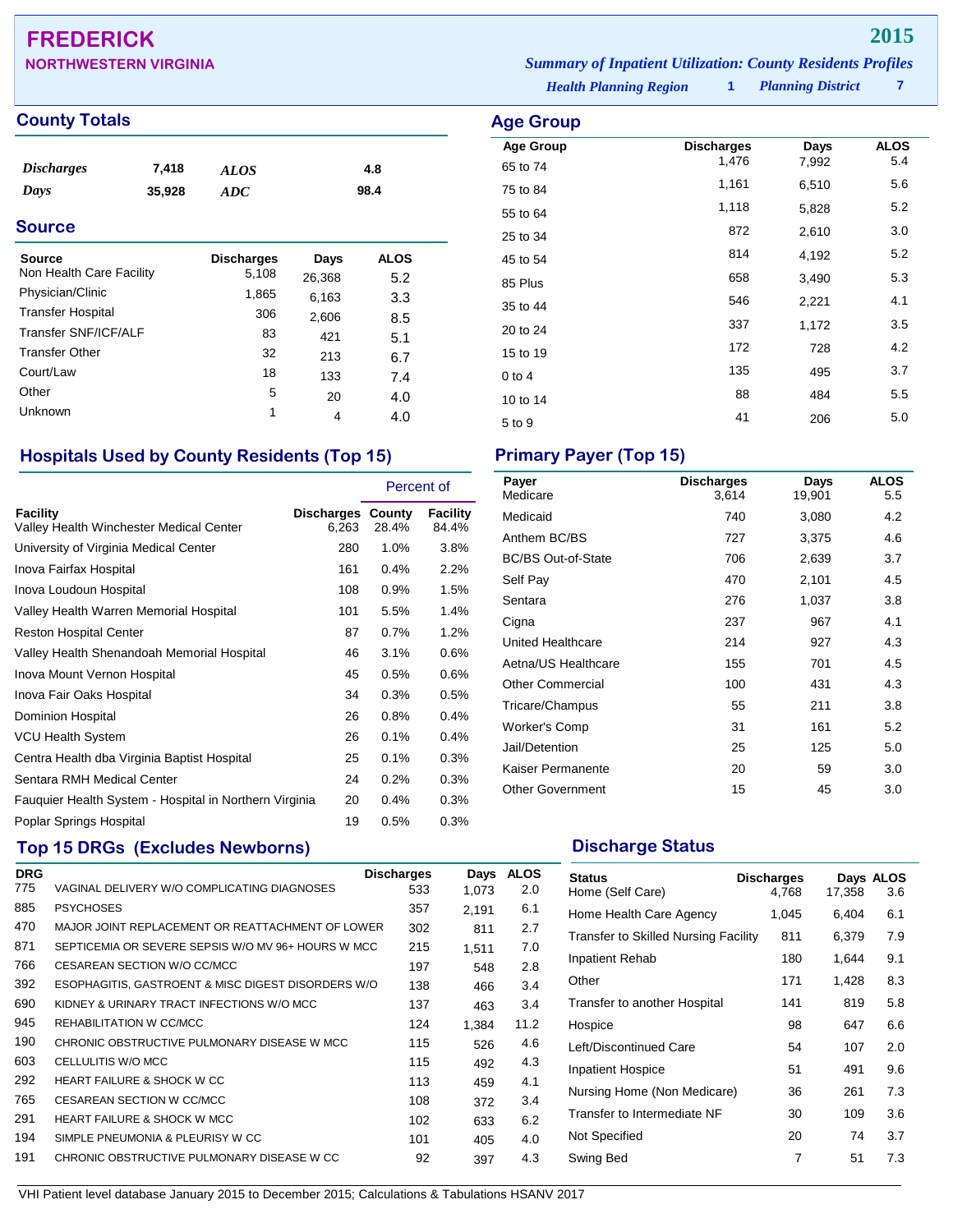# **PAGE 2015**

## **County Totals Age Group**

| <i><b>Discharges</b></i> | 2,999  | <b>ALOS</b> | 5.1  |
|--------------------------|--------|-------------|------|
| Days                     | 15.441 | ADC         | 42.3 |

### **Source**

| Source<br>Non Health Care Facility | <b>Discharges</b><br>1,557 | Days<br>6,480 | <b>ALOS</b><br>4.2 |
|------------------------------------|----------------------------|---------------|--------------------|
| Physician/Clinic                   | 804                        | 4,519         | 5.6                |
| <b>Transfer Hospital</b>           | 562                        | 4,052         | 7.2                |
| Transfer SNF/ICF/ALF               | 36                         | 175           | 4.9                |
| <b>Transfer Other</b>              | 21                         | 102           | 4.9                |
| Other                              | 11                         | 63            | 5.7                |
| Court/Law                          | 7                          | 48            | 6.9                |
| Unknown                            | 1                          | 2             | 2.0                |

## **Hospitals Used by County Residents (Top 15) Primary Payer (Top 15)**

|                                             |                                   | Percent of |                          |
|---------------------------------------------|-----------------------------------|------------|--------------------------|
| Facility<br>Sentara RMH Medical Center      | <b>Discharges County</b><br>1,078 | 8.0%       | <b>Facility</b><br>35.9% |
| Page Memorial Hospital                      | 681                               | 94.6%      | 22.7%                    |
| Valley Health Winchester Medical Center     | 565                               | 2.6%       | 18.8%                    |
| University of Virginia Medical Center       | 333                               | 1.2%       | 11.1%                    |
| Valley Health Warren Memorial Hospital      | 58                                | 3.2%       | 1.9%                     |
| Valley Health Shenandoah Memorial Hospital  | 57                                | 3.9%       | 1.9%                     |
| <b>UVA Culpeper Hospital</b>                | 54                                | 1.7%       | 1.8%                     |
| Inova Fairfax Hospital                      | 31                                | 0.1%       | 1.0%                     |
| <b>VCU Health System</b>                    | 24                                | 0.1%       | 0.8%                     |
| Augusta Health                              | 17                                | 0.2%       | 0.6%                     |
| UVA HealthSouth Rehabilitation Hospital     | 13                                | 1.0%       | 0.4%                     |
| Martha Jefferson Hospital                   | 12                                | 0.1%       | 0.4%                     |
| Centra Health dba Virginia Baptist Hospital | 7                                 | 0.0%       | 0.2%                     |
| Poplar Springs Hospital                     | 7                                 | 0.2%       | 0.2%                     |
| Virginia Hospital Center                    | 7                                 | 0.0%       | 0.2%                     |

## **Top 15 DRGs (Excludes Newborns) Discharge Status Discharge Status**

| <b>DRG</b> |                                                     | <b>Discharges</b> | Days  | <b>ALOS</b> |
|------------|-----------------------------------------------------|-------------------|-------|-------------|
| 470        | MAJOR JOINT REPLACEMENT OR REATTACHMENT OF LOWER    | 133               | 369   | 2.8         |
| 885        | <b>PSYCHOSES</b>                                    | 115               | 730   | 6.3         |
| 775        | VAGINAL DELIVERY W/O COMPLICATING DIAGNOSES         | 113               | 204   | 1.8         |
| 945        | REHABILITATION W CC/MCC                             | 97                | 1.203 | 12.4        |
| 871        | SEPTICEMIA OR SEVERE SEPSIS W/O MV 96+ HOURS W MCC  | 83                | 571   | 6.9         |
| 392        | ESOPHAGITIS, GASTROENT & MISC DIGEST DISORDERS W/O  | 62                | 182   | 2.9         |
| 690        | KIDNEY & URINARY TRACT INFECTIONS W/O MCC           | 60                | 235   | 3.9         |
| 603        | CELLULITIS W/O MCC                                  | 54                | 193   | 3.6         |
| 872        | SEPTICEMIA OR SEVERE SEPSIS W/O MV 96+ HOURS W/O MC | 50                | 181   | 3.6         |
| 292        | <b>HEART FAILURE &amp; SHOCK W CC</b>               | 49                | 186   | 3.8         |
| 194        | SIMPLE PNEUMONIA & PLEURISY W CC                    | 45                | 163   | 3.6         |
| 190        | CHRONIC OBSTRUCTIVE PULMONARY DISEASE W MCC         | 43                | 209   | 4.9         |
| 291        | <b>HEART FAILURE &amp; SHOCK W MCC</b>              | 41                | 199   | 4.8         |
| 191        | CHRONIC OBSTRUCTIVE PULMONARY DISEASE W CC          | 37                | 138   | 3.7         |
| 766        | CESAREAN SECTION W/O CC/MCC                         | 36                | 89    | 2.5         |

**NORTHWESTERN VIRGINIA** *Summary of Inpatient Utilization: County Residents Profiles*

*Health Planning Region* **1**

|                          | <i><b>UUILLY INESWEILLS 1 LUJUE.</b></i> |  |
|--------------------------|------------------------------------------|--|
| <b>Planning District</b> |                                          |  |

| Age Group                    |                          |               |                    |
|------------------------------|--------------------------|---------------|--------------------|
| <b>Age Group</b><br>65 to 74 | <b>Discharges</b><br>623 | Days<br>3,110 | <b>ALOS</b><br>5.0 |
| 75 to 84                     | 595                      | 3,604         | 6.1                |
| 55 to 64                     | 508                      | 2,796         | 5.5                |
| 45 to 54                     | 327                      | 1,793         | 5.5                |
| 85 Plus                      | 297                      | 1,783         | 6.0                |
| 25 to 34                     | 212                      | 595           | 2.8                |
| 35 to 44                     | 176                      | 871           | 5.0                |
| 20 to 24                     | 135                      | 405           | 3.0                |
| 15 to 19                     | 49                       | 222           | 4.5                |
| $0$ to $4$                   | 38                       | 135           | 3.5                |
| 10 to 14                     | 21                       | 91            | 4.3                |
| 5 to 9                       | 18                       | 36            | 2.0                |

| Payer<br>Medicare         | <b>Discharges</b><br>1,823 | Days<br>10,097 | <b>ALOS</b><br>5.5 |
|---------------------------|----------------------------|----------------|--------------------|
| Anthem BC/BS              | 354                        | 1,300          | 3.7                |
| Medicaid                  | 332                        | 1,593          | 4.8                |
| Self Pay                  | 146                        | 831            | 5.7                |
| <b>BC/BS Out-of-State</b> | 61                         | 310            | 5.1                |
| Sentara                   | 61                         | 288            | 4.7                |
| <b>Other Commercial</b>   | 54                         | 277            | 5.1                |
| United Healthcare         | 43                         | 134            | 3.1                |
| Aetna/US Healthcare       | 26                         | 73             | 2.8                |
| Indigent/Charity          | 26                         | 220            | 8.5                |
| Cigna                     | 24                         | 57             | 2.4                |
| Jail/Detention            | 10                         | 57             | 5.7                |
| Tricare/Champus           | 9                          | 25             | 2.8                |
| Worker's Comp             | 7                          | 26             | 3.7                |
| HMO/PPO-Unspecified       | 6                          | 79             | 13.2               |

| <b>Status</b><br>Home (Self Care)           | <b>Discharges</b><br>1,783 | 6,666 | Days ALOS<br>3.7 |
|---------------------------------------------|----------------------------|-------|------------------|
| Home Health Care Agency                     | 457                        | 3,308 | 7.2              |
| <b>Transfer to Skilled Nursing Facility</b> | 312                        | 2,509 | 8.0              |
| Transfer to another Hospital                | 122                        | 574   | 4.7              |
| Swing Bed                                   | 111                        | 699   | 6.3              |
| Other                                       | 76                         | 585   | 7.7              |
| Hospice                                     | 43                         | 320   | 7.4              |
| Inpatient Rehab                             | 32                         | 388   | 12.1             |
| Left/Discontinued Care                      | 23                         | 103   | 4.5              |
| Nursing Home (Non Medicare)                 | 14                         | 44    | 3.1              |
| Transfer to Intermediate NF                 | 10                         | 82    | 8.2              |
| Inpatient Hospice                           | 5                          | 71    | 14.2             |
| Not Specified                               | 3                          | 11    | 3.7              |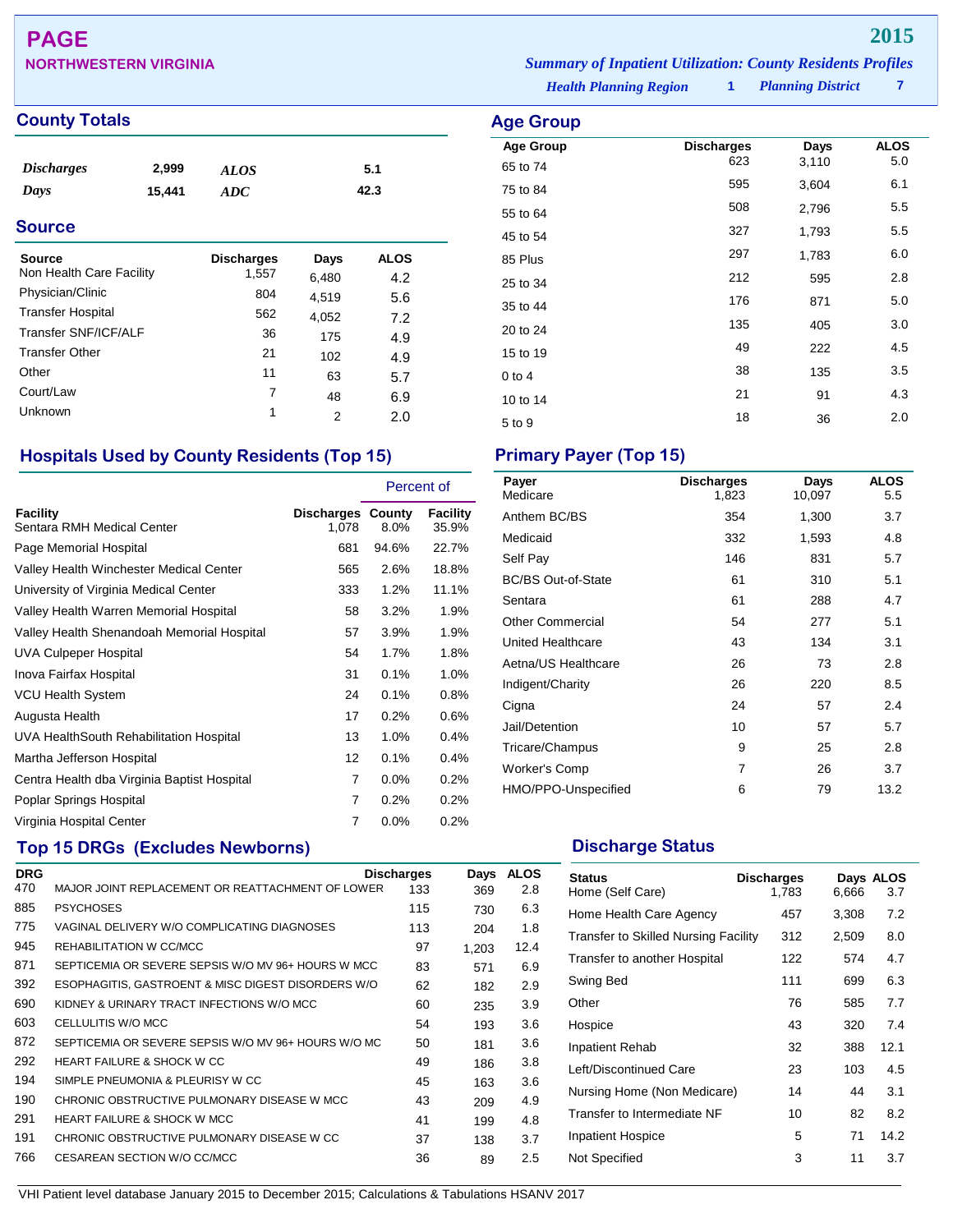## **SHENANDOAH 2015**

## **County Totals Age Group**

| <i><b>Discharges</b></i> | 5,056  | <b>ALOS</b> | 4.9  |
|--------------------------|--------|-------------|------|
| Days                     | 24,565 | ADC         | 67.3 |

### **Source**

| Source<br>Non Health Care Facility | <b>Discharges</b><br>2,853 | Days<br>13,325 | <b>ALOS</b><br>4.7 |
|------------------------------------|----------------------------|----------------|--------------------|
| Physician/Clinic                   | 1,244                      | 4,949          | 4.0                |
| <b>Transfer Hospital</b>           | 765                        | 5,259          | 6.9                |
| Transfer SNF/ICF/ALF               | 142                        | 727            | 5.1                |
| <b>Transfer Other</b>              | 20                         | 138            | 6.9                |
| Court/Law                          | 15                         | 91             | 6.1                |
| Other                              | 14                         | 65             | 4.6                |
| Unknown                            | 3                          | 11             | 3.7                |

## **Hospitals Used by County Residents (Top 15) Primary Payer (Top 15)**

|                                                        |                                   | Percent of |                   |
|--------------------------------------------------------|-----------------------------------|------------|-------------------|
| Facility<br>Valley Health Winchester Medical Center    | <b>Discharges County</b><br>1,925 | 8.7%       | Facility<br>38.1% |
| Valley Health Shenandoah Memorial Hospital             | 1,196                             | 81.3%      | 23.7%             |
| Sentara RMH Medical Center                             | 958                               | 7.1%       | 18.9%             |
| University of Virginia Medical Center                  | 344                               | 1.3%       | 6.8%              |
| Valley Health Warren Memorial Hospital                 | 206                               | 11.2%      | 4.1%              |
| Inova Fairfax Hospital                                 | 126                               | 0.3%       | 2.5%              |
| Inova Mount Vernon Hospital                            | 35                                | 0.4%       | 0.7%              |
| Augusta Health                                         | 21                                | 0.2%       | 0.4%              |
| <b>VCU Health System</b>                               | 21                                | 0.1%       | 0.4%              |
| Inova Fair Oaks Hospital                               | 19                                | 0.2%       | 0.4%              |
| <b>Reston Hospital Center</b>                          | 17                                | 0.1%       | 0.3%              |
| Spotsylvania Regional Medical Center                   | 14                                | 0.2%       | 0.3%              |
| Inova Loudoun Hospital                                 | 13                                | 0.1%       | 0.3%              |
| Poplar Springs Hospital                                | 12                                | 0.3%       | 0.2%              |
| Fauguier Health System - Hospital in Northern Virginia | 11                                | 0.2%       | 0.2%              |

## **Top 15 DRGs (Excludes Newborns) Discharge Status Discharge Status**

| <b>DRG</b> |                                                     | <b>Discharges</b> | Days  | <b>ALOS</b> |
|------------|-----------------------------------------------------|-------------------|-------|-------------|
| 775        | VAGINAL DELIVERY W/O COMPLICATING DIAGNOSES         | 255               | 483   | 1.9         |
| 871        | SEPTICEMIA OR SEVERE SEPSIS W/O MV 96+ HOURS W MCC  | 224               | 1,305 | 5.8         |
| 885        | <b>PSYCHOSES</b>                                    | 216               | 1.277 | 5.9         |
| 470        | MAJOR JOINT REPLACEMENT OR REATTACHMENT OF LOWER    | 208               | 573   | 2.8         |
| 872        | SEPTICEMIA OR SEVERE SEPSIS W/O MV 96+ HOURS W/O MC | 120               | 523   | 4.4         |
| 392        | ESOPHAGITIS, GASTROENT & MISC DIGEST DISORDERS W/O  | 101               | 343   | 3.4         |
| 194        | SIMPLE PNEUMONIA & PLEURISY W CC                    | 99                | 402   | 4.1         |
| 292        | <b>HEART FAILURE &amp; SHOCK W CC</b>               | 98                | 410   | 4.2         |
| 603        | CELLULITIS W/O MCC                                  | 87                | 348   | 4.0         |
| 945        | REHABILITATION W CC/MCC                             | 77                | 960   | 12.5        |
| 291        | <b>HEART FAILURE &amp; SHOCK W MCC</b>              | 69                | 430   | 6.2         |
| 766        | CESAREAN SECTION W/O CC/MCC                         | 68                | 175   | 2.6         |
| 190        | CHRONIC OBSTRUCTIVE PULMONARY DISEASE W MCC         | 67                | 315   | 4.7         |
| 690        | KIDNEY & URINARY TRACT INFECTIONS W/O MCC           | 66                | 248   | 3.8         |
| 683        | <b>RENAL FAILURE W CC</b>                           | 62                | 253   | 4.1         |

**NORTHWESTERN VIRGINIA** *Summary of Inpatient Utilization: County Residents Profiles*

*Health Planning Region* **1**

*Planning District* **7**

| Age Group        |                            |               |                    |
|------------------|----------------------------|---------------|--------------------|
| <b>Age Group</b> | <b>Discharges</b><br>1,071 | Days<br>5,879 | <b>ALOS</b><br>5.5 |
| 65 to 74         | 945                        |               | 5.6                |
| 75 to 84         |                            | 5,273         |                    |
| 55 to 64         | 797                        | 4,420         | 5.5                |
| 85 Plus          | 596                        | 2,683         | 4.5                |
| 45 to 54         | 520                        | 2,391         | 4.6                |
| 25 to 34         | 437                        | 1,305         | 3.0                |
| 35 to 44         | 304                        | 1,256         | 4.1                |
| 20 to 24         | 190                        | 509           | 2.7                |
| 15 to 19         | 100                        | 429           | 4.3                |
| $0$ to $4$       | 50                         | 210           | 4.2                |
| 10 to 14         | 26                         | 116           | 4.5                |
| 5 to 9           | 20                         | 94            | 4.7                |

| Payer<br>Medicare         | <b>Discharges</b><br>3,007 | Days<br>16,085 | <b>ALOS</b><br>5.3 |
|---------------------------|----------------------------|----------------|--------------------|
| Anthem BC/BS              | 564                        | 2,423          | 4.3                |
| Medicaid                  | 469                        | 2,071          | 4.4                |
| Self Pay                  | 287                        | 1,171          | 4.1                |
| <b>BC/BS Out-of-State</b> | 269                        | 906            | 3.4                |
| Sentara                   | 136                        | 504            | 3.7                |
| Cigna                     | 62                         | 188            | 3.0                |
| United Healthcare         | 60                         | 226            | 3.8                |
| <b>Other Commercial</b>   | 54                         | 290            | 5.4                |
| Aetna/US Healthcare       | 44                         | 145            | 3.3                |
| Tricare/Champus           | 26                         | 103            | 4.0                |
| Indigent/Charity          | 15                         | 84             | 5.6                |
| <b>Other Government</b>   | 15                         | 61             | 4.1                |
| Worker's Comp             | 14                         | 74             | 5.3                |
| Jail/Detention            | 11                         | 66             | 6.0                |

| <b>Status</b><br>Home (Self Care)    | <b>Discharges</b><br>2,828 | 10,387 | Days ALOS<br>3.7 |
|--------------------------------------|----------------------------|--------|------------------|
| Home Health Care Agency              | 793                        | 4,510  | 5.7              |
| Transfer to Skilled Nursing Facility | 785                        | 5,527  | 7.0              |
| Transfer to another Hospital         | 149                        | 783    | 5.3              |
| Other                                | 132                        | 917    | 7.0              |
| Inpatient Rehab                      | 79                         | 894    | 11.3             |
| Hospice                              | 77                         | 452    | 5.9              |
| Swing Bed                            | 54                         | 325    | 6.0              |
| Left/Discontinued Care               | 47                         | 114    | 2.4              |
| Transfer to Intermediate NF          | 45                         | 236    | 5.2              |
| Nursing Home (Non Medicare)          | 23                         | 74     | 3.2              |
| <b>Inpatient Hospice</b>             | 22                         | 152    | 6.9              |
| Not Specified                        | 14                         | 77     | 5.5              |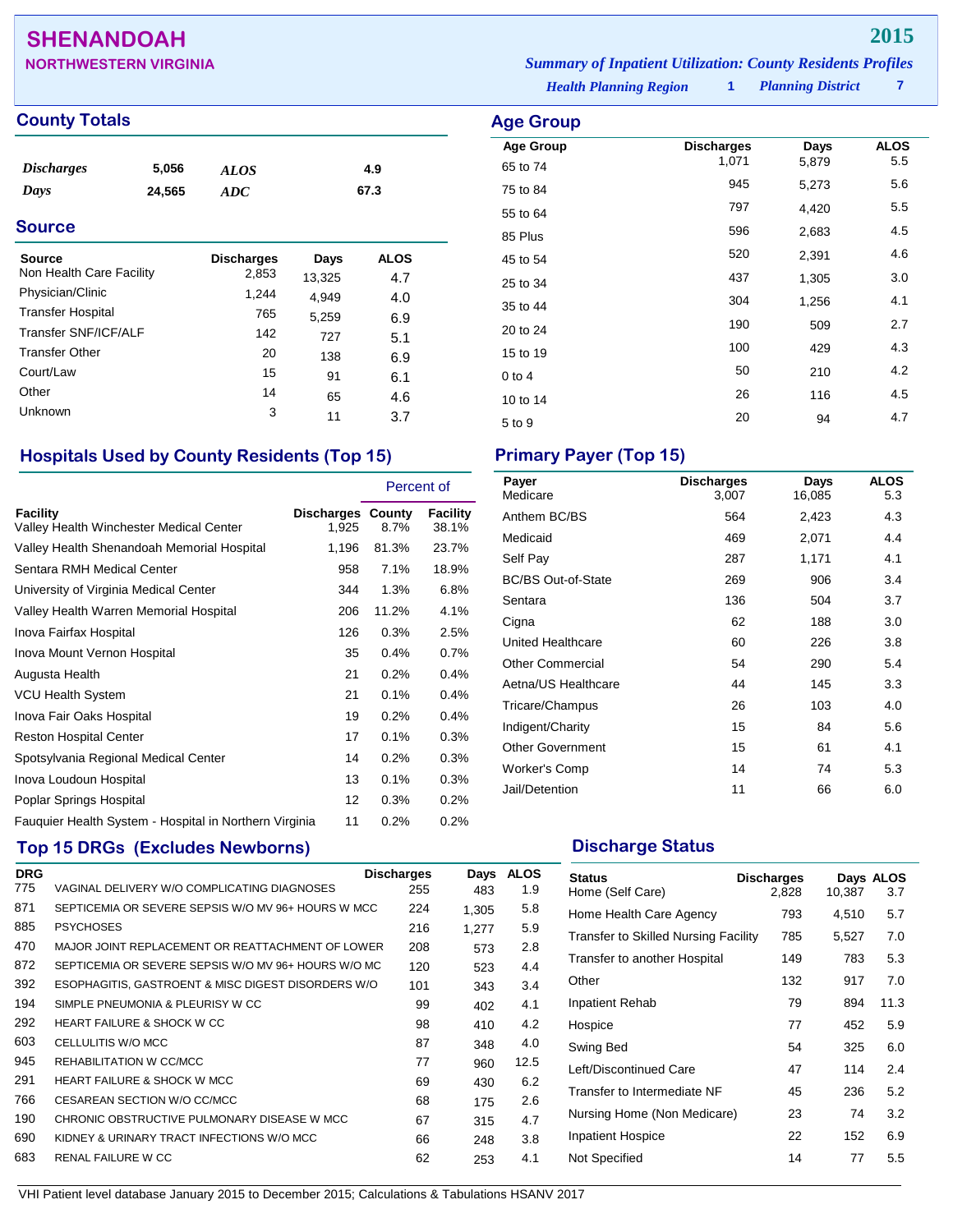## **WARREN 2015**

**NORTHWESTERN VIRGINIA** *Summary of Inpatient Utilization: County Residents Profiles*

| mmary of Inpallent Uttlization: County Residents Profile |                          |  |
|----------------------------------------------------------|--------------------------|--|
| <b>Health Planning Region</b>                            | <b>Planning District</b> |  |

**Age Group Discharges Days ALOS**<br>65 to 74 750 4,246 5.7 65 to 74 <sup>750</sup> 4,246 5.7 55 to 64 <sup>654</sup> 3,321 5.1 45 to 54 <sup>519</sup> 2,684 5.2 75 to 84 <sup>503</sup> 2,778 5.5 25 to 34 and 25 to 34 and 25 to 34 and 25 to 34 and 25 and 26 and 26 and 26 and 26 and 26 and 26 and 26 and 26 35 to 44 <sup>296</sup> 1,230 4.2 85 Plus <sup>268</sup> 1,587 5.9 20 to 24 <sup>187</sup> <sup>561</sup> 3.0 15 to 19 <sup>80</sup> <sup>403</sup> 5.0 0 to 4  $68$  276  $4.1$ 10 to 14 24 113 4.7  $5 \text{ to } 9$   $16$   $55$   $3.4$ 

### **County Totals Age Group**

| <i><b>Discharges</b></i> | 3,807  | ALOS | 4.9  |
|--------------------------|--------|------|------|
| Days                     | 18,619 | ADC  | 51.0 |

### **Source**

| Source<br>Non Health Care Facility | <b>Discharges</b> | Days  | <b>ALOS</b> |
|------------------------------------|-------------------|-------|-------------|
|                                    | 2,121             | 9,445 | 4.5         |
| Physician/Clinic                   | 860               | 3,483 | 4.0         |
| <b>Transfer Hospital</b>           | 735               | 5,041 | 6.9         |
| Transfer SNF/ICF/ALF               | 51                | 385   | 7.5         |
| <b>Transfer Other</b>              | 22                | 127   | 5.8         |
| Court/Law                          | 14                | 107   | 7.6         |
| Other                              | 3                 | 21    | 7.0         |
| Unknown                            | 1                 | 10    | 10.0        |

## **Hospitals Used by County Residents (Top 15) Primary Payer (Top 15)**

|                                                        |                                   | Percent of |                   |
|--------------------------------------------------------|-----------------------------------|------------|-------------------|
| Facility<br>Valley Health Winchester Medical Center    | <b>Discharges County</b><br>1,539 | 7.0%       | Facility<br>40.4% |
| Valley Health Warren Memorial Hospital                 | 1,261                             | 68.6%      | 33.1%             |
| Inova Fairfax Hospital                                 | 233                               | 0.6%       | 6.1%              |
| University of Virginia Medical Center                  | 184                               | 0.7%       | 4.8%              |
| Fauguier Health System - Hospital in Northern Virginia | 132                               | 2.7%       | 3.5%              |
| Inova Fair Oaks Hospital                               | 60                                | 0.5%       | 1.6%              |
| Novant Health Prince William Medical Center            | 47                                | 0.7%       | 1.2%              |
| Valley Health Shenandoah Memorial Hospital             | 44                                | $3.0\%$    | 1.2%              |
| <b>Reston Hospital Center</b>                          | 40                                | 0.3%       | 1.1%              |
| Virginia Hospital Center                               | 30                                | 0.1%       | 0.8%              |
| Inova Mount Vernon Hospital                            | 28                                | 0.3%       | 0.7%              |
| Inova Loudoun Hospital                                 | 25                                | 0.2%       | 0.7%              |
| Haymarket Medical Center                               | 22                                | 1.2%       | 0.6%              |
| Health South Rehab Hospital of Northern Virginia       | 19                                | 1.3%       | 0.5%              |
| <b>VCU Health System</b>                               | 19                                | 0.1%       | 0.5%              |

## **Top 15 DRGs (Excludes Newborns) Discharge Status Discharge Status**

| <b>DRG</b> |                                                     | <b>Discharges</b> | Days  | <b>ALOS</b> |
|------------|-----------------------------------------------------|-------------------|-------|-------------|
| 775        | VAGINAL DELIVERY W/O COMPLICATING DIAGNOSES         | 246               | 488   | 2.0         |
| 885        | <b>PSYCHOSES</b>                                    | 191               | 1,215 | 6.4         |
| 470        | MAJOR JOINT REPLACEMENT OR REATTACHMENT OF LOWER    | 154               | 426   | 2.8         |
| 871        | SEPTICEMIA OR SEVERE SEPSIS W/O MV 96+ HOURS W MCC  | 148               | 1,026 | 6.9         |
| 603        | CELLULITIS W/O MCC                                  | 79                | 357   | 4.5         |
| 872        | SEPTICEMIA OR SEVERE SEPSIS W/O MV 96+ HOURS W/O MC | 76                | 322   | 4.2         |
| 191        | CHRONIC OBSTRUCTIVE PULMONARY DISEASE W CC          | 74                | 266   | 3.6         |
| 690        | KIDNEY & URINARY TRACT INFECTIONS W/O MCC           | 70                | 232   | 3.3         |
| 292        | <b>HEART FAILURE &amp; SHOCK W CC</b>               | 67                | 308   | 4.6         |
| 190        | CHRONIC OBSTRUCTIVE PULMONARY DISEASE W MCC         | 65                | 342   | 5.3         |
| 765        | CESAREAN SECTION W CC/MCC                           | 65                | 193   | 3.0         |
| 392        | ESOPHAGITIS, GASTROENT & MISC DIGEST DISORDERS W/O  | 64                | 184   | 2.9         |
| 766        | CESAREAN SECTION W/O CC/MCC                         | 59                | 148   | 2.5         |
| 291        | HEART FAILURE & SHOCK W MCC                         | 53                | 304   | 5.7         |
| 194        | SIMPLE PNEUMONIA & PLEURISY W CC                    | 50                | 191   | 3.8         |
|            |                                                     |                   |       |             |

| Payer<br>Medicare         | <b>Discharges</b><br>1,798 | Days<br>10,003 | <b>ALOS</b><br>5.6 |
|---------------------------|----------------------------|----------------|--------------------|
| Medicaid                  | 450                        | 2,133          | 4.7                |
| Anthem BC/BS              | 409                        | 1,813          | 4.4                |
| Self Pay                  | 300                        | 1,304          | 4.3                |
| <b>BC/BS Out-of-State</b> | 298                        | 1,145          | 3.8                |
| United Healthcare         | 131                        | 478            | 3.6                |
| Cigna                     | 111                        | 493            | 4.4                |
| Aetna/US Healthcare       | 78                         | 263            | 3.4                |
| Sentara                   | 71                         | 196            | 2.8                |
| <b>Other Commercial</b>   | 61                         | 325            | 5.3                |
| Tricare/Champus           | 23                         | 68             | 3.0                |
| Kaiser Permanente         | 18                         | 44             | 2.4                |
| Indigent/Charity          | 13                         | 80             | 6.2                |
| Worker's Comp             | 11                         | 38             | 3.5                |
| HMO/PPO-Unspecified       | 10                         | 46             | 4.6                |

| <b>Status</b><br>Home (Self Care)           | <b>Discharges</b><br>2,352 | 8,388 | Days ALOS<br>3.6 |
|---------------------------------------------|----------------------------|-------|------------------|
| Home Health Care Agency                     | 513                        | 3,337 | 6.5              |
| <b>Transfer to Skilled Nursing Facility</b> | 470                        | 3,895 | 8.3              |
| Transfer to another Hospital                | 132                        | 549   | 4.2              |
| Other                                       | 90                         | 675   | 7.5              |
| Inpatient Rehab                             | 63                         | 708   | 11.2             |
| Left/Discontinued Care                      | 57                         | 163   | 2.9              |
| Hospice                                     | 48                         | 291   | 6.1              |
| <b>Inpatient Hospice</b>                    | 22                         | 190   | 8.6              |
| Nursing Home (Non Medicare)                 | 17                         | 70    | 4.1              |
| Transfer to Intermediate NF                 | 15                         | 84    | 5.6              |
| Not Specified                               | 13                         | 96    | 7.4              |
| Long Term Acute                             | 6                          | 104   | 17.3             |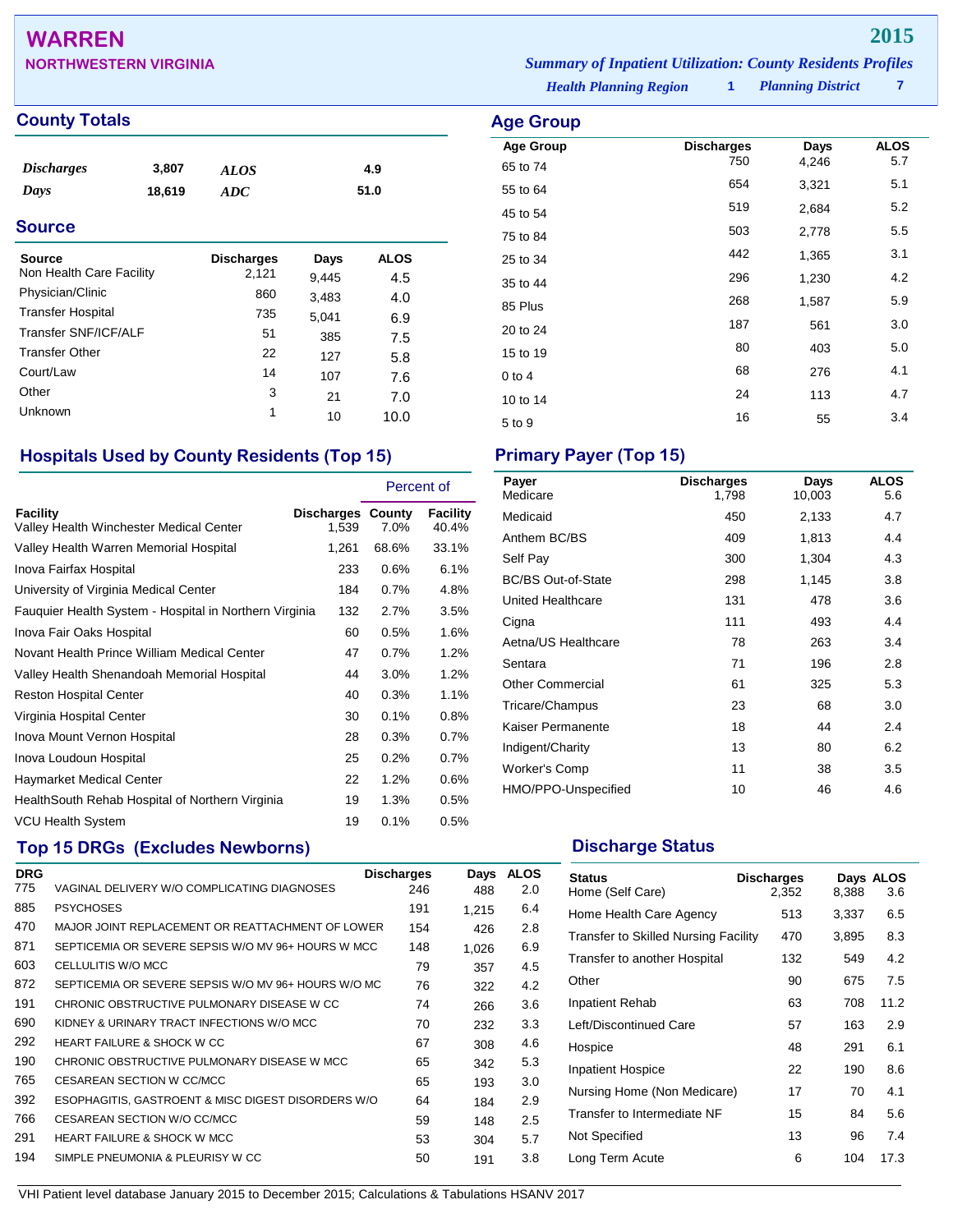## **WINCHESTER CITY 2015**

| .                            |                                                                    |
|------------------------------|--------------------------------------------------------------------|
| <b>NORTHWESTERN VIRGINIA</b> | <b>Summary of Inpatient Utilization: County Residents Profiles</b> |

**Age Group Discharges Days ALOS**<br>65 to 74 514 2,760 5.4 65 to 74 <sup>514</sup> 2,760 5.4 75 to 84 <sup>501</sup> 3,001 6.0 55 to 64 <sup>452</sup> 2,625 5.8 25 to 34 and 391 and 391 and 3.7 45 to 54 <sup>360</sup> 1,817 5.0 85 Plus <sup>338</sup> 1,813 5.4 35 to 44 <sup>262</sup> 1,368 5.2 20 to 24 <sup>157</sup> <sup>518</sup> 3.3 0 to 4 **82** 339 4.1 15 to 19 <sup>69</sup> <sup>339</sup> 4.9 10 to 14 27 154 5.7 5 to 9 <sup>27</sup> <sup>132</sup> 4.9

*Health Planning Region* **1**

*Planning District* **7**

### **County Totals Age Group**

| <i>Discharges</i> | 3,180  | <b>ALOS</b> | 5.1  |
|-------------------|--------|-------------|------|
| Days              | 16,328 | ADC         | 44.7 |
|                   |        |             |      |

### **Source**

| Source<br>Non Health Care Facility | <b>Discharges</b><br>2,233 | Days<br>12,150 | <b>ALOS</b><br>5.4 |
|------------------------------------|----------------------------|----------------|--------------------|
| Physician/Clinic                   | 712                        | 2,367          | 3.3                |
| <b>Transfer Hospital</b>           | 132                        | 1,107          | 8.4                |
| Transfer SNF/ICF/ALF               | 66                         | 416            | 6.3                |
| <b>Transfer Other</b>              | 20                         | 115            | 5.8                |
| Court/Law                          | 10                         | 117            | 11.7               |
| Other                              | 4                          | 36             | 9.0                |
| Unknown                            | 3                          | 20             | 6.7                |

### **Hospitals Used by County Residents (Top 15) Primary Payer (Top 15)**

|                                                     |                                   | Percent of |                   |
|-----------------------------------------------------|-----------------------------------|------------|-------------------|
| Facility<br>Valley Health Winchester Medical Center | <b>Discharges County</b><br>2.772 | 12.6%      | Facility<br>87.2% |
| University of Virginia Medical Center               | 117                               | $0.4\%$    | 3.7%              |
| Inova Fairfax Hospital                              | 56                                | 0.1%       | 1.8%              |
| Inova Loudoun Hospital                              | 24                                | 0.2%       | 0.8%              |
| Valley Health Warren Memorial Hospital              | 24                                | 1.3%       | 0.8%              |
| Inova Mount Vernon Hospital                         | 19                                | 0.2%       | 0.6%              |
| Centra Health dba Virginia Baptist Hospital         | 15                                | 0.1%       | 0.5%              |
| <b>Reston Hospital Center</b>                       | 15                                | 0.1%       | 0.5%              |
| <b>VCU Health System</b>                            | 15                                | 0.0%       | 0.5%              |
| Inova Fair Oaks Hospital                            | 14                                | 0.1%       | 0.4%              |
| Poplar Springs Hospital                             | 13                                | 0.4%       | 0.4%              |
| Valley Health Shenandoah Memorial Hospital          | 13                                | 0.9%       | 0.4%              |
| Sentara RMH Medical Center                          | 11                                | 0.1%       | 0.3%              |
| <b>Carilion Medical Center</b>                      | 6                                 | 0.0%       | 0.2%              |
| Dominion Hospital                                   | 6                                 | 0.2%       | 0.2%              |

## **Top 15 DRGs (Excludes Newborns) Discharge Status Discharge Status**

| <b>DRG</b> |                                                    | <b>Discharges</b> | Days  | <b>ALOS</b> |
|------------|----------------------------------------------------|-------------------|-------|-------------|
| 885        | <b>PSYCHOSES</b>                                   | 240               | 1.568 | 6.5         |
| 775        | VAGINAL DELIVERY W/O COMPLICATING DIAGNOSES        | 203               | 421   | 2.1         |
| 470        | MAJOR JOINT REPLACEMENT OR REATTACHMENT OF LOWER   | 108               | 267   | 2.5         |
| 871        | SEPTICEMIA OR SEVERE SEPSIS W/O MV 96+ HOURS W MCC | 76                | 603   | 7.9         |
| 190        | CHRONIC OBSTRUCTIVE PULMONARY DISEASE W MCC        | 71                | 343   | 4.8         |
| 766        | CESAREAN SECTION W/O CC/MCC                        | 63                | 191   | 3.0         |
| 945        | REHABILITATION W CC/MCC                            | 62                | 937   | 15.1        |
| 191        | CHRONIC OBSTRUCTIVE PULMONARY DISEASE W CC         | 56                | 243   | 4.3         |
| 690        | KIDNEY & URINARY TRACT INFECTIONS W/O MCC          | 55                | 224   | 4.1         |
| 291        | <b>HEART FAILURE &amp; SHOCK W MCC</b>             | 51                | 317   | 6.2         |
| 292        | <b>HEART FAILURE &amp; SHOCK W CC</b>              | 51                | 215   | 4.2         |
| 392        | ESOPHAGITIS, GASTROENT & MISC DIGEST DISORDERS W/O | 49                | 159   | 3.2         |
| 683        | RENAL FAILURE W CC                                 | 49                | 215   | 4.4         |
| 897        | ALCOHOL/DRUG ABUSE OR DEPENDENCE W/O REHABILITATI  | 49                | 167   | 3.4         |
| 194        | SIMPLE PNEUMONIA & PLEURISY W CC                   | 44                | 166   | 3.8         |

| Payer<br>Medicare         | <b>Discharges</b><br>1,616 | Days<br>9,051 | <b>ALOS</b><br>5.6 |
|---------------------------|----------------------------|---------------|--------------------|
| Medicaid                  | 553                        | 2,472         | 4.5                |
| Self Pay                  | 298                        | 1,527         | 5.1                |
| Anthem BC/BS              | 199                        | 907           | 4.6                |
| <b>BC/BS Out-of-State</b> | 185                        | 831           | 4.5                |
| Sentara                   | 85                         | 293           | 3.5                |
| <b>United Healthcare</b>  | 52                         | 207           | 4.0                |
| Cigna                     | 45                         | 216           | 4.8                |
| <b>Other Commercial</b>   | 40                         | 215           | 5.4                |
| Aetna/US Healthcare       | 38                         | 169           | 4.5                |
| Jail/Detention            | 18                         | 143           | 7.9                |
| Tricare/Champus           | 12                         | 52            | 4.3                |
| Indigent/Charity          | 9                          | 38            | 4.2                |
| Kaiser Permanente         | 9                          | 62            | 6.9                |
| <b>Other Government</b>   | 9                          | 67            | 7.4                |

| <b>Status</b><br>Home (Self Care)    | <b>Discharges</b><br>1.977 | 7,653 | Days ALOS<br>3.9 |
|--------------------------------------|----------------------------|-------|------------------|
| Transfer to Skilled Nursing Facility | 452                        | 3,811 | 8.4              |
| Home Health Care Agency              | 426                        | 2,890 | 6.8              |
| Other                                | 77                         | 470   | 6.1              |
| Inpatient Rehab                      | 70                         | 592   | 8.5              |
| Transfer to another Hospital         | 51                         | 264   | 5.2              |
| Hospice                              | 39                         | 217   | 5.6              |
| Left/Discontinued Care               | 22                         | 44    | 2.0              |
| Inpatient Hospice                    | 20                         | 159   | 8.0              |
| Not Specified                        | 19                         | 98    | 5.2              |
| Nursing Home (Non Medicare)          | 19                         | 59    | 3.1              |
| Transfer to Intermediate NF          | 6                          | 61    | 10.2             |
| Cancer Center or Childrens           | 1                          | 5     | 5.0              |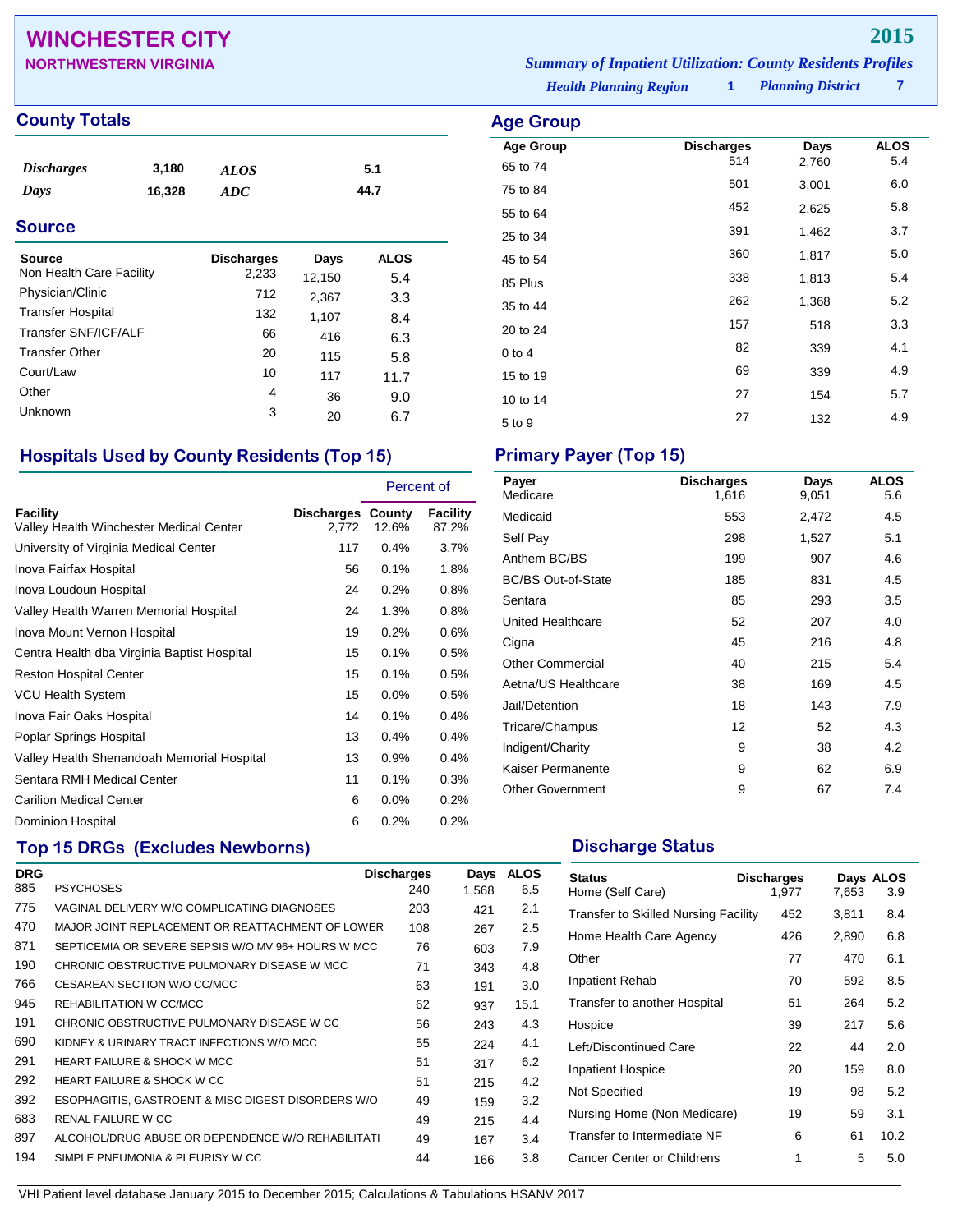## **CULPEPER 2015**

### **County Totals Age Group Age Group**

| <i>Discharges</i> | 5,018  | <b>ALOS</b> | 4.5  |
|-------------------|--------|-------------|------|
| Days              | 22,628 | ADC         | 62.0 |

### **Source**

| <b>Source</b>            | <b>Discharges</b> | Days   | <b>ALOS</b> |
|--------------------------|-------------------|--------|-------------|
| Non Health Care Facility | 3,363             | 14,121 | 4.2         |
| Physician/Clinic         | 816               | 2,571  | 3.1         |
| <b>Transfer Hospital</b> | 585               | 4,500  | 7.7         |
| <b>Transfer Other</b>    | 177               | 912    | 5.2         |
| Transfer SNF/ICF/ALF     | 30                | 193    | 6.4         |
| Court/Law                | 29                | 217    | 7.5         |
| Other                    | 15                | 89     | 5.9         |
| <b>Unknown</b>           | 3                 | 25     | 8.3         |

## **Hospitals Used by County Residents (Top 15) Primary Payer (Top 15)**

|                                                        |                                   | Percent of |                   |
|--------------------------------------------------------|-----------------------------------|------------|-------------------|
| <b>Facility</b><br>UVA Culpeper Hospital               | <b>Discharges County</b><br>1,899 | 59.0%      | Facility<br>37.8% |
| University of Virginia Medical Center                  | 1,108                             | 4.1%       | 22.1%             |
| Fauguier Health System - Hospital in Northern Virginia | 816                               | 16.6%      | 16.3%             |
| Inova Fairfax Hospital                                 | 280                               | 0.7%       | 5.6%              |
| Mary Washington Hospital                               | 141                               | 0.7%       | 2.8%              |
| Martha Jefferson Hospital                              | 109                               | 1.2%       | 2.2%              |
| Novant Health Prince William Medical Center            | 76                                | $1.1\%$    | 1.5%              |
| Spotsylvania Regional Medical Center                   | 74                                | 1.2%       | 1.5%              |
| <b>VCU Health System</b>                               | 66                                | 0.2%       | 1.3%              |
| Inova Fair Oaks Hospital                               | 54                                | 0.4%       | 1.1%              |
| Virginia Hospital Center                               | 39                                | 0.2%       | 0.8%              |
| UVA HealthSouth Rehabilitation Hospital                | 37                                | 2.8%       | 0.7%              |
| Poplar Springs Hospital                                | 29                                | 0.8%       | 0.6%              |
| <b>Reston Hospital Center</b>                          | 29                                | 0.2%       | 0.6%              |
| HealthSouth Rehab Hospital of Fredericksburg           | 27                                | 2.0%       | 0.5%              |

## **Top 15 DRGs (Excludes Newborns) Discharge Status Discharge Status**

| <b>DRG</b> |                                                     | <b>Discharges</b> | Days  | <b>ALOS</b>   |
|------------|-----------------------------------------------------|-------------------|-------|---------------|
| 775        | VAGINAL DELIVERY W/O COMPLICATING DIAGNOSES         | 355               | 781   | $2.2^{\circ}$ |
| 871        | SEPTICEMIA OR SEVERE SEPSIS W/O MV 96+ HOURS W MCC  | 251               | 1.489 | 5.9           |
| 470        | MAJOR JOINT REPLACEMENT OR REATTACHMENT OF LOWER    | 234               | 623   | 2.7           |
| 885        | <b>PSYCHOSES</b>                                    | 158               | 1,256 | 8.0           |
| 766        | CESAREAN SECTION W/O CC/MCC                         | 109               | 289   | 2.6           |
| 189        | PULMONARY EDEMA & RESPIRATORY FAILURE               | 103               | 460   | 4.5           |
| 392        | ESOPHAGITIS, GASTROENT & MISC DIGEST DISORDERS W/O  | 90                | 251   | 2.8           |
| 291        | HEART FAILURE & SHOCK W MCC                         | 88                | 426   | 4.8           |
| 774        | VAGINAL DELIVERY W COMPLICATING DIAGNOSES           | 85                | 205   | 2.4           |
| 193        | SIMPLE PNEUMONIA & PLEURISY W MCC                   | 82                | 393   | 4.8           |
| 872        | SEPTICEMIA OR SEVERE SEPSIS W/O MV 96+ HOURS W/O MC | 82                | 298   | 3.6           |
| 765        | CESAREAN SECTION W CC/MCC                           | 77                | 243   | 3.2           |
| 292        | <b>HEART FAILURE &amp; SHOCK W CC</b>               | 70                | 361   | 5.2           |
| 603        | CELLULITIS W/O MCC                                  | 62                | 216   | 3.5           |
| 945        | REHABILITATION W CC/MCC                             | 58                | 700   | 12.1          |
|            |                                                     |                   |       |               |

**NORTHWESTERN VIRGINIA** *Summary of Inpatient Utilization: County Residents Profiles*

*Health Planning Region* **1**

*Planning District* **9**

| <b>Age Group</b>     |                          |               |                    |
|----------------------|--------------------------|---------------|--------------------|
| <b>Age Group</b>     | <b>Discharges</b><br>906 | Days<br>4,368 | <b>ALOS</b><br>4.8 |
| 65 to 74<br>55 to 64 | 840                      | 4,369         | 5.2                |
| 75 to 84             | 743                      | 3,700         | 5.0                |
| 45 to 54             | 579                      | 2,725         | 4.7                |
| 25 to 34             | 565                      | 1,734         | 3.1                |
| 85 Plus              | 414                      | 2,022         | 4.9                |
| 35 to 44             | 408                      | 1,602         | 3.9                |
| 20 to 24             | 271                      | 851           | 3.1                |
| 15 to 19             | 120                      | 558           | 4.7                |
| $0$ to $4$           | 90                       | 323           | 3.6                |
| 10 to 14             | 43                       | 243           | 5.7                |
| 5 to 9               | 39                       | 133           | 3.4                |

| Payer<br>Medicare         | <b>Discharges</b><br>2,178 | Days<br>10,923 | <b>ALOS</b><br>5.0 |
|---------------------------|----------------------------|----------------|--------------------|
| Anthem BC/BS              | 847                        | 3,422          | 4.0                |
| Medicaid                  | 587                        | 2,573          | 4.4                |
| Other Commercial          | 265                        | 1,259          | 4.8                |
| Self Pay                  | 237                        | 859            | 3.6                |
| <b>BC/BS Out-of-State</b> | 224                        | 828            | 3.7                |
| Aetna/US Healthcare       | 132                        | 456            | 3.5                |
| United Healthcare         | 125                        | 411            | 3.3                |
| Cigna                     | 108                        | 394            | 3.6                |
| Unknown                   | 78                         | 252            | 3.2                |
| Kaiser Permanente         | 38                         | 151            | 4.0                |
| Indigent/Charity          | 36                         | 243            | 6.8                |
| Tricare/Champus           | 35                         | 143            | 4.1                |
| Jail/Detention            | 28                         | 174            | 6.2                |
| Sentara                   | 22                         | 128            | 5.8                |

| <b>Status</b><br>Home (Self Care)           | <b>Discharges</b><br>3,041 | 10,461 | Days ALOS<br>3.4 |
|---------------------------------------------|----------------------------|--------|------------------|
| Home Health Care Agency                     | 792                        | 4,303  | 5.4              |
| <b>Transfer to Skilled Nursing Facility</b> | 517                        | 3,691  | 7.1              |
| Transfer to another Hospital                | 200                        | 930    | 4.7              |
| Other                                       | 138                        | 959    | 7.0              |
| <b>Inpatient Rehab</b>                      | 100                        | 1,027  | 10.3             |
| Left/Discontinued Care                      | 65                         | 154    | 2.4              |
| Transfer to Intermediate NF                 | 55                         | 322    | 5.8              |
| Hospice                                     | 42                         | 308    | 7.3              |
| <b>Inpatient Hospice</b>                    | 26                         | 159    | 6.1              |
| Not Specified                               | 17                         | 95     | 5.6              |
| Other institution                           | 11                         | 80     | 7.3              |
| Nursing Home (Non Medicare)                 | 8                          | 54     | 6.8              |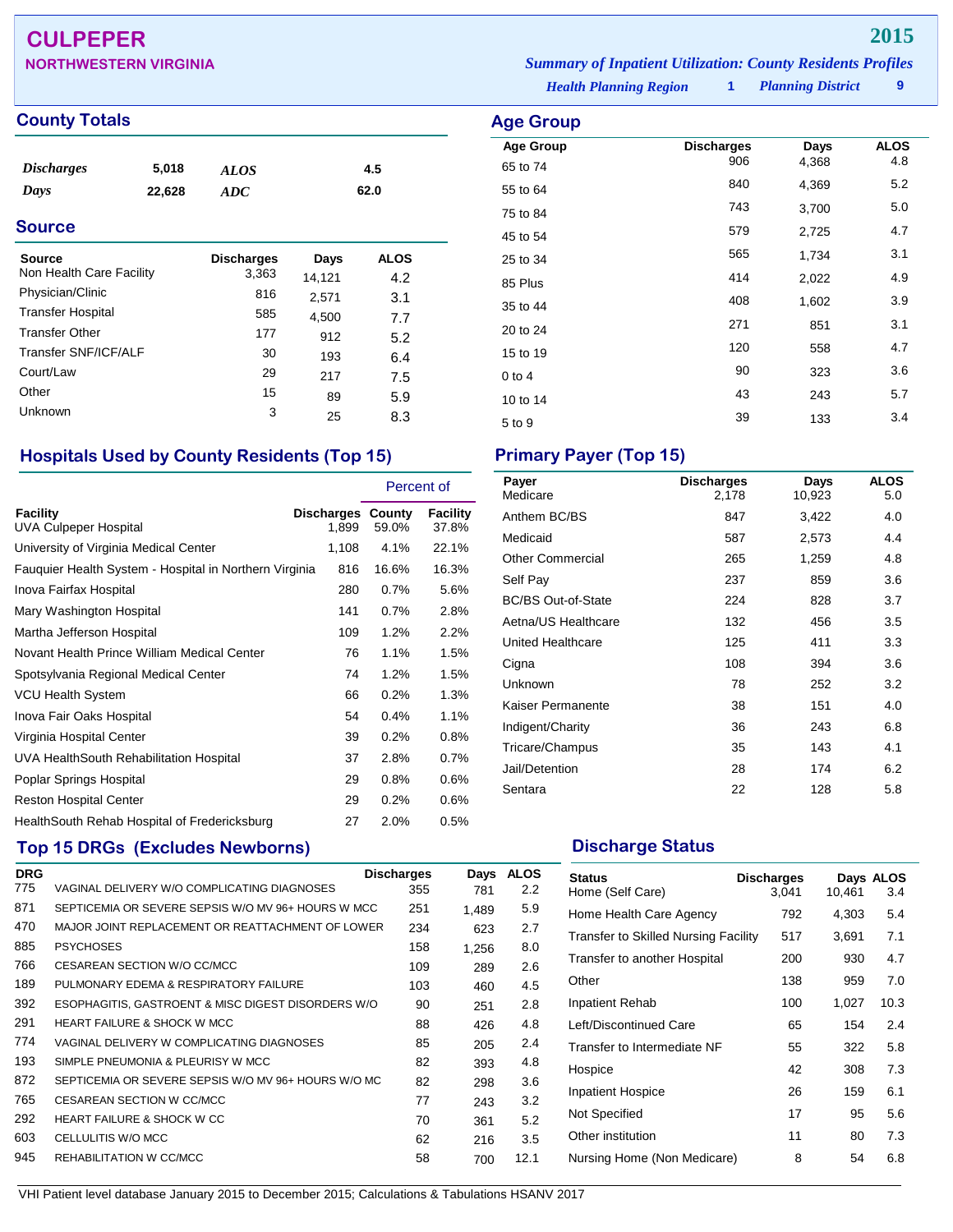## **FAUQUIER 2015**

| <b>NORTHWESTERN VIRGINIA</b> | <b>Summary of Inpatient Utilization: County Residents Profiles</b> |                          |  |
|------------------------------|--------------------------------------------------------------------|--------------------------|--|
|                              | <b>Health Planning Region</b>                                      | <b>Planning District</b> |  |

**Age Group Discharges Days ALOS**<br>65 to 74 1,120 5,582 5.0 65 to 74 1,120 5,582 5.0 75 to 84 1,025 5,184 5.1 55 to 64 <sup>964</sup> 4,358 4.5 25 to 34 <sup>769</sup> 2,524 3.3 45 to 54 <sup>712</sup> 3,191 4.5 85 Plus <sup>596</sup> 2,865 4.8 35 to 44 <sup>454</sup> 1,676 3.7 20 to 24 <sup>234</sup> <sup>836</sup> 3.6 15 to 19 127 127 775 6.1 0 to 4 224 3.2 10 to 14 174 5.3  $5 \text{ to } 9$   $24$   $81$   $3.4$ 

### **County Totals Age Group**

| <i>Discharges</i> | 6,128  | ALOS | 4.5  |
|-------------------|--------|------|------|
| Days              | 27,470 | ADC  | 75.3 |
|                   |        |      |      |

### **Source**

| <b>Source</b>            | <b>Discharges</b> | Days   | <b>ALOS</b> |
|--------------------------|-------------------|--------|-------------|
| Non Health Care Facility | 4.684             | 18,431 | 3.9         |
| Physician/Clinic         | 766               | 3,010  | 3.9         |
| <b>Transfer Hospital</b> | 495               | 4,780  | 9.7         |
| Transfer SNF/ICF/ALF     | 96                | 448    | 4.7         |
| <b>Transfer Other</b>    | 50                | 332    | 6.6         |
| Court/Law                | 31                | 448    | 14.4        |
| Other                    | 6                 | 21     | 3.5         |

## **Hospitals Used by County Residents (Top 15) Primary Payer (Top 15)**

|                                                                    |                                   | Percent of |                   |
|--------------------------------------------------------------------|-----------------------------------|------------|-------------------|
| Facility<br>Fauguier Health System - Hospital in Northern Virginia | <b>Discharges County</b><br>3,348 | 67.9%      | Facility<br>54.6% |
| Inova Fairfax Hospital                                             | 668                               | 1.6%       | 10.9%             |
| University of Virginia Medical Center                              | 319                               | $1.2\%$    | 5.2%              |
| Novant Health Prince William Medical Center                        | 303                               | 4.4%       | 4.9%              |
| Inova Fair Oaks Hospital                                           | 205                               | $1.7\%$    | 3.3%              |
| Haymarket Medical Center                                           | 189                               | 10.2%      | 3.1%              |
| Mary Washington Hospital                                           | 173                               | 0.8%       | 2.8%              |
| HealthSouth Rehab Hospital of Northern Virginia                    | 125                               | 8.6%       | 2.0%              |
| <b>Reston Hospital Center</b>                                      | 108                               | 0.9%       | 1.8%              |
| Valley Health Winchester Medical Center                            | 73                                | 0.3%       | 1.2%              |
| Virginia Hospital Center                                           | 68                                | 0.3%       | 1.1%              |
| <b>UVA Culpeper Hospital</b>                                       | 65                                | 2.0%       | 1.1%              |
| Inova Mount Vernon Hospital                                        | 58                                | 0.7%       | 0.9%              |
| Spotsylvania Regional Medical Center                               | 50                                | 0.8%       | 0.8%              |
| <b>VCU Health System</b>                                           | 43                                | 0.1%       | 0.7%              |

## **Top 15 DRGs (Excludes Newborns) Discharge Status Discharge Status**

| <b>DRG</b> |                                                     | <b>Discharges</b> | Days  | <b>ALOS</b>   |
|------------|-----------------------------------------------------|-------------------|-------|---------------|
| 775        | VAGINAL DELIVERY W/O COMPLICATING DIAGNOSES         | 407               | 884   | $2.2^{\circ}$ |
| 470        | MAJOR JOINT REPLACEMENT OR REATTACHMENT OF LOWER    | 274               | 686   | $2.5\,$       |
| 871        | SEPTICEMIA OR SEVERE SEPSIS W/O MV 96+ HOURS W MCC  | 219               | 1,121 | 5.1           |
| 885        | <b>PSYCHOSES</b>                                    | 189               | 1,358 | 7.2           |
| 766        | CESAREAN SECTION W/O CC/MCC                         | 141               | 370   | 2.6           |
| 392        | ESOPHAGITIS, GASTROENT & MISC DIGEST DISORDERS W/O  | 120               | 378   | 3.1           |
| 872        | SEPTICEMIA OR SEVERE SEPSIS W/O MV 96+ HOURS W/O MC | 118               | 463   | 3.9           |
| 945        | REHABILITATION W CC/MCC                             | 104               | 1.344 | 12.9          |
| 765        | CESAREAN SECTION W CC/MCC                           | 97                | 324   | 3.3           |
| 603        | CELLULITIS W/O MCC                                  | 89                | 302   | 3.4           |
| 460        | SPINAL FUSION EXCEPT CERVICAL W/O MCC               | 79                | 251   | 3.2           |
| 292        | HEART FAILURE & SHOCK W CC                          | 78                | 332   | 4.3           |
| 194        | SIMPLE PNEUMONIA & PLEURISY W CC                    | 75                | 260   | 3.5           |
| 774        | VAGINAL DELIVERY W COMPLICATING DIAGNOSES           | 73                | 170   | 2.3           |
| 690        | KIDNEY & URINARY TRACT INFECTIONS W/O MCC           | 72                | 263   | 3.6           |
|            |                                                     |                   |       |               |

| Payer<br>Medicare         | <b>Discharges</b><br>2,894 | Days<br>14,567 | <b>ALOS</b><br>5.0 |
|---------------------------|----------------------------|----------------|--------------------|
| Anthem BC/BS              | 1,063                      | 4,194          | 4.0                |
| <b>BC/BS Out-of-State</b> | 386                        | 1,655          | 4.3                |
| Self Pay                  | 339                        | 1,308          | 3.9                |
| Medicaid                  | 323                        | 1,524          | 4.7                |
| <b>United Healthcare</b>  | 233                        | 824            | 3.5                |
| Cigna                     | 229                        | 889            | 3.9                |
| Aetna/US Healthcare       | 225                        | 793            | 3.5                |
| <b>Other Commercial</b>   | 134                        | 494            | 3.7                |
| Tricare/Champus           | 79                         | 377            | 4.8                |
| Kaiser Permanente         | 64                         | 158            | 2.5                |
| Indigent/Charity          | 28                         | 195            | 7.0                |
| Hospice-Unspecified       | 23                         | 36             | 1.6                |
| Jail/Detention            | 21                         | 119            | 5.7                |
| Worker's Comp             | 18                         | 75             | 4.2                |

| <b>Status</b><br>Home (Self Care)           | <b>Discharges</b><br>3,631 | 11,732 | Days ALOS<br>3.2 |
|---------------------------------------------|----------------------------|--------|------------------|
| Home Health Care Agency                     | 1,073                      | 6,039  | 5.6              |
| <b>Transfer to Skilled Nursing Facility</b> | 541                        | 4,031  | 7.5              |
| Transfer to another Hospital                | 236                        | 1,125  | 4.8              |
| Inpatient Rehab                             | 182                        | 1,561  | 8.6              |
| Other                                       | 113                        | 672    | 6.0              |
| Hospice                                     | 109                        | 755    | 6.9              |
| <b>Inpatient Hospice</b>                    | 69                         | 537    | 7.8              |
| Transfer to Intermediate NF                 | 55                         | 365    | 6.6              |
| Left/Discontinued Care                      | 49                         | 154    | 3.1              |
| Other institution                           | 34                         | 134    | 3.9              |
| Not Specified                               | 13                         | 42     | 3.2              |
| Long Term Acute                             | 10                         | 201    | 20.1             |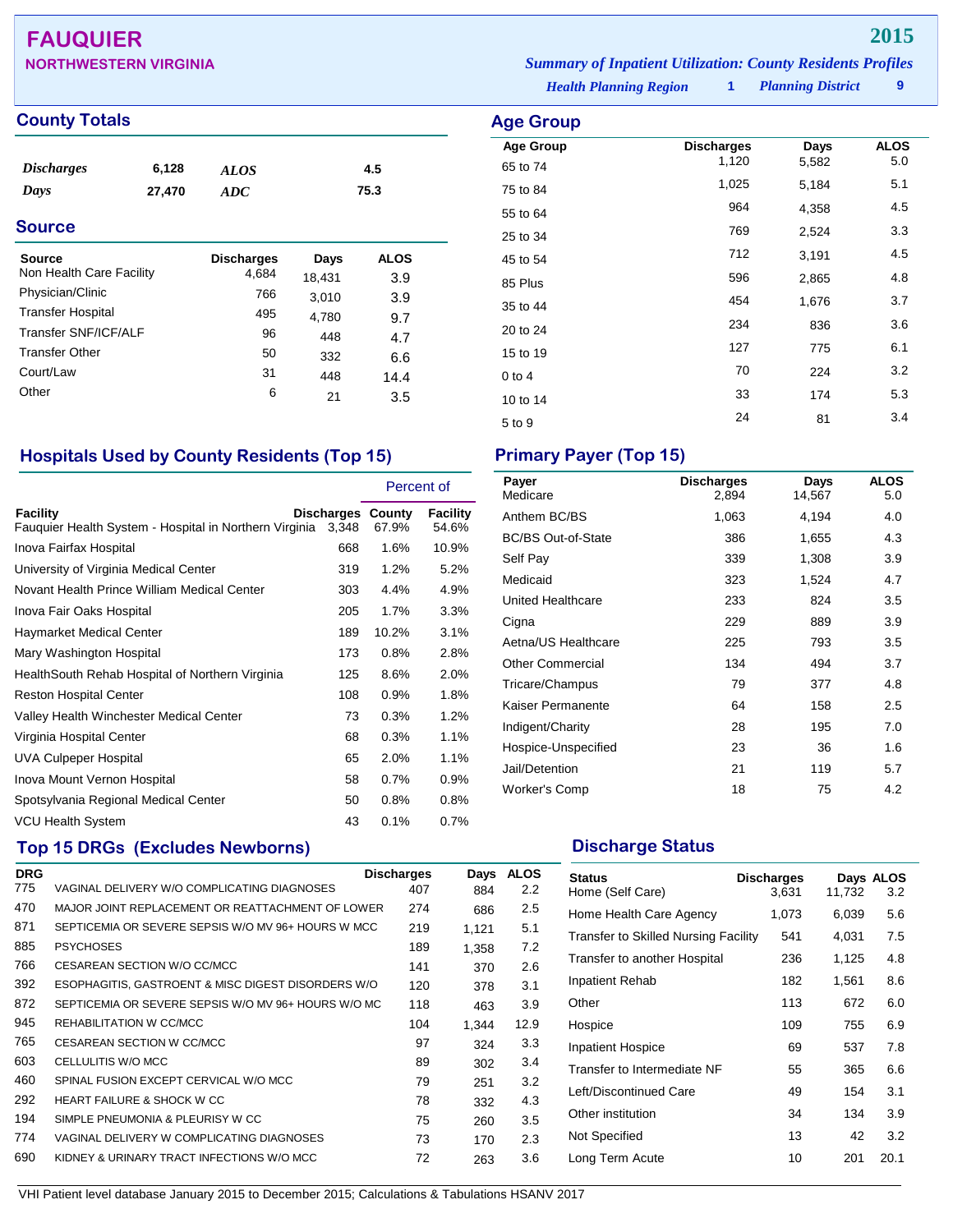## **MADISON 2015**

| <b>County Totals</b>     |       |                   |       |             | <b>Age Group</b> |
|--------------------------|-------|-------------------|-------|-------------|------------------|
|                          |       |                   |       |             | <b>Age Group</b> |
| <b>Discharges</b>        | 1,317 | <b>ALOS</b>       |       | 4.8         | 65 to 74         |
| Days                     | 6,326 | ADC               |       | 17.3        | 75 to 84         |
|                          |       |                   |       |             | 55 to 64         |
| <b>Source</b>            |       |                   |       |             | 25 to 34         |
| <b>Source</b>            |       | <b>Discharges</b> | Days  | <b>ALOS</b> | 45 to 54         |
| Non Health Care Facility |       | 914               | 3,922 | 4.3         | 85 Plus          |
| Physician/Clinic         |       | 176               | 621   | 3.5         |                  |
| <b>Transfer Hospital</b> |       | 128               | 1,271 | 9.9         | 35 to 44         |
| <b>Transfer Other</b>    |       | 75                | 372   | 5.0         | 20 to 24         |
| Transfer SNF/ICF/ALF     |       | 18                | 111   | 6.2         | 15 to 19         |
| Other                    |       | 4                 | 14    | 3.5         | 5 to 9           |
| Court/Law                |       | 2                 | 15    | 7.5         | $0$ to 4         |
|                          |       |                   |       |             | 1012.11          |

## **Hospitals Used by County Residents (Top 15) Primary Payer (Top 15)**

|                                                        |                          | Percent of |                   |
|--------------------------------------------------------|--------------------------|------------|-------------------|
| Facility<br>University of Virginia Medical Center      | Discharges County<br>480 | 1.8%       | Facility<br>36.4% |
| UVA Culpeper Hospital                                  | 359                      | 11.1%      | 27.3%             |
| Martha Jefferson Hospital                              | 319                      | 3.4%       | 24.2%             |
| Fauquier Health System - Hospital in Northern Virginia | 30                       | 0.6%       | 2.3%              |
| UVA HealthSouth Rehabilitation Hospital                | 25                       | 1.9%       | 1.9%              |
| Inova Fairfax Hospital                                 | 17                       | $0.0\%$    | 1.3%              |
| Mary Washington Hospital                               | 15                       | 0.1%       | 1.1%              |
| <b>UVA Transitional Care Hospital</b>                  | 9                        | 2.2%       | 0.7%              |
| Poplar Springs Hospital                                | 6                        | 0.2%       | 0.5%              |
| Spotsylvania Regional Medical Center                   | 6                        | 0.1%       | 0.5%              |
| Centra Health dba Virginia Baptist Hospital            | 5                        | 0.0%       | 0.4%              |
| <b>Stafford Hospital Center</b>                        | 5                        | 0.1%       | 0.4%              |
| HealthSouth Rehab Hospital of Fredericksburg           | 4                        | 0.3%       | 0.3%              |
| Henrico Doctors' Hospital                              | 4                        | 0.0%       | 0.3%              |
| Novant Health Prince William Medical Center            | 4                        | 0.1%       | 0.3%              |

## **Top 15 DRGs (Excludes Newborns) Discharge Status Discharge Status**

| <b>DRG</b> |                                                     | <b>Discharges</b> | Days | <b>ALOS</b> |
|------------|-----------------------------------------------------|-------------------|------|-------------|
| 775        | VAGINAL DELIVERY W/O COMPLICATING DIAGNOSES         | 73                | 172  | 2.4         |
| 871        | SEPTICEMIA OR SEVERE SEPSIS W/O MV 96+ HOURS W MCC  | 64                | 321  | 5.0         |
| 470        | MAJOR JOINT REPLACEMENT OR REATTACHMENT OF LOWER    | 59                | 154  | 2.6         |
| 872        | SEPTICEMIA OR SEVERE SEPSIS W/O MV 96+ HOURS W/O MC | 38                | 163  | 4.3         |
| 291        | <b>HEART FAILURE &amp; SHOCK W MCC</b>              | 33                | 152  | 4.6         |
| 766        | CESAREAN SECTION W/O CC/MCC                         | 28                | 80   | 2.9         |
| 189        | PULMONARY EDEMA & RESPIRATORY FAILURE               | 22                | 128  | 5.8         |
| 292        | <b>HEART FAILURE &amp; SHOCK W CC</b>               | 22                | 92   | 4.2         |
| 392        | ESOPHAGITIS, GASTROENT & MISC DIGEST DISORDERS W/O  | 21                | 74   | 3.5         |
| 945        | REHABILITATION W CC/MCC                             | 21                | 356  | 16.9        |
| 774        | VAGINAL DELIVERY W COMPLICATING DIAGNOSES           | 20                | 41   | 2.0         |
| 885        | <b>PSYCHOSES</b>                                    | 18                | 218  | 12.1        |
| 641        | MISC DISORDERS OF NUTRITION.METABOLISM.FLUIDS/ELECT | 17                | 43   | 2.5         |
| 765        | CESAREAN SECTION W CC/MCC                           | 17                | 70   | 4.1         |
| 247        | PERC CARDIOVASC PROC W DRUG-ELUTING STENT W/O MCC   | 16                | 34   | 2.1         |

**NORTHWESTERN VIRGINIA** *Summary of Inpatient Utilization: County Residents Profiles*

*Health Planning Region* **1**

*Planning District* **9**

| Age Group            |                          |               |                    |
|----------------------|--------------------------|---------------|--------------------|
| <b>Age Group</b>     | <b>Discharges</b><br>324 | Days<br>1,621 | <b>ALOS</b><br>5.0 |
| 65 to 74<br>75 to 84 | 219                      | 1,123         | 5.1                |
| 55 to 64             | 205                      | 1,003         | 4.9                |
| 25 to 34             | 128                      | 400           | 3.1                |
| 45 to 54             | 121                      | 781           | 6.5                |
| 85 Plus              | 114                      | 554           | 4.9                |
| 35 to 44             | 77                       | 257           | 3.3                |
| 20 to 24             | 64                       | 198           | 3.1                |
| 15 to 19             | 28                       | 117           | 4.2                |
| 5 to 9               | 17                       | 84            | 4.9                |
| $0$ to 4             | 13                       | 59            | 4.5                |
| 10 to 14             | $\overline{7}$           | 129           | 18.4               |

| Payer<br>Medicare         | <b>Discharges</b><br>687 | Days<br>3,452 | <b>ALOS</b><br>5.0 |
|---------------------------|--------------------------|---------------|--------------------|
| Anthem BC/BS              | 224                      | 1,026         | 4.6                |
| Medicaid                  | 137                      | 696           | 5.1                |
| Self Pay                  | 71                       | 203           | 2.9                |
| <b>Other Commercial</b>   | 56                       | 275           | 4.9                |
| Cigna                     | 26                       | 170           | 6.5                |
| Aetna/US Healthcare       | 23                       | 70            | 3.0                |
| <b>BC/BS Out-of-State</b> | 18                       | 57            | 3.2                |
| Southern Health           | 15                       | 62            | 4.1                |
| United Healthcare         | 11                       | 35            | 3.2                |
| <b>Other Government</b>   | 9                        | 40            | 4.4                |
| Sentara                   | 9                        | 34            | 3.8                |
| Tricare/Champus           | $\overline{7}$           | 35            | 5.0                |
| <b>Local Government</b>   | 6                        | 54            | 9.0                |
| Unknown                   | 6                        | 16            | 2.7                |

| <b>Status</b><br>Home (Self Care)           | <b>Discharges</b><br>756 | 2,586 | Days ALOS<br>3.4 |
|---------------------------------------------|--------------------------|-------|------------------|
| Home Health Care Agency                     | 207                      | 1,080 | 5.2              |
| <b>Transfer to Skilled Nursing Facility</b> | 192                      | 1,479 | 7.7              |
| Other                                       | 41                       | 298   | 7.3              |
| <b>Inpatient Rehab</b>                      | 36                       | 305   | 8.5              |
| Transfer to another Hospital                | 32                       | 153   | 4.8              |
| Hospice                                     | 20                       | 208   | 10.4             |
| Transfer to Intermediate NF                 | 14                       | 50    | 3.6              |
| Left/Discontinued Care                      | 10                       | 10    | 1.0              |
| Cancer Center or Childrens                  | 3                        | 29    | 9.7              |
| Nursing Home (Non Medicare)                 | 3                        | 65    | 21.7             |
| <b>Inpatient Hospice</b>                    | 2                        | 32    | 16.0             |
| Long Term Acute                             | 1                        | 31    | 31.0             |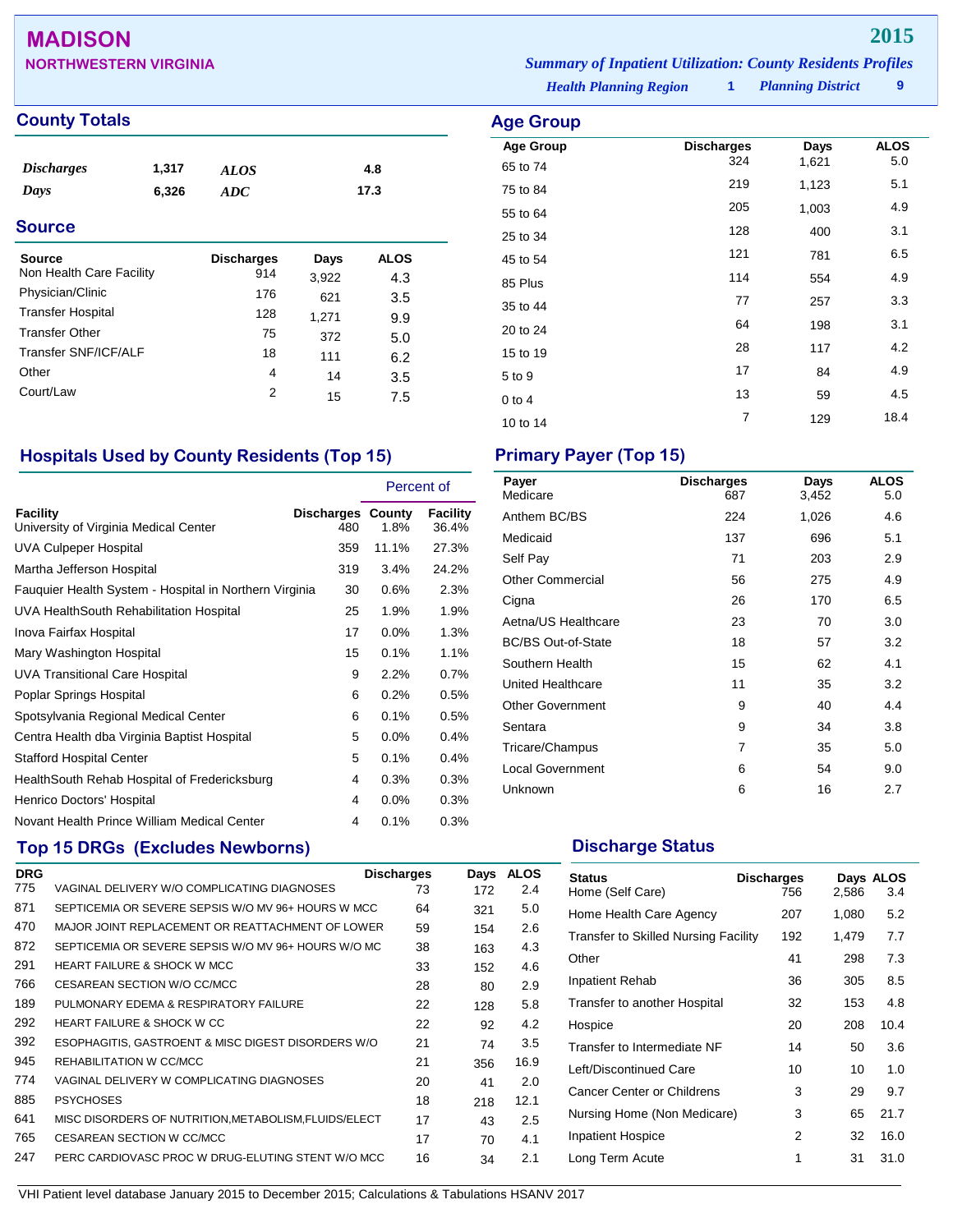## **ORANGE 2015**

| <b>NORTHWESTERN VIRGINIA</b> |                               | <b>Summary of Inpatient Utilization: County Residents Profiles</b> |                          |  |
|------------------------------|-------------------------------|--------------------------------------------------------------------|--------------------------|--|
|                              | <b>Health Planning Region</b> |                                                                    | <b>Planning District</b> |  |

**Age Group Discharges Days ALOS**<br>65 to 74 926 4,626 5.0 65 to 74 <sup>926</sup> 4,626 5.0 75 to 84 <sup>813</sup> 4,029 5.0 55 to 64 <sup>667</sup> 3,681 5.5 25 to 34 <sup>505</sup> 2,103 4.2 45 to 54 <sup>484</sup> 2,286 4.7 85 Plus <sup>419</sup> 2,195 5.2 35 to 44 <sup>389</sup> 1,488 3.8 20 to 24 <sup>198</sup> <sup>691</sup> 3.5 15 to 19 <sup>79</sup> <sup>307</sup> 3.9 10 to 14 63 355 5.6 0 to 4 **47** 160 3.4  $5 \text{ to } 9$   $17$   $54$   $3.2$ 

**County Totals Age Group** 

| <b>Discharges</b> | 4,607  | <b>ALOS</b> | 4.8  |  |
|-------------------|--------|-------------|------|--|
| Days              | 21,975 | ADC         | 60.2 |  |

### **Source**

| Source<br>Non Health Care Facility | <b>Discharges</b><br>3,489 | Days<br>15,015 | <b>ALOS</b><br>4.3 |
|------------------------------------|----------------------------|----------------|--------------------|
| <b>Transfer Hospital</b>           | 442                        | 3,996          | 9.0                |
| Physician/Clinic                   | 436                        | 1,626          | 3.7                |
| <b>Transfer Other</b>              | 140                        | 715            | 5.1                |
| Transfer SNF/ICF/ALF               | 59                         | 311            | 5.3                |
| Court/Law                          | 20                         | 207            | 10.4               |
| Other                              | 18                         | 95             | 5.3                |
| Unknown                            | 3                          | 10             | 3.3                |

## **Hospitals Used by County Residents (Top 15) Primary Payer (Top 15)**

|                                                   |                                   | Percent of |                          |
|---------------------------------------------------|-----------------------------------|------------|--------------------------|
| Facility<br>University of Virginia Medical Center | <b>Discharges County</b><br>1,243 | 4.6%       | <b>Facility</b><br>27.0% |
| Mary Washington Hospital                          | 1,024                             | 4.8%       | 22.2%                    |
| Martha Jefferson Hospital                         | 887                               | 9.6%       | 19.3%                    |
| UVA Culpeper Hospital                             | 679                               | 21.1%      | 14.7%                    |
| Spotsylvania Regional Medical Center              | 136                               | 2.3%       | 3.0%                     |
| HealthSouth Rehab Hospital of Fredericksburg      | 87                                | 6.4%       | 1.9%                     |
| <b>VCU Health System</b>                          | 77                                | 0.2%       | 1.7%                     |
| Inova Fairfax Hospital                            | 71                                | 0.2%       | 1.5%                     |
| UVA HealthSouth Rehabilitation Hospital           | 67                                | 5.1%       | 1.5%                     |
| <b>Stafford Hospital Center</b>                   | 35                                | 0.8%       | 0.8%                     |
| <b>CJW Medical Center</b>                         | 29                                | 0.1%       | 0.6%                     |
| Poplar Springs Hospital                           | 29                                | 0.8%       | 0.6%                     |
| Centra Health dba Virginia Baptist Hospital       | 19                                | 0.1%       | 0.4%                     |
| Virginia Hospital Center                          | 19                                | 0.1%       | 0.4%                     |
| UVA Transitional Care Hospital                    | 18                                | 4.4%       | 0.4%                     |

## **Top 15 DRGs (Excludes Newborns) Discharge Status Discharge Status**

| <b>DRG</b> |                                                     | <b>Discharges</b> | Days  | <b>ALOS</b> |
|------------|-----------------------------------------------------|-------------------|-------|-------------|
| 775        | VAGINAL DELIVERY W/O COMPLICATING DIAGNOSES         | 237               | 542   | 2.3         |
| 470        | MAJOR JOINT REPLACEMENT OR REATTACHMENT OF LOWER    | 206               | 533   | 2.6         |
| 871        | SEPTICEMIA OR SEVERE SEPSIS W/O MV 96+ HOURS W MCC  | 205               | 1.171 | 5.7         |
| 885        | <b>PSYCHOSES</b>                                    | 165               | 1.186 | 7.2         |
| 945        | REHABILITATION W CC/MCC                             | 110               | 1,683 | 15.3        |
| 766        | CESAREAN SECTION W/O CC/MCC                         | 83                | 245   | 3.0         |
| 872        | SEPTICEMIA OR SEVERE SEPSIS W/O MV 96+ HOURS W/O MC | 83                | 319   | 3.8         |
| 189        | PULMONARY EDEMA & RESPIRATORY FAILURE               | 76                | 298   | 3.9         |
| 392        | ESOPHAGITIS, GASTROENT & MISC DIGEST DISORDERS W/O  | 69                | 230   | 3.3         |
| 193        | SIMPLE PNEUMONIA & PLEURISY W MCC                   | 64                | 298   | 4.7         |
| 292        | HEART FAILURE & SHOCK W CC                          | 62                | 272   | 4.4         |
| 765        | CESAREAN SECTION W CC/MCC                           | 61                | 212   | 3.5         |
| 291        | <b>HEART FAILURE &amp; SHOCK W MCC</b>              | 55                | 355   | 6.5         |
| 897        | ALCOHOL/DRUG ABUSE OR DEPENDENCE W/O REHABILITATI   | 53                | 189   | 3.6         |
| 194        | SIMPLE PNEUMONIA & PLEURISY W CC                    | 51                | 209   | 4.1         |
|            |                                                     |                   |       |             |

| Payer<br>Medicare         | <b>Discharges</b><br>2,315 | Days<br>12,034 | <b>ALOS</b><br>5.2 |
|---------------------------|----------------------------|----------------|--------------------|
| Anthem BC/BS              | 736                        | 3,279          | 4.5                |
| Medicaid                  | 460                        | 2,122          | 4.6                |
| Self Pay                  | 263                        | 1,031          | 3.9                |
| Aetna/US Healthcare       | 142                        | 446            | 3.1                |
| <b>Other Commercial</b>   | 120                        | 634            | 5.3                |
| United Healthcare         | 117                        | 494            | 4.2                |
| Cigna                     | 71                         | 282            | 4.0                |
| Southern Health           | 62                         | 311            | 5.0                |
| <b>BC/BS Out-of-State</b> | 55                         | 220            | 4.0                |
| Sentara                   | 50                         | 202            | 4.0                |
| Tricare/Champus           | 40                         | 153            | 3.8                |
| Kaiser Permanente         | 29                         | 113            | 3.9                |
| Hospice-Unspecified       | 28                         | 78             | 2.8                |
| Unknown                   | 22                         | 73             | 3.3                |
|                           |                            |                |                    |

| <b>Status</b><br>Home (Self Care)           | <b>Discharges</b><br>2,728 | 9,302 | Days ALOS<br>3.4 |
|---------------------------------------------|----------------------------|-------|------------------|
| Home Health Care Agency                     | 807                        | 5,113 | 6.3              |
| <b>Transfer to Skilled Nursing Facility</b> | 459                        | 3,307 | 7.2              |
| Inpatient Rehab                             | 174                        | 1,620 | 9.3              |
| Transfer to another Hospital                | 112                        | 665   | 5.9              |
| Other                                       | 101                        | 593   | 5.9              |
| Hospice                                     | 49                         | 401   | 8.2              |
| Left/Discontinued Care                      | 45                         | 91    | 2.0              |
| Transfer to Intermediate NF                 | 35                         | 177   | 5.1              |
| Not Specified                               | 31                         | 180   | 5.8              |
| <b>Inpatient Hospice</b>                    | 26                         | 147   | 5.7              |
| Nursing Home (Non Medicare)                 | 23                         | 218   | 9.5              |
| Other institution                           | 11                         | 100   | 9.1              |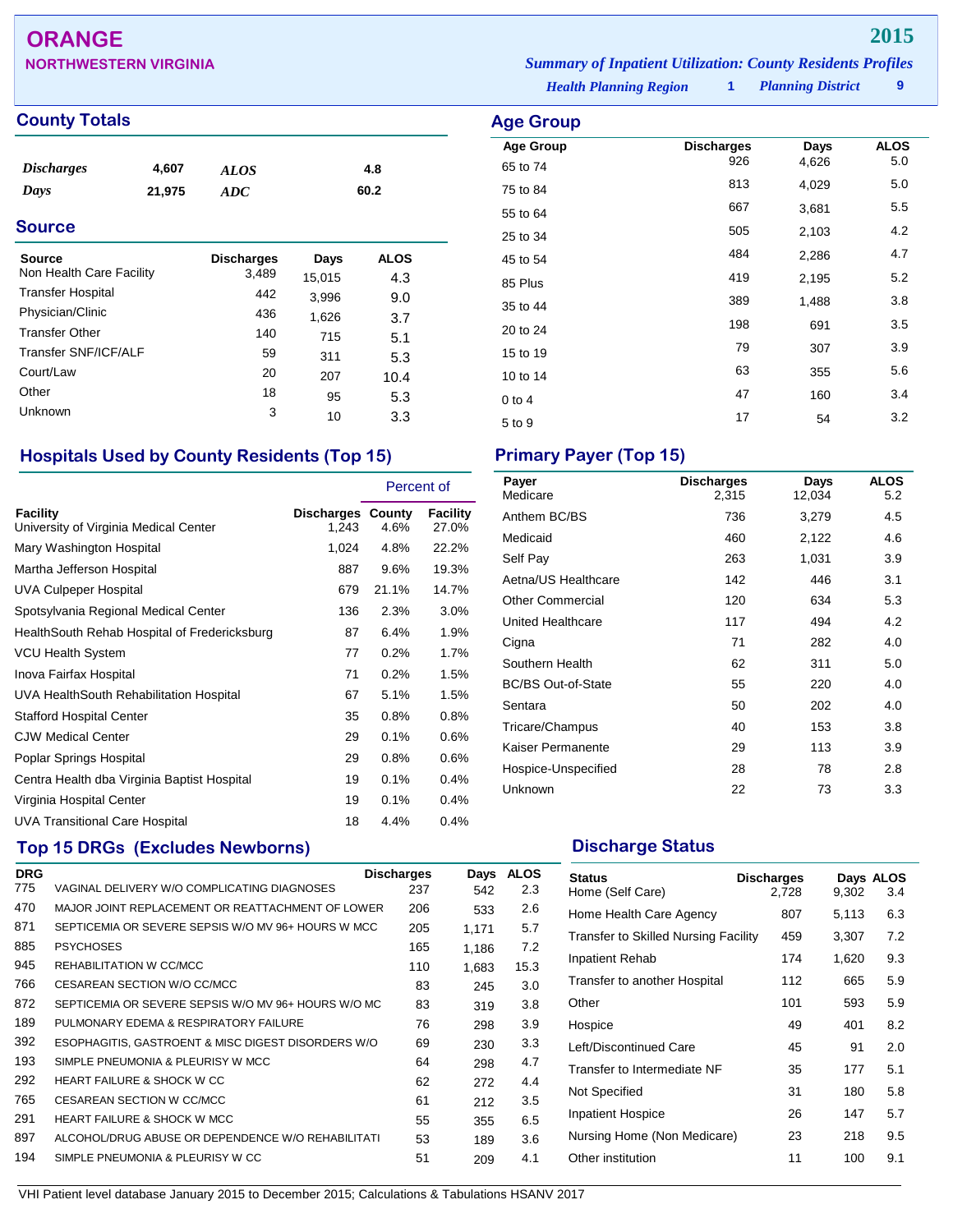## **RAPPAHANNOCK 2015**

| <b>NORTHWESTERN VIRGINIA</b> | <b>Summary of Inpatient Utilization: County Residents Profiles</b> |  |                          |  |
|------------------------------|--------------------------------------------------------------------|--|--------------------------|--|
|                              | <b>Health Planning Region</b>                                      |  | <b>Planning District</b> |  |

## **County Totals Age Group Age Group Age Group**

| <i><b>Discharges</b></i> | 511   | <b>ALOS</b>       |       | 4.8         |  |
|--------------------------|-------|-------------------|-------|-------------|--|
| Days                     | 2,457 | <b>ADC</b>        |       | 6.7         |  |
| <b>Source</b>            |       |                   |       |             |  |
| <b>Source</b>            |       | <b>Discharges</b> | Days  | <b>ALOS</b> |  |
| Non Health Care Facility |       | 354               | 1,471 | 4.2         |  |
| <b>Transfer Hospital</b> |       | 76                | 734   | 9.7         |  |
| Physician/Clinic         |       | 69                | 203   | 2.9         |  |
| Transfer SNF/ICF/ALF     |       | 7                 | 38    | 5.4         |  |
| Court/Law                |       | 3                 | 7     | 2.3         |  |
| <b>Transfer Other</b>    |       | $\overline{2}$    | 4     | 2.0         |  |

| <b>Age Group</b>  |      |             |  |  |  |  |  |
|-------------------|------|-------------|--|--|--|--|--|
| <b>Discharges</b> | Days | <b>ALOS</b> |  |  |  |  |  |
|                   |      | 4.6         |  |  |  |  |  |
| 104               | 506  | 4.9         |  |  |  |  |  |
| 70                | 302  | 4.3         |  |  |  |  |  |
| 62                | 267  | 4.3         |  |  |  |  |  |
| 58                | 386  | 6.7         |  |  |  |  |  |
| 47                | 206  | 4.4         |  |  |  |  |  |
| 30                | 214  | 7.1         |  |  |  |  |  |
| 15                | 31   | 2.1         |  |  |  |  |  |
| $\overline{7}$    | 16   | 2.3         |  |  |  |  |  |
| 3                 | 6    | 2.0         |  |  |  |  |  |
| $\overline{2}$    | 6    | 3.0         |  |  |  |  |  |
| $\overline{2}$    | 5    | 2.5         |  |  |  |  |  |
|                   | 111  | 512         |  |  |  |  |  |

## **Hospitals Used by County Residents (Top 15) Primary Payer (Top 15)**

|                                                                    |                                 | Percent of |                   |
|--------------------------------------------------------------------|---------------------------------|------------|-------------------|
| Facility<br>Fauguier Health System - Hospital in Northern Virginia | <b>Discharges County</b><br>172 | 3.5%       | Facility<br>33.7% |
| Valley Health Winchester Medical Center                            | 73                              | 0.3%       | 14.3%             |
| University of Virginia Medical Center                              | 70                              | 0.3%       | 13.7%             |
| Valley Health Warren Memorial Hospital                             | 62                              | 3.4%       | 12.1%             |
| UVA Culpeper Hospital                                              | 42                              | 1.3%       | 8.2%              |
| Inova Fairfax Hospital                                             | 29                              | 0.1%       | 5.7%              |
| Novant Health Prince William Medical Center                        | 9                               | 0.1%       | 1.8%              |
| Inova Fair Oaks Hospital                                           | 8                               | 0.1%       | 1.6%              |
| Inova Mount Vernon Hospital                                        | 5                               | 0.1%       | 1.0%              |
| Page Memorial Hospital                                             | 5                               | 0.7%       | 1.0%              |
| Virginia Hospital Center                                           | 5                               | 0.0%       | 1.0%              |
| Health South Rehab Hospital of Northern Virginia                   | 4                               | 0.3%       | 0.8%              |
| Martha Jefferson Hospital                                          | 4                               | 0.0%       | 0.8%              |
| Spotsylvania Regional Medical Center                               | 3                               | 0.0%       | 0.6%              |
| Bon Secours St. Mary's Hospital                                    | 2                               | 0.0%       | 0.4%              |

## **Top 15 DRGs (Excludes Newborns) Discharge Status Discharge Status**

| <b>DRG</b> |                                                     | <b>Discharges</b> | Days | <b>ALOS</b> |
|------------|-----------------------------------------------------|-------------------|------|-------------|
| 775        | VAGINAL DELIVERY W/O COMPLICATING DIAGNOSES         | 26                | 51   | 2.0         |
| 470        | MAJOR JOINT REPLACEMENT OR REATTACHMENT OF LOWER    | 24                | 66   | 2.8         |
| 392        | ESOPHAGITIS, GASTROENT & MISC DIGEST DISORDERS W/O  | 14                | 44   | 3.1         |
| 871        | SEPTICEMIA OR SEVERE SEPSIS W/O MV 96+ HOURS W MCC  | 12                | 69   | 5.8         |
| 603        | CELLULITIS W/O MCC                                  | 10                | 38   | 3.8         |
| 191        | CHRONIC OBSTRUCTIVE PULMONARY DISEASE W CC          | 8                 | 35   | 4.4         |
| 292        | <b>HEART FAILURE &amp; SHOCK W CC</b>               | 8                 | 37   | 4.6         |
| 378        | G.I. HEMORRHAGE W CC                                | 8                 | 39   | 4.9         |
| 872        | SEPTICEMIA OR SEVERE SEPSIS W/O MV 96+ HOURS W/O MC | 8                 | 44   | 5.5         |
| 193        | SIMPLE PNEUMONIA & PLEURISY W MCC                   | 7                 | 39   | 5.6         |
| 065        | INTRACRANIAL HEMORRHAGE OR CEREBRAL INFARCTION W    | 6                 | 12   | 2.0         |
| 177        | RESPIRATORY INFECTIONS & INFLAMMATIONS W MCC        | 6                 | 35   | 5.8         |
| 309        | CARDIAC ARRHYTHMIA & CONDUCTION DISORDERS W CC      | 6                 | 25   | 4.2         |
| 310        | CARDIAC ARRHYTHMIA & CONDUCTION DISORDERS W/O CC/   | 6                 | 14   | 2.3         |
| 460        | SPINAL FUSION EXCEPT CERVICAL W/O MCC               | 6                 | 16   | 2.7         |
|            |                                                     |                   |      |             |

| Payer<br>Medicare         | <b>Discharges</b><br>288 | Days<br>1,514  | <b>ALOS</b><br>5.3 |
|---------------------------|--------------------------|----------------|--------------------|
| Anthem BC/BS              | 94                       | 373            | 4.0                |
| Self Pay                  | 29                       | 131            | 4.5                |
| Medicaid                  | 28                       | 239            | 8.5                |
| <b>BC/BS Out-of-State</b> | 21                       | 59             | 2.8                |
| Aetna/US Healthcare       | 12                       | 29             | 2.4                |
| <b>Other Commercial</b>   | 9                        | 25             | 2.8                |
| <b>United Healthcare</b>  | 8                        | 26             | 3.3                |
| Sentara                   | 7                        | 12             | 1.7                |
| Unknown                   | 3                        | 14             | 4.7                |
| Worker's Comp             | 3                        | 14             | 4.7                |
| Indigent/Charity          | 2                        | 1              | 0.5                |
| Jail/Detention            | 2                        | 7              | 3.5                |
| Tricare/Champus           | 2                        | 4              | 2.0                |
| Cigna                     | 1                        | $\mathfrak{p}$ | 2.0                |

| <b>Status</b><br>Home (Self Care)           | <b>Discharges</b><br>278 | 946 | Days ALOS<br>3.4 |
|---------------------------------------------|--------------------------|-----|------------------|
| Home Health Care Agency                     | 111                      | 708 | 6.4              |
| <b>Transfer to Skilled Nursing Facility</b> | 54                       | 330 | 6.1              |
| Transfer to another Hospital                | 30                       | 93  | 3.1              |
| Inpatient Rehab                             | 11                       | 166 | 15.1             |
| Other                                       | 10                       | 107 | 10.7             |
| Hospice                                     | 6                        | 40  | 6.7              |
| Left/Discontinued Care                      | 3                        | 3   | 1.0              |
| <b>Inpatient Hospice</b>                    | 2                        | 9   | 4.5              |
| Transfer to Intermediate NF                 | 2                        | 30  | 15.0             |
| Not Specified                               | 1                        | 15  | 15.0             |
| Nursing Home (Non Medicare)                 | 1                        | 1   | 1.0              |
| Other institution                           | 1                        | 1   | 1.0              |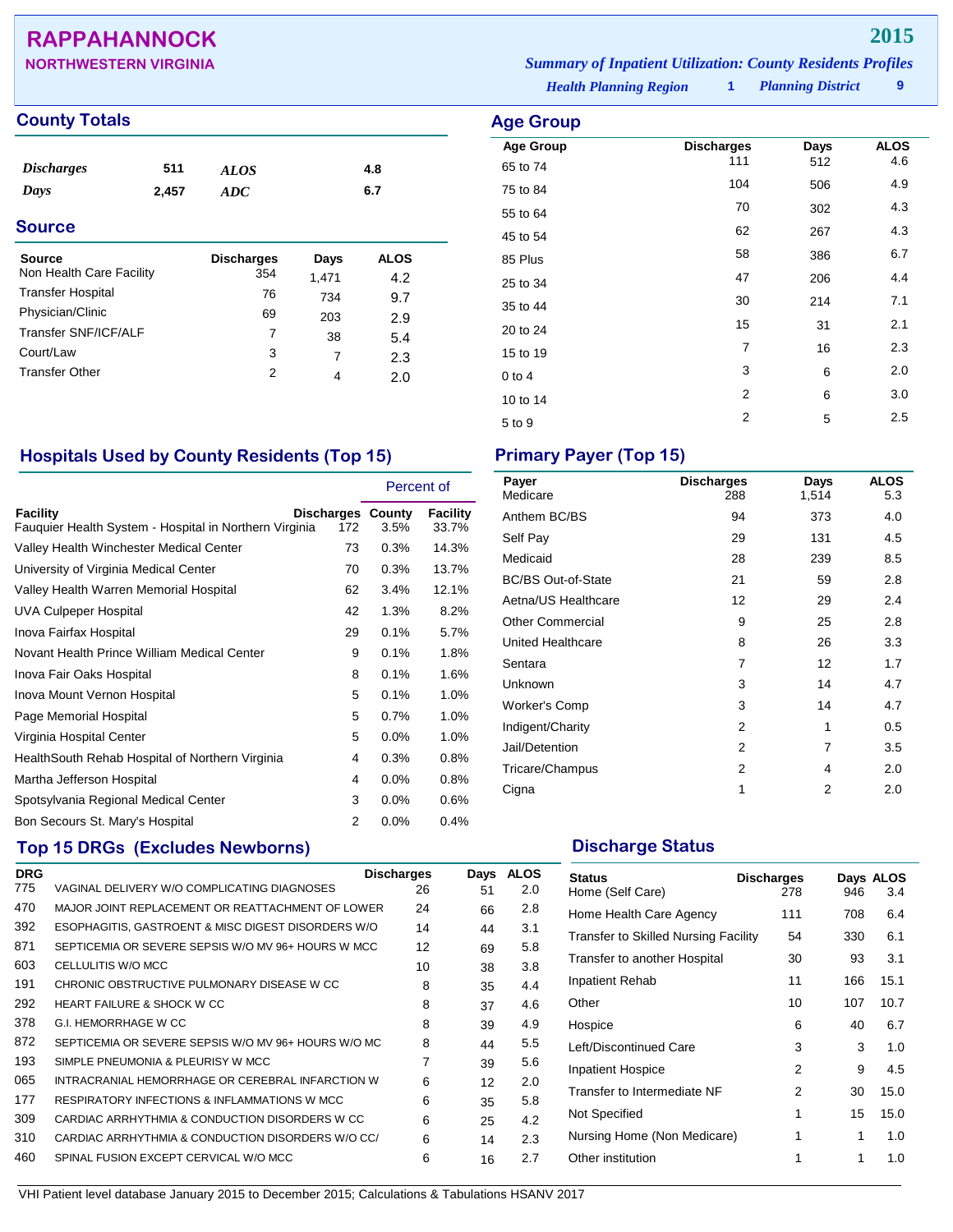## **ALBEMARLE 2015**

| <b>NORTHWESTERN VIRGINIA</b> | <b>Summary of Inpatient Utilization: County Residents Profiles</b> |                          |        |
|------------------------------|--------------------------------------------------------------------|--------------------------|--------|
|                              | <b>Health Planning Region</b>                                      | <b>Planning District</b> | - 10 - |

**Age Group Discharges Days ALOS**<br>  $\begin{array}{ccc}\n75 \text{ to } 84 \\
75 \text{ to } 84\n\end{array}$  **Discharges** Days ALOS 75 to 84 1,281 6,842 5.3 65 to 74 1,256 6,920 5.5 55 to 64 1,038 5,341 5.2 85 Plus 1,002 4,893 4.9 25 to 34 and 2,583 and 2,583 and 3.0 45 to 54 <sup>665</sup> 3,278 4.9 35 to 44 <sup>487</sup> 1,777 3.6 20 to 24 <sup>272</sup> 1,181 4.3 15 to 19 <sup>147</sup> <sup>670</sup> 4.6 0 to 4  $81$  461 5.7 10 to 14 283 4.0  $5 \text{ to } 9$  26 81 3.1

### **County Totals Age Group**

| <i><b>Discharges</b></i> | 7,189  | <b>ALOS</b> | 4.8  |
|--------------------------|--------|-------------|------|
| Days                     | 34,310 | ADC         | 94.0 |
|                          |        |             |      |

### **Source**

| <b>Source</b><br>Non Health Care Facility<br><b>Transfer Hospital</b> | <b>Discharges</b><br>5,507<br>597 | Days<br>23,045<br>6,150 | ALOS<br>4.2<br>10.3 |
|-----------------------------------------------------------------------|-----------------------------------|-------------------------|---------------------|
| Physician/Clinic                                                      | 503                               | 1,899                   | 3.8                 |
| Transfer SNF/ICF/ALF                                                  | 380                               | 2,209                   | 5.8                 |
| <b>Transfer Other</b>                                                 | 145                               | 547                     | 3.8                 |
| Other                                                                 | 38                                | 313                     | 8.2                 |
| Court/Law                                                             | 19                                | 147                     | 77                  |

## **Hospitals Used by County Residents (Top 15) Primary Payer (Top 15)**

|                                                          |                     | Percent of      |                   |
|----------------------------------------------------------|---------------------|-----------------|-------------------|
| <b>Facility</b><br>University of Virginia Medical Center | Discharges<br>3,486 | County<br>12.9% | Facility<br>48.5% |
| Martha Jefferson Hospital                                | 3,015               | 32.5%           | 41.9%             |
| UVA HealthSouth Rehabilitation Hospital                  | 304                 | 23.0%           | 4.2%              |
| VCU Health System                                        | 56                  | 0.2%            | 0.8%              |
| Centra Health dba Virginia Baptist Hospital              | 49                  | 0.2%            | 0.7%              |
| Augusta Health                                           | 33                  | 0.3%            | 0.5%              |
| Poplar Springs Hospital                                  | 27                  | 0.8%            | 0.4%              |
| UVA Transitional Care Hospital                           | 26                  | 6.3%            | 0.4%              |
| Bon Secours St. Mary's Hospital                          | 20                  | 0.1%            | 0.3%              |
| LewisGale Medical Center                                 | 20                  | 0.1%            | 0.3%              |
| Sentara RMH Medical Center                               | 17                  | 0.1%            | 0.2%              |
| The Pavilion at Williamsburg Place                       | 17                  | 1.2%            | 0.2%              |
| <b>CJW Medical Center</b>                                | 13                  | $0.0\%$         | 0.2%              |
| <b>Carilion Medical Center</b>                           | 12                  | $0.0\%$         | 0.2%              |
| Bon Secours Richmond Community Hospital                  | 9                   | 0.4%            | 0.1%              |

## **Top 15 DRGs (Excludes Newborns) Discharge Status Discharge Status**

| <b>DRG</b> |                                                     | <b>Discharges</b> | Days  | <b>ALOS</b> |
|------------|-----------------------------------------------------|-------------------|-------|-------------|
| 775        | VAGINAL DELIVERY W/O COMPLICATING DIAGNOSES         | 510               | 1,158 | 2.3         |
| 871        | SEPTICEMIA OR SEVERE SEPSIS W/O MV 96+ HOURS W MCC  | 389               | 2,378 | 6.1         |
| 470        | MAJOR JOINT REPLACEMENT OR REATTACHMENT OF LOWER    | 351               | 885   | 2.5         |
| 885        | <b>PSYCHOSES</b>                                    | 305               | 2.365 | 7.8         |
| 872        | SEPTICEMIA OR SEVERE SEPSIS W/O MV 96+ HOURS W/O MC | 193               | 728   | 3.8         |
| 945        | REHABILITATION W CC/MCC                             | 188               | 2.198 | 11.7        |
| 766        | CESAREAN SECTION W/O CC/MCC                         | 158               | 496   | 3.1         |
| 897        | ALCOHOL/DRUG ABUSE OR DEPENDENCE W/O REHABILITATI   | 118               | 453   | 3.8         |
| 765        | CESAREAN SECTION W CC/MCC                           | 110               | 456   | 4.2         |
| 292        | HEART FAILURE & SHOCK W CC                          | 108               | 438   | 4.1         |
| 774        | VAGINAL DELIVERY W COMPLICATING DIAGNOSES           | 96                | 245   | 2.5         |
| 392        | ESOPHAGITIS, GASTROENT & MISC DIGEST DISORDERS W/O  | 93                | 265   | 2.9         |
| 291        | <b>HEART FAILURE &amp; SHOCK W MCC</b>              | 84                | 459   | 5.5         |
| 683        | RENAL FAILURE W CC                                  | 73                | 257   | 3.5         |
| 189        | PULMONARY EDEMA & RESPIRATORY FAILURE               | 70                | 362   | 5.2         |
|            |                                                     |                   |       |             |

| Payer<br>Medicare         | <b>Discharges</b><br>3,745 | Days<br>19,795 | <b>ALOS</b><br>5.3 |
|---------------------------|----------------------------|----------------|--------------------|
| Anthem BC/BS              | 848                        | 3,421          | 4.0                |
| Medicaid                  | 786                        | 3,651          | 4.7                |
| Aetna/US Healthcare       | 529                        | 2,208          | 4.2                |
| Self Pay                  | 380                        | 1,438          | 3.8                |
| Southern Health           | 321                        | 1,072          | 3.3                |
| United Healthcare         | 101                        | 387            | 3.8                |
| Sentara                   | 96                         | 353            | 3.7                |
| <b>Other Commercial</b>   | 81                         | 612            | 7.6                |
| Tricare/Champus           | 79                         | 295            | 3.7                |
| Cigna                     | 71                         | 196            | 2.8                |
| Jail/Detention            | 30                         | 167            | 5.6                |
| <b>Other Government</b>   | 27                         | 132            | 4.9                |
| Local Government          | 23                         | 215            | 9.3                |
| <b>BC/BS Out-of-State</b> | 19                         | 112            | 5.9                |

| Status<br>Home (Self Care)                  | <b>Discharges</b><br>3,884 | 13,297 | Days ALOS<br>3.4 |
|---------------------------------------------|----------------------------|--------|------------------|
| Home Health Care Agency                     | 1,396                      | 8,039  | 5.8              |
| <b>Transfer to Skilled Nursing Facility</b> | 912                        | 6,138  | 6.7              |
| <b>Inpatient Rehab</b>                      | 275                        | 2,173  | 7.9              |
| Other                                       | 202                        | 1,279  | 6.3              |
| Transfer to another Hospital                | 118                        | 876    | 7.4              |
| Hospice                                     | 115                        | 751    | 6.5              |
| Transfer to Intermediate NF                 | 114                        | 468    | 4.1              |
| Nursing Home (Non Medicare)                 | 66                         | 573    | 8.7              |
| <b>Inpatient Hospice</b>                    | 45                         | 349    | 7.8              |
| Left/Discontinued Care                      | 25                         | 93     | 3.7              |
| Other institution                           | 24                         | 174    | 7.3              |
| Not Specified                               | 7                          | 57     | 8.1              |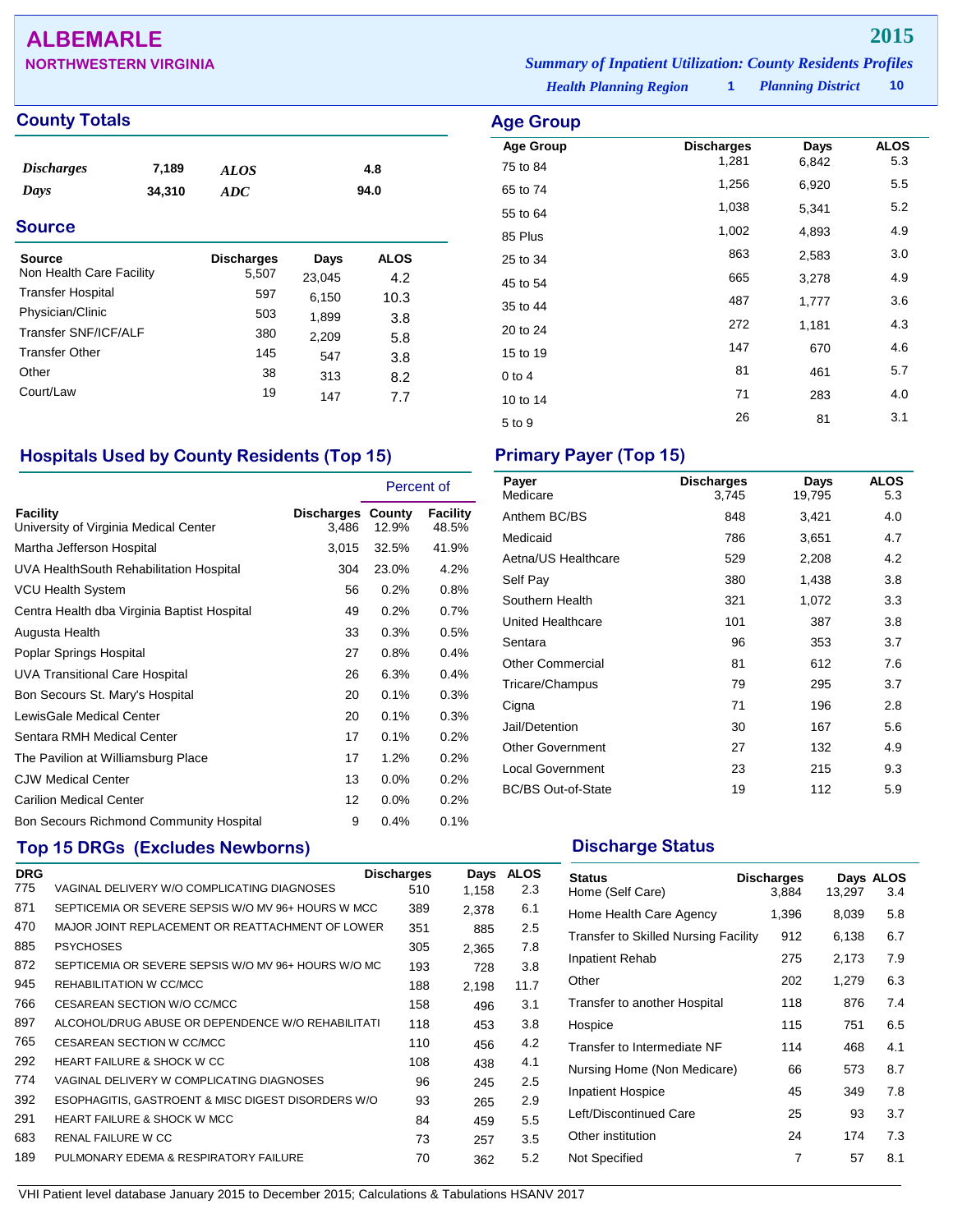## **CHARLOTTESVILLE CITY 2015**

| <b>NORTHWESTERN VIRGINIA</b> | <b>Summary of Inpatient Utilization: County Residents Profiles</b> |                          |        |
|------------------------------|--------------------------------------------------------------------|--------------------------|--------|
|                              | <b>Health Planning Region</b>                                      | <b>Planning District</b> | - 10 - |

### **County Totals Age Group**

| <i><b>Discharges</b></i><br>Days<br><b>Source</b> | 4,331<br>22,018 | <b>ALOS</b><br><b>ADC</b>  |                | 5.1<br>60.3        |  |
|---------------------------------------------------|-----------------|----------------------------|----------------|--------------------|--|
| <b>Source</b><br>Non Health Care Facility         |                 | <b>Discharges</b><br>3,515 | Days<br>15,989 | <b>ALOS</b><br>4.5 |  |
| <b>Transfer Hospital</b>                          |                 | 332                        | 3,506          | 10.6               |  |
| Physician/Clinic                                  |                 | 287                        | 1.278          | 4.5                |  |

**Age Group Discharges Days ALOS**<br>25 to 34 786 3,037 3.9 25 to 34 <sup>786</sup> 3,037 3.9 65 to 74 <sup>652</sup> 3,613 5.5 55 to 64 <sup>642</sup> 4,145 6.5 45 to 54 517 2,935 5.7 75 to 84 <sup>475</sup> 2,497 5.3 35 to 44 <sup>469</sup> 2,032 4.3 85 Plus <sup>335</sup> 1,743 5.2 20 to 24 <sup>221</sup> <sup>939</sup> 4.3 15 to 19 137 695 5.1 0 to 4 57 208 3.6 10 to 14 24 106 4.4  $5 \text{ to } 9$   $16$   $68$   $4.3$ 

### **Hospitals Used by County Residents (Top 15) Primary Payer (Top 15)**

Transfer SNF/ICF/ALF 122 672 5.5<br>Transfer Other 28 135 4.8 Transfer Other 28  $135$  4.8<br>Other 26  $26$   $26$   $26$   $26$   $26$   $26$   $26$ Other 26 267 10.3 Court/Law 21 171 8.1

|                                                   |                                   | Percent of |                   |
|---------------------------------------------------|-----------------------------------|------------|-------------------|
| Facility<br>University of Virginia Medical Center | <b>Discharges County</b><br>2,575 | 9.5%       | Facility<br>59.5% |
| Martha Jefferson Hospital                         | 1,284                             | 13.8%      | 29.6%             |
| UVA HealthSouth Rehabilitation Hospital           | 178                               | 13.5%      | 4.1%              |
| <b>VCU Health System</b>                          | 43                                | 0.1%       | 1.0%              |
| Poplar Springs Hospital                           | 38                                | 1.1%       | 0.9%              |
| Centra Health dba Virginia Baptist Hospital       | 23                                | 0.1%       | 0.5%              |
| Bon Secours St. Mary's Hospital                   | 21                                | 0.1%       | 0.5%              |
| Henrico Doctors' Hospital                         | 17                                | 0.1%       | 0.4%              |
| <b>UVA Transitional Care Hospital</b>             | 16                                | 3.9%       | 0.4%              |
| <b>CJW Medical Center</b>                         | 14                                | 0.0%       | 0.3%              |
| Augusta Health                                    | 13                                | 0.1%       | 0.3%              |
| John Randolph Medical Center                      | 11                                | 0.2%       | 0.3%              |
| Inova Mount Vernon Hospital                       | 9                                 | 0.1%       | 0.2%              |
| The Pavilion at Williamsburg Place                | 9                                 | 0.7%       | 0.2%              |
| Sentara RMH Medical Center                        | 8                                 | 0.1%       | 0.2%              |

## **Top 15 DRGs (Excludes Newborns) Discharge Status Discharge Status**

| <b>DRG</b> |                                                     | <b>Discharges</b> | Days  | <b>ALOS</b> |
|------------|-----------------------------------------------------|-------------------|-------|-------------|
| 775        | VAGINAL DELIVERY W/O COMPLICATING DIAGNOSES         | 413               | 942   | 2.3         |
| 885        | <b>PSYCHOSES</b>                                    | 301               | 2.415 | 8.0         |
| 470        | MAJOR JOINT REPLACEMENT OR REATTACHMENT OF LOWER    | 159               | 390   | 2.5         |
| 871        | SEPTICEMIA OR SEVERE SEPSIS W/O MV 96+ HOURS W MCC  | 147               | 883   | 6.0         |
| 766        | CESAREAN SECTION W/O CC/MCC                         | 127               | 410   | 3.2         |
| 945        | REHABILITATION W CC/MCC                             | 121               | 1.599 | 13.2        |
| 897        | ALCOHOL/DRUG ABUSE OR DEPENDENCE W/O REHABILITATI   | 103               | 464   | 4.5         |
| 872        | SEPTICEMIA OR SEVERE SEPSIS W/O MV 96+ HOURS W/O MC | 84                | 386   | 4.6         |
| 882        | NEUROSES EXCEPT DEPRESSIVE                          | 71                | 327   | 4.6         |
| 774        | VAGINAL DELIVERY W COMPLICATING DIAGNOSES           | 67                | 166   | 2.5         |
| 765        | CESAREAN SECTION W CC/MCC                           | 66                | 297   | 4.5         |
| 292        | <b>HEART FAILURE &amp; SHOCK W CC</b>               | 50                | 241   | 4.8         |
| 392        | ESOPHAGITIS, GASTROENT & MISC DIGEST DISORDERS W/O  | 50                | 137   | 2.7         |
| 881        | DEPRESSIVE NEUROSES                                 | 45                | 190   | 4.2         |
| 603        | CELLULITIS W/O MCC                                  | 43                | 164   | 3.8         |

| Payer<br>Medicare       | <b>Discharges</b><br>1,739 | Days<br>10,202 | <b>ALOS</b><br>5.9 |
|-------------------------|----------------------------|----------------|--------------------|
| Medicaid                | 785                        | 3,788          | 4.8                |
| Anthem BC/BS            | 483                        | 1,885          | 3.9                |
| Aetna/US Healthcare     | 389                        | 1,562          | 4.0                |
| Self Pay                | 347                        | 1,586          | 4.6                |
| Southern Health         | 188                        | 714            | 3.8                |
| Sentara                 | 83                         | 497            | 6.0                |
| <b>Other Commercial</b> | 56                         | 307            | 5.5                |
| United Healthcare       | 56                         | 222            | 4.0                |
| Cigna                   | 46                         | 276            | 6.0                |
| Jail/Detention          | 46                         | 261            | 5.7                |
| Tricare/Champus         | 31                         | 110            | 3.5                |
| <b>Other Government</b> | 25                         | 166            | 6.6                |
| HMO/PPO-Unspecified     | 15                         | 157            | 10.5               |
| <b>Local Government</b> | 10                         | 71             | 7.1                |

| <b>Status</b><br>Home (Self Care)           | <b>Discharges</b><br>2.747 | 9,716 | Days ALOS<br>3.5 |
|---------------------------------------------|----------------------------|-------|------------------|
| Home Health Care Agency                     | 669                        | 4,330 | 6.5              |
| <b>Transfer to Skilled Nursing Facility</b> | 357                        | 3,228 | 9.0              |
| <b>Inpatient Rehab</b>                      | 189                        | 2,098 | 11.1             |
| Other                                       | 93                         | 696   | 7.5              |
| Nursing Home (Non Medicare)                 | 62                         | 736   | 11.9             |
| Transfer to another Hospital                | 48                         | 292   | 6.1              |
| Transfer to Intermediate NF                 | 43                         | 158   | 3.7              |
| Hospice                                     | 36                         | 235   | 6.5              |
| Left/Discontinued Care                      | 34                         | 64    | 1.9              |
| Other institution                           | 28                         | 232   | 8.3              |
| <b>Inpatient Hospice</b>                    | 14                         | 99    | 7.1              |
| Not Specified                               | 6                          | 71    | 11.8             |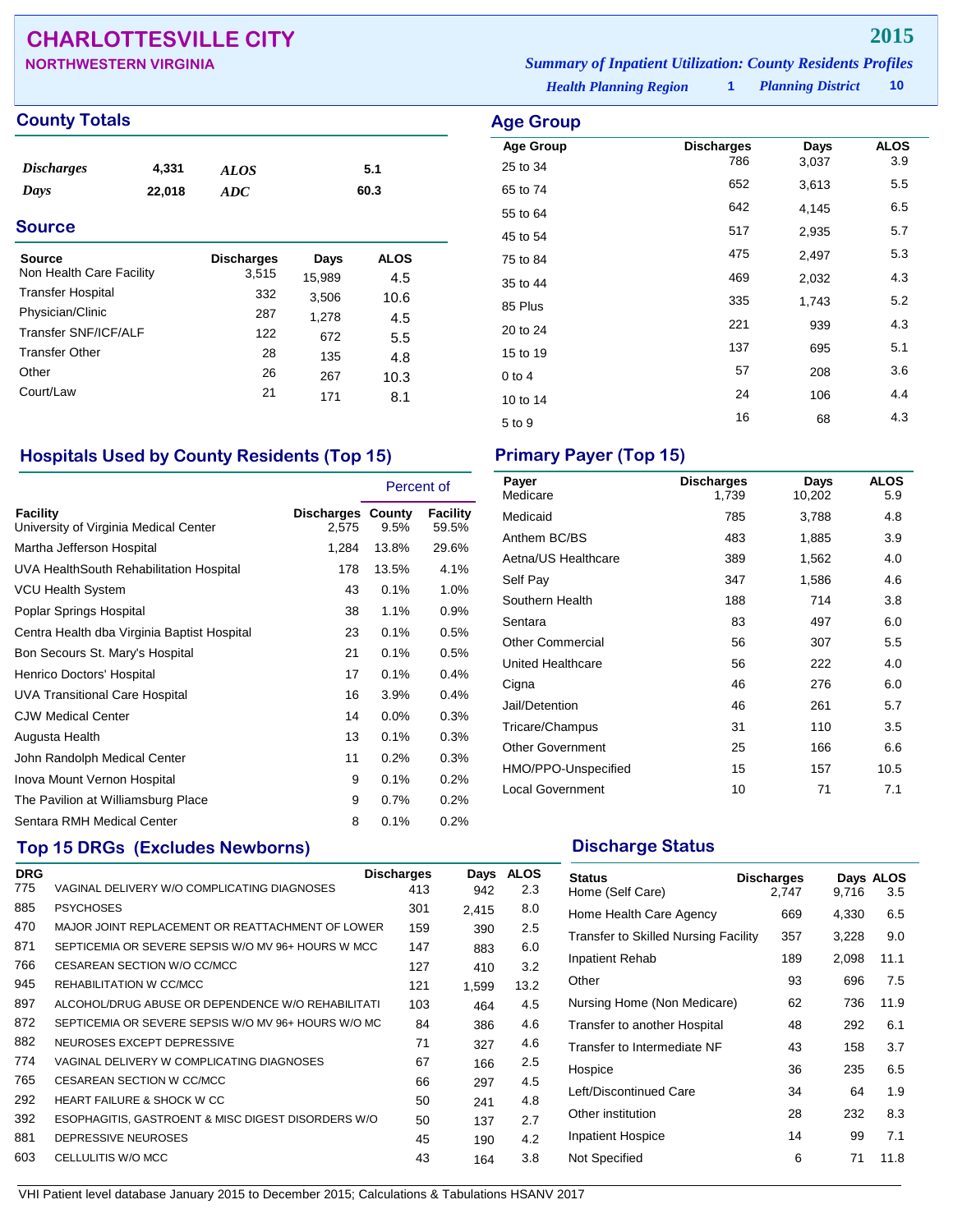## **FLUVANNA 2015**

## **County Totals Age Group**

| <i><b>Discharges</b></i> | 2,390  | <b>ALOS</b> | 4.6  |  |
|--------------------------|--------|-------------|------|--|
| Days                     | 11,052 | ADC         | 30.3 |  |
| <b>Source</b>            |        |             |      |  |

| Source<br>Non Health Care Facility | <b>Discharges</b><br>1,937 | Days<br>8,139 | <b>ALOS</b><br>4.2 |
|------------------------------------|----------------------------|---------------|--------------------|
| <b>Transfer Hospital</b>           | 176                        | 1,730         | 9.8                |
| Physician/Clinic                   | 166                        | 598           | 3.6                |
| Transfer SNF/ICF/ALF               | 41                         | 202           | 4.9                |
| Court/Law                          | 39                         | 168           | 4.3                |
| Other                              | 17                         | 130           | 7.7                |
| <b>Transfer Other</b>              | 14                         | 85            | 6.1                |

## **Hospitals Used by County Residents (Top 15) Primary Payer (Top 15)**

|                                                   |                                   | Percent of |                   |
|---------------------------------------------------|-----------------------------------|------------|-------------------|
| Facility<br>University of Virginia Medical Center | <b>Discharges County</b><br>1,037 | 3.8%       | Facility<br>43.4% |
| Martha Jefferson Hospital                         | 994                               | 10.7%      | 41.6%             |
| UVA HealthSouth Rehabilitation Hospital           | 90                                | 6.8%       | 3.8%              |
| Henrico Doctors' Hospital                         | 63                                | 0.3%       | 2.6%              |
| <b>CJW Medical Center</b>                         | 42                                | 0.1%       | 1.8%              |
| Bon Secours St. Mary's Hospital                   | 39                                | 0.2%       | 1.6%              |
| VCU Health System                                 | 33                                | 0.1%       | 1.4%              |
| Bon Secours St. Francis Medical Center            | 19                                | 0.2%       | $0.8\%$           |
| Centra Health dba Virginia Baptist Hospital       | 7                                 | $0.0\%$    | 0.3%              |
| Poplar Springs Hospital                           | 7                                 | 0.2%       | 0.3%              |
| Centra Southside Community Hospital               | 6                                 | 0.2%       | 0.3%              |
| <b>Sheltering Arms Hospital South</b>             | 6                                 | 0.9%       | 0.3%              |
| UVA Transitional Care Hospital                    | 5                                 | 1.2%       | 0.2%              |
| Bon Secours Richmond Community Hospital           | 4                                 | 0.2%       | 0.2%              |
| Inova Fairfax Hospital                            | 4                                 | 0.0%       | 0.2%              |

## **Top 15 DRGs (Excludes Newborns) Discharge Status Discharge Status**

| <b>DRG</b> |                                                     | <b>Discharges</b> | Days | AL<br>.OS |
|------------|-----------------------------------------------------|-------------------|------|-----------|
| 775        | VAGINAL DELIVERY W/O COMPLICATING DIAGNOSES         | 149               | 342  | 2.3       |
| 470        | MAJOR JOINT REPLACEMENT OR REATTACHMENT OF LOWER    | 129               | 287  | 2.2       |
| 871        | SEPTICEMIA OR SEVERE SEPSIS W/O MV 96+ HOURS W MCC  | 115               | 711  | 6.2       |
| 885        | <b>PSYCHOSES</b>                                    | 75                | 580  | 7.7       |
| 872        | SEPTICEMIA OR SEVERE SEPSIS W/O MV 96+ HOURS W/O MC | 65                | 226  | 3.5       |
| 945        | REHABILITATION W CC/MCC                             | 63                | 826  | 13.1      |
| 766        | CESAREAN SECTION W/O CC/MCC                         | 47                | 148  | 3.1       |
| 392        | ESOPHAGITIS, GASTROENT & MISC DIGEST DISORDERS W/O  | 35                | 109  | 3.1       |
| 378        | <b>G.I. HEMORRHAGE W CC</b>                         | 31                | 114  | 3.7       |
| 683        | RENAL FAILURE W CC                                  | 30                | 97   | 3.2       |
| 765        | CESAREAN SECTION W CC/MCC                           | 30                | 105  | 3.5       |
| 774        | VAGINAL DELIVERY W COMPLICATING DIAGNOSES           | 30                | 77   | 2.6       |
| 897        | ALCOHOL/DRUG ABUSE OR DEPENDENCE W/O REHABILITATI   | 29                | 114  | 3.9       |
| 460        | SPINAL FUSION EXCEPT CERVICAL W/O MCC               | 28                | 108  | 3.9       |
| 292        | <b>HEART FAILURE &amp; SHOCK W CC</b>               | 25                | 90   | 3.6       |
|            |                                                     |                   |      |           |

| Payer<br>Medicare         | <b>Discharges</b><br>1,153 | Days<br>5,727 | <b>ALOS</b><br>5.0 |
|---------------------------|----------------------------|---------------|--------------------|
| Anthem BC/BS              | 396                        | 1,771         | 4.5                |
| Medicaid                  | 234                        | 1,123         | 4.8                |
| Aetna/US Healthcare       | 140                        | 556           | 4.0                |
| Self Pay                  | 118                        | 500           | 4.2                |
| Southern Health           | 117                        | 514           | 4.4                |
| Sentara                   | 44                         | 146           | 3.3                |
| United Healthcare         | 40                         | 172           | 4.3                |
| Cigna                     | 33                         | 122           | 3.7                |
| Tricare/Champus           | 31                         | 106           | 3.4                |
| <b>Other Commercial</b>   | 21                         | 71            | 3.4                |
| <b>Other Government</b>   | 18                         | 60            | 3.3                |
| <b>BC/BS Out-of-State</b> | 8                          | 39            | 4.9                |
| Indigent/Charity          | 8                          | 33            | 4.1                |
| Jail/Detention            | 7                          | 31            | 4.4                |

| <b>Status</b><br>Home (Self Care)           | <b>Discharges</b><br>1,357 | 4,440 | Days ALOS<br>3.3 |
|---------------------------------------------|----------------------------|-------|------------------|
| Home Health Care Agency                     | 492                        | 2,972 | 6.0              |
| <b>Transfer to Skilled Nursing Facility</b> | 213                        | 1,675 | 7.9              |
| Inpatient Rehab                             | 90                         | 598   | 6.6              |
| Not Specified                               | 62                         | 366   | 5.9              |
| Other                                       | 57                         | 324   | 5.7              |
| Transfer to another Hospital                | 35                         | 170   | 4.9              |
| Hospice                                     | 30                         | 167   | 5.6              |
| Nursing Home (Non Medicare)                 | 17                         | 116   | 6.8              |
| <b>Inpatient Hospice</b>                    | 11                         | 70    | 6.4              |
| Transfer to Intermediate NF                 | 11                         | 40    | 3.6              |
| Other institution                           | 8                          | 79    | 9.9              |
| Left/Discontinued Care                      | 6                          | 12    | 2.0              |

*Planning District* **10 NORTHWESTERN VIRGINIA** *Summary of Inpatient Utilization: County Residents Profiles*

> **Age Group Discharges Days ALOS**<br>  $456$  2.134 4.7 65 to 74 <sup>456</sup> 2,134 4.7 75 to 84 <sup>386</sup> 1,837 4.8 55 to 64 <sup>374</sup> 1,784 4.8 45 to 54 <sup>289</sup> 1,337 4.6 25 to 34 <sup>251</sup> <sup>930</sup> 3.7 85 Plus 220 1,218 5.5 35 to 44 <sup>217</sup> <sup>869</sup> 4.0 20 to 24 20 242 3.3 15 to 19 15 15 16 16 17 17 18 17 18 17 18 17 18 17 18 17 18 17 18 17 18 17 18 17 1 10 to 14 31 254 8.2 0 to 4 23 138 6.0  $5 \text{ to } 9$   $13$   $57$   $4.4$

*Health Planning Region* **1**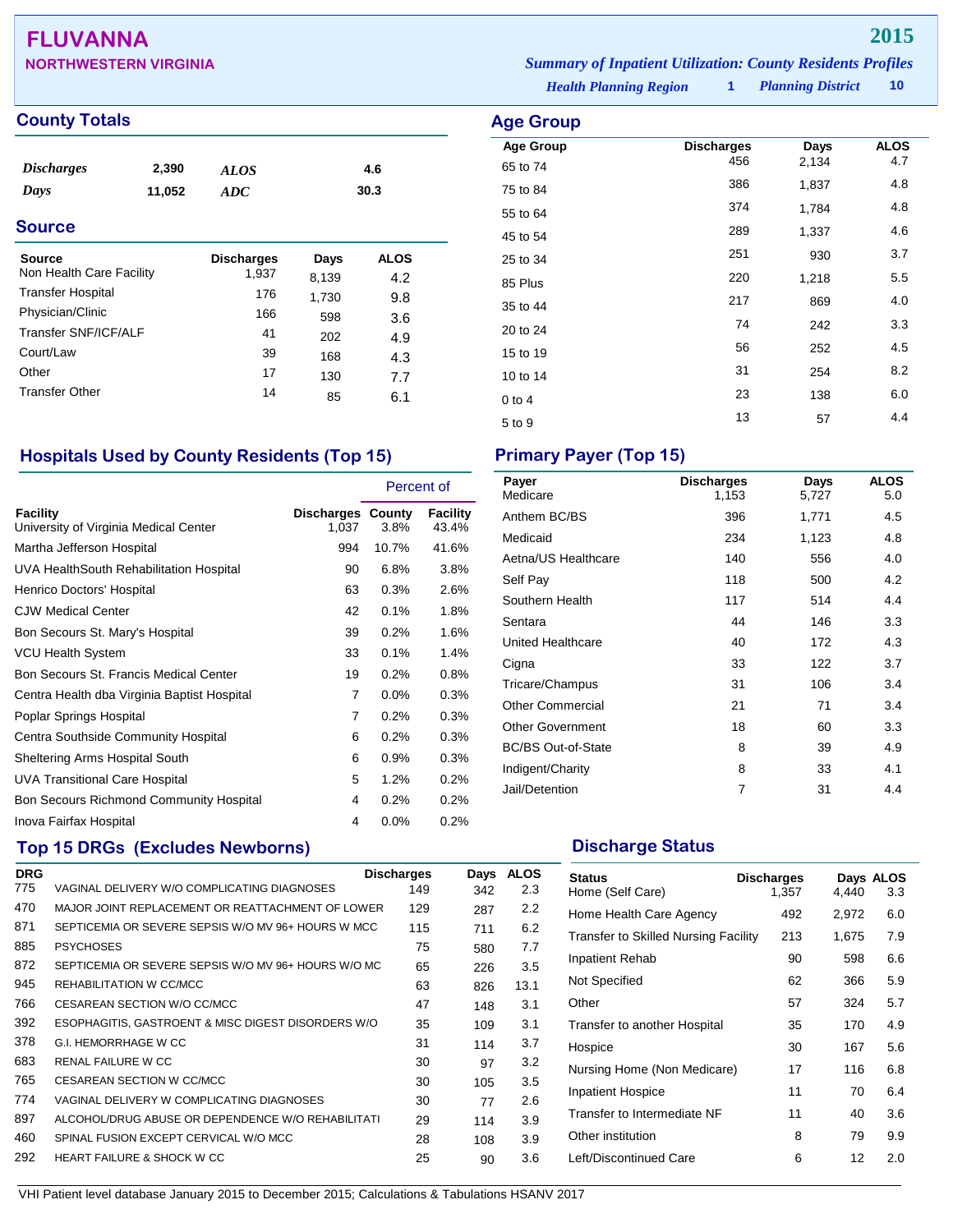## **GREENE 2015**

**NORTHWESTERN VIRGINIA** *Summary of Inpatient Utilization: County Residents Profiles*

### **County Totals Age Group**

| <b>Discharges</b> | 1,676 | <b>ALOS</b> | 4.5  |  |
|-------------------|-------|-------------|------|--|
| Days              | 7,478 | ADC         | 20.5 |  |
| <b>Source</b>     |       |             |      |  |
|                   |       |             |      |  |

| Source                   | <b>Discharges</b> | Days  | <b>ALOS</b> |  |
|--------------------------|-------------------|-------|-------------|--|
| Non Health Care Facility | 1,208             | 4,907 | 4.1         |  |
| Physician/Clinic         | 149               | 577   | 3.9         |  |
| <b>Transfer Hospital</b> | 134               | 1,153 | 8.6         |  |
| <b>Transfer Other</b>    | 117               | 433   | 3.7         |  |
| Transfer SNF/ICF/ALF     | 51                | 315   | 6.2         |  |
| Other                    | 9                 | 31    | 3.4         |  |
| Court/Law                | 8                 | 62    | 7.8         |  |
|                          |                   |       |             |  |

### **Hospitals Used by County Residents (Top 15) Primary Payer (Top 15)**

|                                                        |                                 | Percent of |                   |
|--------------------------------------------------------|---------------------------------|------------|-------------------|
| Facility<br>University of Virginia Medical Center      | <b>Discharges County</b><br>757 | 2.8%       | Facility<br>45.2% |
| Martha Jefferson Hospital                              | 754                             | 8.1%       | 45.0%             |
| UVA HealthSouth Rehabilitation Hospital                | 55                              | 4.2%       | 3.3%              |
| <b>VCU Health System</b>                               | 15                              | 0.0%       | 0.9%              |
| Sentara RMH Medical Center                             | 12                              | 0.1%       | 0.7%              |
| Henrico Doctors' Hospital                              | 8                               | $0.0\%$    | 0.5%              |
| Centra Health dba Virginia Baptist Hospital            | 7                               | 0.0%       | 0.4%              |
| Poplar Springs Hospital                                | 7                               | 0.2%       | 0.4%              |
| The Pavilion at Williamsburg Place                     | 7                               | 0.5%       | 0.4%              |
| UVA Culpeper Hospital                                  | 7                               | 0.2%       | 0.4%              |
| <b>CJW Medical Center</b>                              | 6                               | $0.0\%$    | 0.4%              |
| <b>UVA Transitional Care Hospital</b>                  | 5                               | 1.2%       | 0.3%              |
| Bon Secours St. Mary's Hospital                        | 3                               | $0.0\%$    | 0.2%              |
| Fauguier Health System - Hospital in Northern Virginia | 3                               | 0.1%       | 0.2%              |
| LewisGale Medical Center                               | 3                               | $0.0\%$    | 0.2%              |

## **Top 15 DRGs (Excludes Newborns) Discharge Status Discharge Status**

| <b>DRG</b> |                                                     | <b>Discharges</b> | Days | <b>ALOS</b> |
|------------|-----------------------------------------------------|-------------------|------|-------------|
| 775        | VAGINAL DELIVERY W/O COMPLICATING DIAGNOSES         | 86                | 210  | 2.4         |
| 470        | MAJOR JOINT REPLACEMENT OR REATTACHMENT OF LOWER    | 76                | 167  | 2.2         |
| 871        | SEPTICEMIA OR SEVERE SEPSIS W/O MV 96+ HOURS W MCC  | 76                | 462  | 6.1         |
| 885        | <b>PSYCHOSES</b>                                    | 69                | 448  | 6.5         |
| 766        | CESAREAN SECTION W/O CC/MCC                         | 41                | 123  | 3.0         |
| 945        | REHABILITATION W CC/MCC                             | 41                | 503  | 12.3        |
| 872        | SEPTICEMIA OR SEVERE SEPSIS W/O MV 96+ HOURS W/O MC | 40                | 141  | 3.5         |
| 897        | ALCOHOL/DRUG ABUSE OR DEPENDENCE W/O REHABILITATI   | 32                | 118  | 3.7         |
| 765        | CESAREAN SECTION W CC/MCC                           | 31                | 124  | 4.0         |
| 392        | ESOPHAGITIS, GASTROENT & MISC DIGEST DISORDERS W/O  | 27                | 74   | 2.7         |
| 292        | HEART FAILURE & SHOCK W CC                          | 24                | 89   | 3.7         |
| 882        | NEUROSES EXCEPT DEPRESSIVE                          | 24                | 59   | 2.5         |
| 774        | VAGINAL DELIVERY W COMPLICATING DIAGNOSES           | 19                | 48   | 2.5         |
| 189        | PULMONARY EDEMA & RESPIRATORY FAILURE               | 18                | 125  | 6.9         |
| 683        | RENAL FAILURE W CC                                  | 18                | 63   | 3.5         |
|            |                                                     |                   |      |             |

 $5 \text{ to } 9$  7 17 2.4

65 to 74

*Health Planning Region* **1**

**Age Group Discharges Days ALOS**

75 to 84 <sup>303</sup> 1,576 5.2 55 to 64 <sup>241</sup> 1,164 4.8 25 to 34 <sup>223</sup> <sup>610</sup> 2.7 45 to 54 <sup>195</sup> <sup>721</sup> 3.7 35 to 44 <sup>136</sup> <sup>483</sup> 3.5 85 Plus <sup>128</sup> <sup>685</sup> 5.3 20 to 24 58 195 3.4 15 to 19 10 10 11 12 12 12 14.8 0 to 4  $25$  103  $4.1$ 10 to 14 12 54 4.5

| Payer<br>Medicare         | <b>Discharges</b><br>789 | Days<br>4,182 | <b>ALOS</b><br>5.3 |
|---------------------------|--------------------------|---------------|--------------------|
| Anthem BC/BS              | 254                      | 1,004         | 4.0                |
| Medicaid                  | 221                      | 815           | 3.7                |
| Self Pay                  | 132                      | 477           | 3.6                |
| Aetna/US Healthcare       | 74                       | 231           | 3.1                |
| Southern Health           | 56                       | 250           | 4.5                |
| United Healthcare         | 31                       | 94            | 3.0                |
| Sentara                   | 21                       | 94            | 4.5                |
| Tricare/Champus           | 20                       | 53            | 2.6                |
| Jail/Detention            | 17                       | 76            | 4.5                |
| <b>Other Commercial</b>   | 16                       | 60            | 3.8                |
| <b>Other Government</b>   | 16                       | 59            | 3.7                |
| Cigna                     | 13                       | 30            | 2.3                |
| <b>BC/BS Out-of-State</b> | 4                        | 15            | 3.8                |
| Indigent/Charity          | 3                        | 12            | 4.0                |

| <b>Status</b><br>Home (Self Care)           | <b>Discharges</b><br>987 | 3,128 | Days ALOS<br>3.2 |
|---------------------------------------------|--------------------------|-------|------------------|
| Home Health Care Agency                     | 313                      | 1,754 | 5.6              |
| <b>Transfer to Skilled Nursing Facility</b> | 181                      | 1,300 | 7.2              |
| Inpatient Rehab                             | 55                       | 457   | 8.3              |
| Other                                       | 35                       | 257   | 7.3              |
| Transfer to another Hospital                | 31                       | 188   | 6.1              |
| Hospice                                     | 25                       | 169   | 6.8              |
| Transfer to Intermediate NF                 | 17                       | 90    | 5.3              |
| Nursing Home (Non Medicare)                 | 12                       | 34    | 2.8              |
| Left/Discontinued Care                      | 9                        | 23    | 2.6              |
| Other institution                           | 5                        | 31    | 6.2              |
| <b>Inpatient Hospice</b>                    | 3                        | 25    | 8.3              |
| Not Specified                               | 2                        | 8     | 4.0              |

VHI Patient level database January 2015 to December 2015; Calculations & Tabulations HSANV 2017

*Planning District* **10**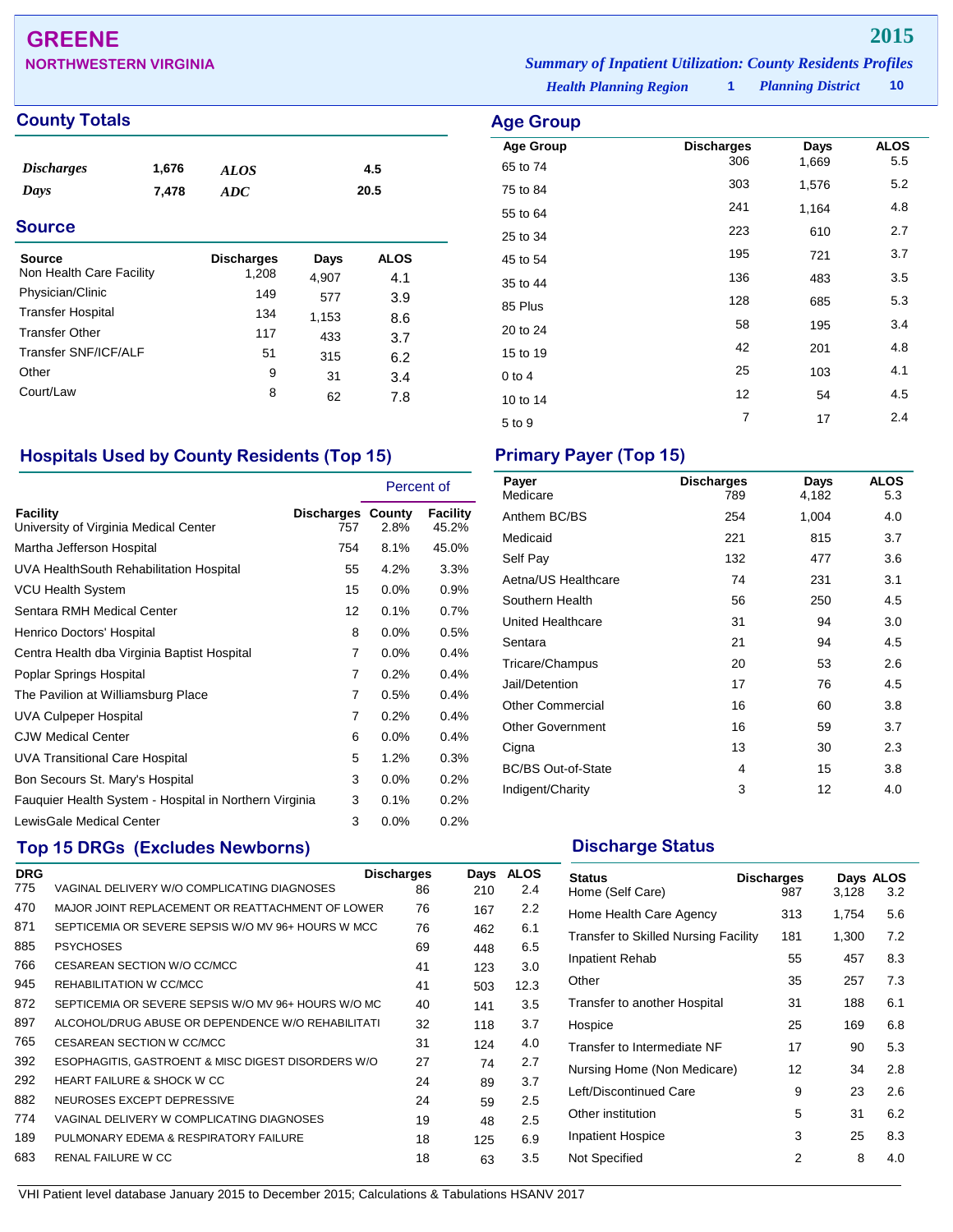## **LOUISA 2015**

| <b>County Totals</b> | <b>Age Group</b> |
|----------------------|------------------|
|----------------------|------------------|

| <b>Discharges</b> | 3,280  | <b>ALOS</b> | 4.8  |  |
|-------------------|--------|-------------|------|--|
| Days              | 15,824 | ADC         | 43.4 |  |
| <b>Source</b>     |        |             |      |  |

| <b>Discharges</b> | Days   | <b>ALOS</b> |
|-------------------|--------|-------------|
|                   | 12,309 | 4.4         |
| 211               | 863    | 4.1         |
| 172               | 1,833  | 10.7        |
| 62                | 367    | 5.9         |
| 32                | 225    | 7.0         |
| 25                | 207    | 8.3         |
| 4                 | 20     | 5.0         |
|                   | 2,774  |             |

## **Hospitals Used by County Residents (Top 15) Primary Payer (Top 15)**

|                                                   |                                 | Percent of |                   |
|---------------------------------------------------|---------------------------------|------------|-------------------|
| Facility<br>University of Virginia Medical Center | <b>Discharges County</b><br>943 | 3.5%       | Facility<br>28.7% |
| Martha Jefferson Hospital                         | 733                             | 7.9%       | 22.3%             |
| Henrico Doctors' Hospital                         | 530                             | 2.5%       | 16.2%             |
| Bon Secours St. Mary's Hospital                   | 230                             | 1.2%       | 7.0%              |
| Mary Washington Hospital                          | 198                             | 0.9%       | 6.0%              |
| Spotsylvania Regional Medical Center              | 172                             | 2.9%       | 5.2%              |
| <b>VCU Health System</b>                          | 152                             | 0.5%       | 4.6%              |
| <b>CJW Medical Center</b>                         | 56                              | 0.2%       | 1.7%              |
| Bon Secours Memorial Regional Medical Center      | 45                              | 0.3%       | 1.4%              |
| UVA HealthSouth Rehabilitation Hospital           | 45                              | 3.4%       | 1.4%              |
| Inova Fairfax Hospital                            | 14                              | $0.0\%$    | 0.4%              |
| <b>UVA Culpeper Hospital</b>                      | 14                              | 0.4%       | 0.4%              |
| Bon Secours St. Francis Medical Center            | 12                              | 0.1%       | 0.4%              |
| Centra Health dba Virginia Baptist Hospital       | 12                              | $0.0\%$    | 0.4%              |
| Virginia Hospital Center                          | 12                              | 0.1%       | 0.4%              |

## **Top 15 DRGs (Excludes Newborns) Discharge Status Discharge Status**

| <b>DRG</b> |                                                     | <b>Discharges</b> | Days | AL<br>.OS |
|------------|-----------------------------------------------------|-------------------|------|-----------|
| 775        | VAGINAL DELIVERY W/O COMPLICATING DIAGNOSES         | 156               | 355  | 2.3       |
| 871        | SEPTICEMIA OR SEVERE SEPSIS W/O MV 96+ HOURS W MCC  | 144               | 902  | 6.3       |
| 470        | MAJOR JOINT REPLACEMENT OR REATTACHMENT OF LOWER    | 135               | 320  | 2.4       |
| 885        | <b>PSYCHOSES</b>                                    | 103               | 677  | 6.6       |
| 872        | SEPTICEMIA OR SEVERE SEPSIS W/O MV 96+ HOURS W/O MC | 79                | 339  | 4.3       |
| 392        | ESOPHAGITIS, GASTROENT & MISC DIGEST DISORDERS W/O  | 61                | 185  | 3.0       |
| 945        | REHABILITATION W CC/MCC                             | 54                | 728  | 13.5      |
| 683        | RENAL FAILURE W CC                                  | 51                | 152  | 3.0       |
| 765        | CESAREAN SECTION W CC/MCC                           | 49                | 224  | 4.6       |
| 292        | HEART FAILURE & SHOCK W CC                          | 48                | 219  | 4.6       |
| 766        | CESAREAN SECTION W/O CC/MCC                         | 47                | 134  | 2.9       |
| 291        | HEART FAILURE & SHOCK W MCC                         | 45                | 252  | 5.6       |
| 603        | CELLULITIS W/O MCC                                  | 45                | 171  | 3.8       |
| 897        | ALCOHOL/DRUG ABUSE OR DEPENDENCE W/O REHABILITATI   | 44                | 146  | 3.3       |
| 189        | PULMONARY EDEMA & RESPIRATORY FAILURE               | 41                | 206  | 5.0       |
|            |                                                     |                   |      |           |

| Payer<br>Medicare         | <b>Discharges</b><br>1,671 | Days<br>8,700 | <b>ALOS</b><br>5.2 |
|---------------------------|----------------------------|---------------|--------------------|
| Anthem BC/BS              | 476                        | 1,902         | 4.0                |
| Medicaid                  | 431                        | 2,070         | 4.8                |
| Self Pay                  | 194                        | 729           | 3.8                |
| Cigna                     | 82                         | 406           | 5.0                |
| Aetna/US Healthcare       | 80                         | 285           | 3.6                |
| <b>BC/BS Out-of-State</b> | 73                         | 306           | 4.2                |
| Indigent/Charity          | 41                         | 234           | 5.7                |
| United Healthcare         | 38                         | 123           | 3.2                |
| Sentara                   | 37                         | 222           | 6.0                |
| Tricare/Champus           | 27                         | 116           | 4.3                |
| <b>Other Commercial</b>   | 26                         | 129           | 5.0                |
| Jail/Detention            | 17                         | 85            | 5.0                |
| Worker's Comp             | 17                         | 152           | 8.9                |
| Southern Health           | 16                         | 45            | 2.8                |

| <b>Status</b><br>Home (Self Care)           | <b>Discharges</b><br>1,998 | 7,036 | Days ALOS<br>3.5 |
|---------------------------------------------|----------------------------|-------|------------------|
| Home Health Care Agency                     | 668                        | 3,949 | 5.9              |
| <b>Transfer to Skilled Nursing Facility</b> | 270                        | 2,185 | 8.1              |
| <b>Inpatient Rehab</b>                      | 88                         | 849   | 9.7              |
| Other                                       | 65                         | 455   | 7.0              |
| Transfer to another Hospital                | 47                         | 308   | 6.5              |
| Hospice                                     | 45                         | 409   | 9.1              |
| Left/Discontinued Care                      | 28                         | 47    | 1.7              |
| Not Specified                               | 17                         | 152   | 8.9              |
| <b>Inpatient Hospice</b>                    | 17                         | 174   | 10.2             |
| Transfer to Intermediate NF                 | 15                         | 79    | 5.3              |
| Nursing Home (Non Medicare)                 | 9                          | 41    | 4.6              |
| Other institution                           | 7                          | 21    | 3.0              |

*Planning District* **10 NORTHWESTERN VIRGINIA** *Summary of Inpatient Utilization: County Residents Profiles*

*Health Planning Region* **1**

| <b>Discharges</b> | Days       | <b>ALOS</b>    |            |
|-------------------|------------|----------------|------------|
|                   |            |                |            |
|                   |            |                |            |
| 552               | 2,866      | 5.2            |            |
| 417               | 1,946      | 4.7            |            |
| 335               | 1,329      | 4.0            |            |
| 254               | 1,122      | 4.4            |            |
| 220               | 1,077      | 4.9            |            |
| 143               | 480        | 3.4            |            |
| 59                | 219        | 3.7            |            |
| 52                | 279        | 5.4            |            |
| 31                | 97         | 3.1            |            |
| 10                | 49         | 4.9            |            |
|                   | 638<br>569 | 3,238<br>3,122 | 5.1<br>5.5 |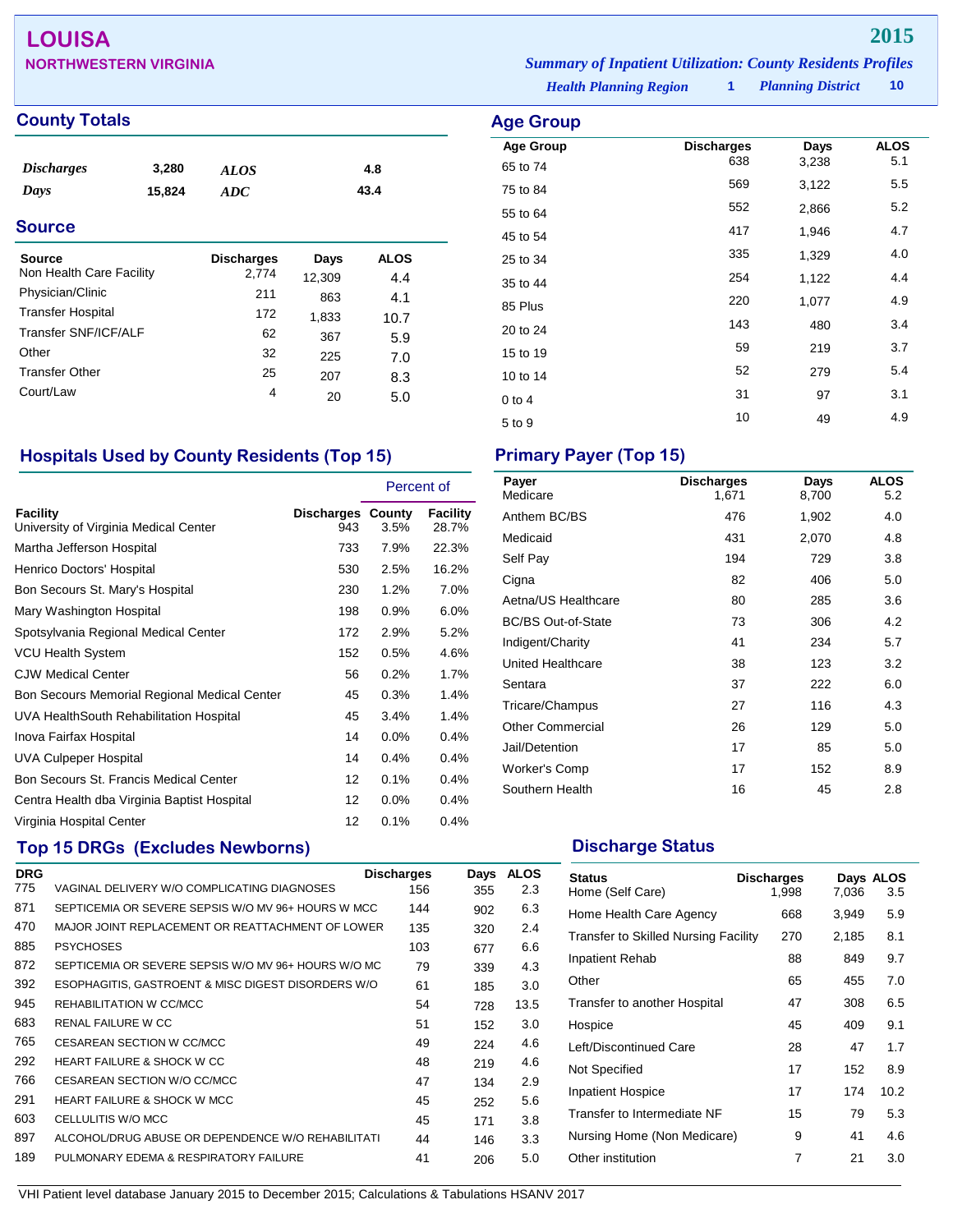## **NELSON 2015**

| <b>NORTHWESTERN VIRGINIA</b> | <b>Summary of Inpatient Utilization: County Residents Profiles</b> |                          |        |
|------------------------------|--------------------------------------------------------------------|--------------------------|--------|
|                              | <b>Health Planning Region</b>                                      | <b>Planning District</b> | - 10 - |

**Age Group Discharges Days ALOS**<br>65 to 74 506 3,091 6.1 65 to 74 <sup>506</sup> 3,091 6.1 75 to 84 <sup>354</sup> 1,970 5.6 55 to 64 <sup>345</sup> 1,739 5.0 45 to 54 <sup>224</sup> 1,063 4.8 85 Plus <sup>165</sup> <sup>848</sup> 5.1 25 to 34 <sup>152</sup> <sup>544</sup> 3.6 35 to 44 <sup>129</sup> <sup>550</sup> 4.3 20 to 24 <sup>62</sup> <sup>189</sup> 3.0 15 to 19 <sup>45</sup> <sup>220</sup> 4.9 0 to 4 25 89 3.6 10 to 14 **18** 67 3.7  $5 \text{ to } 9$  22 2.4

## **County Totals Age Group**

| <i><b>Discharges</b></i> | 2,034  | ALOS | 5.1  |
|--------------------------|--------|------|------|
| Days                     | 10,392 | ADC  | 28.5 |

### **Source**

| Source<br>Non Health Care Facility | <b>Discharges</b><br>1,691 | Days<br>7,550 | <b>ALOS</b><br>4.5 |
|------------------------------------|----------------------------|---------------|--------------------|
| <b>Transfer Hospital</b>           | 146                        | 1,885         | 12.9               |
| Physician/Clinic                   | 143                        | 712           | 5.0                |
| Transfer SNF/ICF/ALF               | 39                         | 190           | 4.9                |
| <b>Transfer Other</b>              | 6                          | 28            | 4.7                |
| Other                              | 5                          | 17            | 3.4                |
| Court/Law                          | 3                          | 9             | 3.0                |
| <b>Unknown</b>                     | 1                          |               | 1.0                |

## **Hospitals Used by County Residents (Top 15) Primary Payer (Top 15)**

|                                                          |                          | Percent of |                   |
|----------------------------------------------------------|--------------------------|------------|-------------------|
| <b>Facility</b><br>University of Virginia Medical Center | Discharges County<br>947 | 3.5%       | Facility<br>46.6% |
| Martha Jefferson Hospital                                | 422                      | 4.5%       | 20.7%             |
| Centra Health dba Virginia Baptist Hospital              | 382                      | 1.4%       | 18.8%             |
| Augusta Health                                           | 115                      | 1.0%       | 5.7%              |
| UVA HealthSouth Rehabilitation Hospital                  | 73                       | 5.5%       | 3.6%              |
| <b>VCU Health System</b>                                 | 16                       | $0.0\%$    | 0.8%              |
| <b>UVA Transitional Care Hospital</b>                    | 10                       | 2.4%       | 0.5%              |
| Centra Southside Community Hospital                      | 9                        | 0.2%       | 0.4%              |
| <b>Carilion Medical Center</b>                           | 6                        | $0.0\%$    | 0.3%              |
| Henrico Doctors' Hospital                                | 6                        | 0.0%       | 0.3%              |
| The Pavilion at Williamsburg Place                       | 5                        | $0.4\%$    | 0.2%              |
| Bon Secours St. Mary's Hospital                          | 4                        | 0.0%       | 0.2%              |
| <b>CJW Medical Center</b>                                | 4                        | $0.0\%$    | 0.2%              |
| <b>Centra Specialty Hospital</b>                         | 4                        | 1.4%       | 0.2%              |
| Poplar Springs Hospital                                  | 4                        | 0.1%       | 0.2%              |

## **Top 15 DRGs (Excludes Newborns) Discharge Status Discharge Status**

| <b>DRG</b> |                                                      | <b>Discharges</b> | Days | <b>ALOS</b> |
|------------|------------------------------------------------------|-------------------|------|-------------|
| 871        | SEPTICEMIA OR SEVERE SEPSIS W/O MV 96+ HOURS W MCC   | 103               | 623  | 6.0         |
| 470        | MAJOR JOINT REPLACEMENT OR REATTACHMENT OF LOWER     | 90                | 228  | 2.5         |
| 775        | VAGINAL DELIVERY W/O COMPLICATING DIAGNOSES          | 85                | 220  | 2.6         |
| 885        | <b>PSYCHOSES</b>                                     | 78                | 553  | 7.1         |
| 872        | SEPTICEMIA OR SEVERE SEPSIS W/O MV 96+ HOURS W/O MC  | 50                | 193  | 3.9         |
| 945        | REHABILITATION W CC/MCC                              | 49                | 647  | 13.2        |
| 683        | RENAL FAILURE W CC                                   | 35                | 113  | 3.2         |
| 189        | PULMONARY EDEMA & RESPIRATORY FAILURE                | 33                | 137  | 4.2         |
| 291        | <b>HEART FAILURE &amp; SHOCK W MCC</b>               | 30                | 152  | 5.1         |
| 392        | ESOPHAGITIS, GASTROENT & MISC DIGEST DISORDERS W/O   | 30                | 103  | 3.4         |
| 287        | CIRCULATORY DISORDERS EXCEPT AMI, W CARD CATH W/O    | 26                | 80   | 3.1         |
| 603        | CELLULITIS W/O MCC                                   | 22                | 71   | 3.2         |
| 292        | <b>HEART FAILURE &amp; SHOCK W CC</b>                | 21                | 81   | 3.9         |
| 766        | CESAREAN SECTION W/O CC/MCC                          | 19                | 60   | 3.2         |
| 853        | INFECTIOUS & PARASITIC DISEASES W O.R. PROCEDURE W M | 18                | 234  | 13.0        |
|            |                                                      |                   |      |             |

| Payer<br>Medicare         | <b>Discharges</b><br>1,151 | Days<br>6,478 | <b>ALOS</b><br>5.6 |
|---------------------------|----------------------------|---------------|--------------------|
| Medicaid                  | 239                        | 1,178         | 4.9                |
| Anthem BC/BS              | 217                        | 907           | 4.2                |
| Self Pay                  | 92                         | 336           | 3.6                |
| Aetna/US Healthcare       | 83                         | 361           | 4.3                |
| Southern Health           | 53                         | 219           | 4.1                |
| Sentara                   | 43                         | 227           | 5.3                |
| <b>Other Commercial</b>   | 37                         | 196           | 5.3                |
| Cigna                     | 19                         | 81            | 4.3                |
| <b>Other Government</b>   | 14                         | 64            | 4.6                |
| Indigent/Charity          | 13                         | 75            | 5.8                |
| <b>United Healthcare</b>  | 13                         | 29            | 2.2                |
| Jail/Detention            | 12                         | 78            | 6.5                |
| Tricare/Champus           | 9                          | 27            | 3.0                |
| <b>BC/BS Out-of-State</b> | 8                          | 13            | 1.6                |

| <b>Status</b><br>Home (Self Care)           | <b>Discharges</b><br>1,151 | 3,991 | Days ALOS<br>3.5 |
|---------------------------------------------|----------------------------|-------|------------------|
| Home Health Care Agency                     | 426                        | 2,628 | 6.2              |
| <b>Transfer to Skilled Nursing Facility</b> | 222                        | 2,038 | 9.2              |
| Inpatient Rehab                             | 74                         | 524   | 7.1              |
| Other                                       | 57                         | 512   | 9.0              |
| Hospice                                     | 27                         | 171   | 6.3              |
| Transfer to another Hospital                | 25                         | 191   | 7.6              |
| Transfer to Intermediate NF                 | 17                         | 85    | 5.0              |
| <b>Inpatient Hospice</b>                    | 8                          | 48    | 6.0              |
| Left/Discontinued Care                      | 7                          | 11    | 1.6              |
| Long Term Acute                             | 7                          | 142   | 20.3             |
| Not Specified                               | 5                          | 16    | 3.2              |
| Nursing Home (Non Medicare)                 | 4                          | 5     | 1.3              |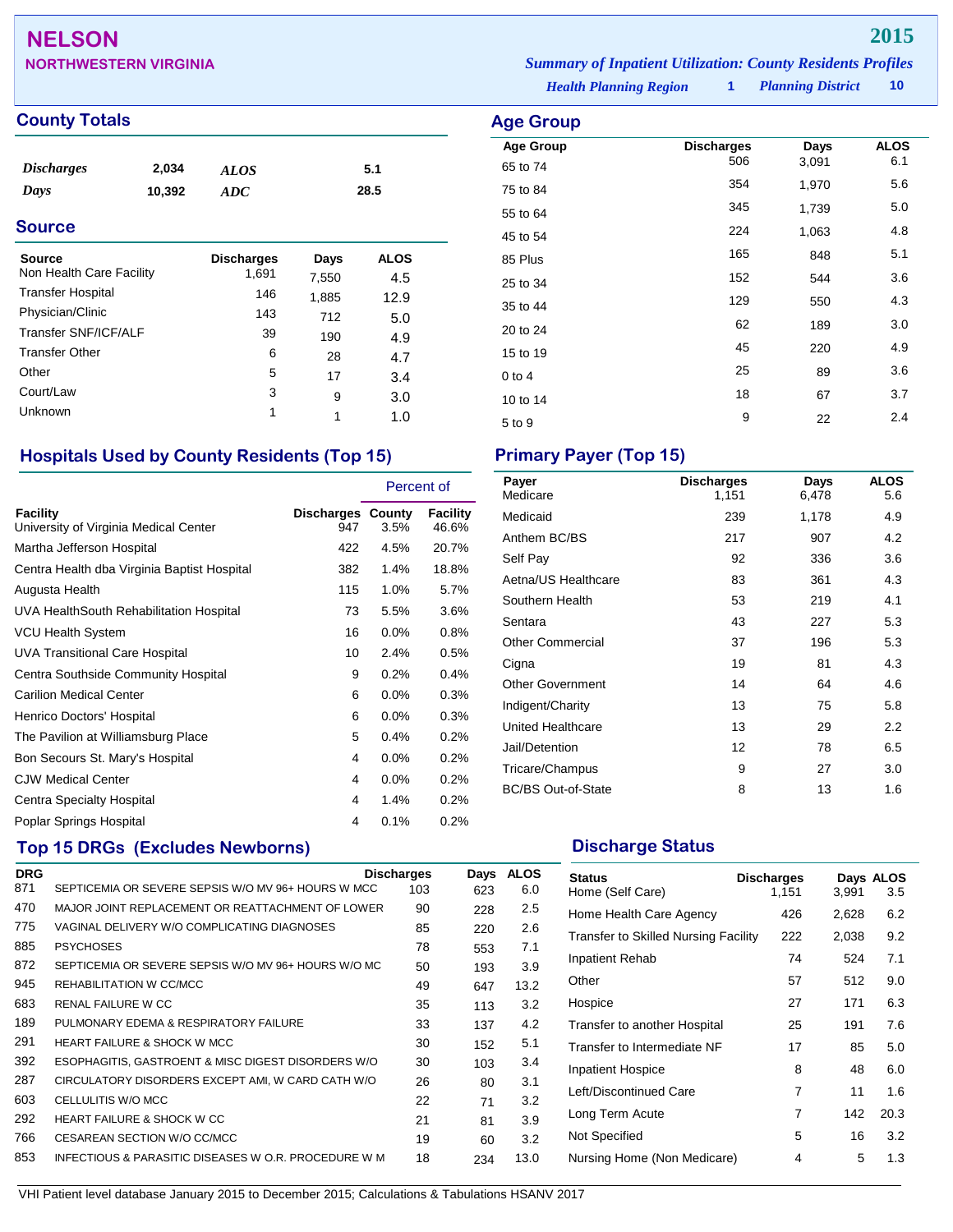## **CAROLINE 2015**

| <b>NORTHWESTERN VIRGINIA</b> | <b>Summary of Inpatient Utilization: County Residents Profiles</b> |                          |      |
|------------------------------|--------------------------------------------------------------------|--------------------------|------|
|                              | <b>Health Planning Region</b>                                      | <b>Planning District</b> | ่ 16 |

**Age Group Discharges Days ALOS**<br>65 to 74 587 2,811 4.8 65 to 74 <sup>587</sup> 2,811 4.8 55 to 64 548 548 2,982 5.4 45 to 54 **451** 2,355 5.2 25 to 34 <sup>429</sup> 1,445 3.4 75 to 84 <sup>408</sup> 2,349 5.8 35 to 44 <sup>296</sup> 1,342 4.5 85 Plus <sup>270</sup> 1,432 5.3 20 to 24 <sup>160</sup> <sup>680</sup> 4.3 15 to 19 and 15 to 19 and 15 to 19 and 15 and 15 and 15 and 15 and 15 and 15 and 15 and 15 and 15 and 15 and 1 0 to 4 265 3.5 10 to 14 13.4  $5 \text{ to } 9$  20  $105$  5.3

### **County Totals Age Group**

| <i>Discharges</i> | 3,362  | <b>ALOS</b> | 4.9  |  |
|-------------------|--------|-------------|------|--|
| Days              | 16,562 | ADC         | 45.4 |  |
| <b>Source</b>     |        |             |      |  |

| Source                   | <b>Discharges</b> | Days   | <b>ALOS</b> |
|--------------------------|-------------------|--------|-------------|
| Non Health Care Facility | 2,899             | 12,899 | 4.5         |
| <b>Transfer Hospital</b> | 201               | 2,118  | 10.5        |
| Physician/Clinic         | 167               | 876    | 5.3         |
| <b>Transfer Other</b>    | 41                | 260    | 6.3         |
| Other                    | 38                | 185    | 4.9         |
| Transfer SNF/ICF/ALF     | 9                 | 175    | 19.4        |
| Court/Law                | 6                 | 47     | 7.8         |
| Unknown                  | 1                 | 2      | 2.0         |

## **Hospitals Used by County Residents (Top 15) Primary Payer (Top 15)**

|                                                |                            | Percent of |                   |
|------------------------------------------------|----------------------------|------------|-------------------|
| Facility<br>Mary Washington Hospital           | Discharges County<br>1,129 | 5.3%       | Facility<br>33.6% |
| Spotsylvania Regional Medical Center           | 817                        | 13.6%      | 24.3%             |
| Bon Secours Memorial Regional Medical Center   | 405                        | 2.9%       | 12.0%             |
| <b>VCU Health System</b>                       | 277                        | 0.8%       | 8.2%              |
| Henrico Doctors' Hospital                      | 232                        | 1.1%       | 6.9%              |
| Bon Secours St. Mary's Hospital                | 160                        | 0.8%       | 4.8%              |
| <b>CJW Medical Center</b>                      | 62                         | 0.2%       | 1.8%              |
| HealthSouth Rehab Hospital of Fredericksburg   | 50                         | 3.7%       | 1.5%              |
| <b>Stafford Hospital Center</b>                | 37                         | 0.8%       | 1.1%              |
| University of Virginia Medical Center          | 29                         | 0.1%       | 0.9%              |
| <b>Sheltering Arms Hospital</b>                | 28                         | 3.3%       | 0.8%              |
| Poplar Springs Hospital                        | 18                         | 0.5%       | 0.5%              |
| Bon Secours St. Francis Medical Center         | 12                         | 0.1%       | 0.4%              |
| Sentara Northern Virginia Medical Center       | 11                         | 0.1%       | 0.3%              |
| <b>Bon Secours Richmond Community Hospital</b> | 9                          | 0.4%       | 0.3%              |

## **Top 15 DRGs (Excludes Newborns) Discharge Status Discharge Status**

| <b>DRG</b> |                                                     | <b>Discharges</b> | Days  | <b>ALOS</b> |
|------------|-----------------------------------------------------|-------------------|-------|-------------|
| 885        | <b>PSYCHOSES</b>                                    | 222               | 1.661 | 7.5         |
| 775        | VAGINAL DELIVERY W/O COMPLICATING DIAGNOSES         | 195               | 475   | 2.4         |
| 871        | SEPTICEMIA OR SEVERE SEPSIS W/O MV 96+ HOURS W MCC  | 107               | 617   | 5.8         |
| 470        | MAJOR JOINT REPLACEMENT OR REATTACHMENT OF LOWER    | 98                | 234   | 2.4         |
| 766        | CESAREAN SECTION W/O CC/MCC                         | 76                | 224   | 3.0         |
| 392        | ESOPHAGITIS, GASTROENT & MISC DIGEST DISORDERS W/O  | 75                | 244   | 3.3         |
| 945        | REHABILITATION W CC/MCC                             | 67                | 859   | 12.8        |
| 765        | CESAREAN SECTION W CC/MCC                           | 64                | 239   | 3.7         |
| 872        | SEPTICEMIA OR SEVERE SEPSIS W/O MV 96+ HOURS W/O MC | 59                | 262   | 4.4         |
| 189        | PULMONARY EDEMA & RESPIRATORY FAILURE               | 51                | 203   | 4.0         |
| 291        | <b>HEART FAILURE &amp; SHOCK W MCC</b>              | 51                | 261   | 5.1         |
| 683        | <b>RENAL FAILURE W CC</b>                           | 43                | 173   | 4.0         |
| 603        | CELLULITIS W/O MCC                                  | 41                | 160   | 3.9         |
| 460        | SPINAL FUSION EXCEPT CERVICAL W/O MCC               | 39                | 99    | 2.5         |
| 292        | <b>HEART FAILURE &amp; SHOCK W CC</b>               | 38                | 137   | 3.6         |
|            |                                                     |                   |       |             |

| Payer<br>Medicare         | <b>Discharges</b><br>1,499 | Days<br>8,146 | <b>ALOS</b><br>5.4 |
|---------------------------|----------------------------|---------------|--------------------|
| Medicaid                  | 510                        | 2,941         | 5.8                |
| Anthem BC/BS              | 457                        | 1,939         | 4.2                |
| Self Pay                  | 163                        | 588           | 3.6                |
| Aetna/US Healthcare       | 126                        | 440           | 3.5                |
| United Healthcare         | 108                        | 444           | 4.1                |
| Indigent/Charity          | 104                        | 487           | 4.7                |
| Cigna                     | 80                         | 315           | 3.9                |
| <b>BC/BS Out-of-State</b> | 66                         | 200           | 3.0                |
| Tricare/Champus           | 51                         | 171           | 3.4                |
| Hospice-Unspecified       | 39                         | 134           | 3.4                |
| <b>Other Commercial</b>   | 39                         | 180           | 4.6                |
| Kaiser Permanente         | 24                         | 105           | 4.4                |
| <b>Other Government</b>   | 19                         | 92            | 4.8                |
| Jail/Detention            | 17                         | 93            | 5.5                |

| <b>Status</b><br>Home (Self Care)           | <b>Discharges</b><br>2,211 | 8,648 | Days ALOS<br>3.9 |
|---------------------------------------------|----------------------------|-------|------------------|
| Home Health Care Agency                     | 481                        | 3,042 | 6.3              |
| <b>Transfer to Skilled Nursing Facility</b> | 280                        | 2,243 | 8.0              |
| <b>Inpatient Rehab</b>                      | 92                         | 885   | 9.6              |
| Other                                       | 69                         | 366   | 5.3              |
| Transfer to another Hospital                | 51                         | 323   | 6.3              |
| Hospice                                     | 38                         | 236   | 6.2              |
| Left/Discontinued Care                      | 36                         | 84    | 2.3              |
| <b>Inpatient Hospice</b>                    | 31                         | 267   | 8.6              |
| Not Specified                               | 21                         | 108   | 5.1              |
| Nursing Home (Non Medicare)                 | 18                         | 67    | 3.7              |
| Other institution                           | 17                         | 125   | 7.3              |
| Cancer Center or Childrens                  | 5                          | 58    | 11.6             |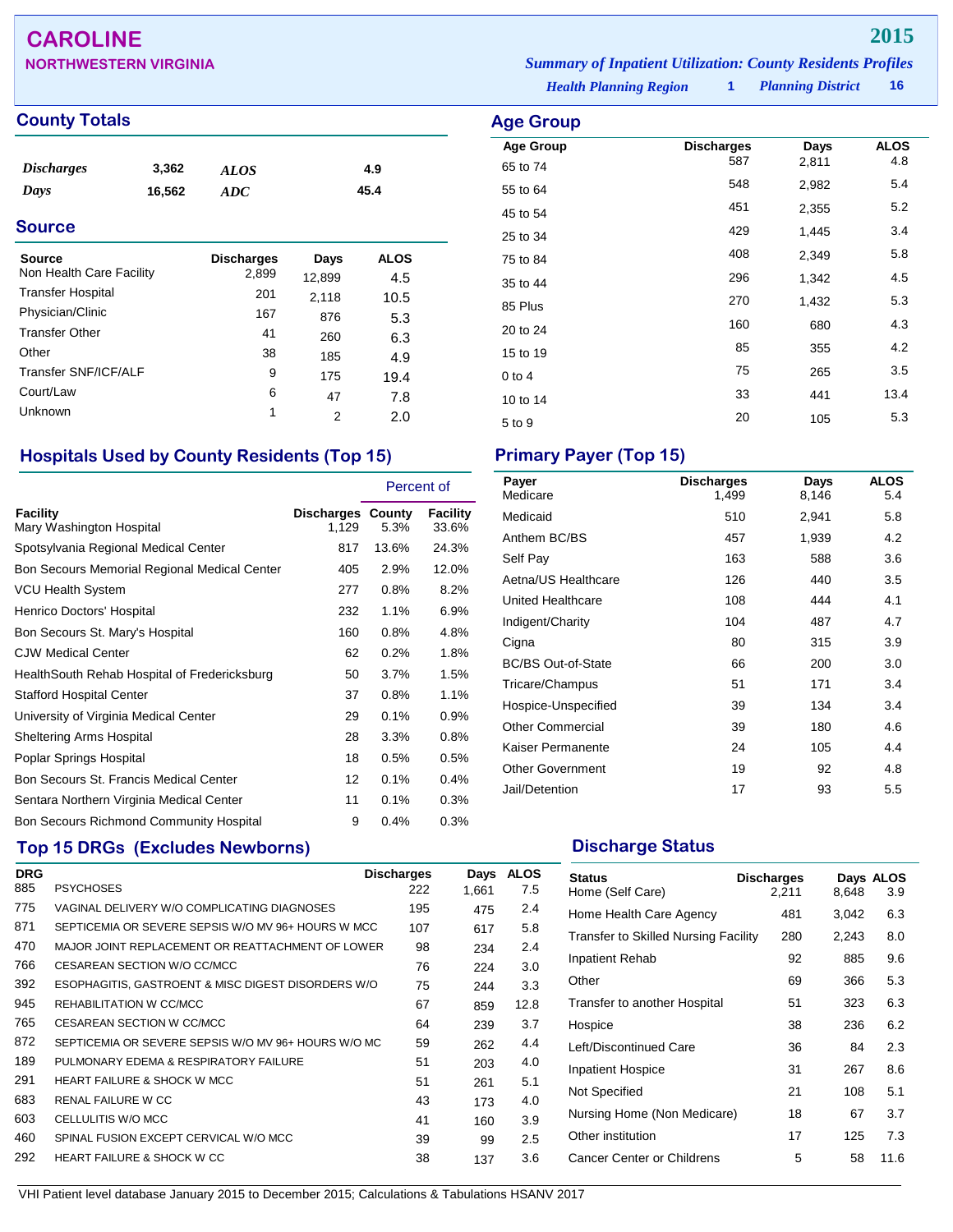## **FREDERICKSBURG CITY 2015**

| <b>County Totals</b> | <b>Age Group</b> |
|----------------------|------------------|
|                      |                  |

| <i>Discharges</i> | 3,195  | ALOS | 4.9  |
|-------------------|--------|------|------|
| Days              | 15.813 | ADC  | 43.3 |

### **Source**

| Source<br>Non Health Care Facility | <b>Discharges</b><br>2,836 | Days<br>12,826 | <b>ALOS</b><br>4.5 |
|------------------------------------|----------------------------|----------------|--------------------|
| <b>Transfer Hospital</b>           | 214                        | 2,066          | 9.7                |
| Physician/Clinic                   | 106                        | 677            | 6.4                |
| Court/Law                          | 19                         | 123            | 6.5                |
| <b>Transfer Other</b>              | 10                         | 50             | 5.0                |
| Other                              | 5                          | 41             | 8.2                |
| Transfer SNF/ICF/ALF               | 3                          | 25             | 8.3                |
| Unknown                            | 2                          | 5              | 2.5                |

## **Hospitals Used by County Residents (Top 15) Primary Payer (Top 15)**

|                                              |                                   | Percent of |                   |
|----------------------------------------------|-----------------------------------|------------|-------------------|
| Facility<br>Mary Washington Hospital         | <b>Discharges County</b><br>2.316 | 10.8%      | Facility<br>72.5% |
| Spotsylvania Regional Medical Center         | 287                               | 4.8%       | $9.0\%$           |
| <b>VCU Health System</b>                     | 121                               | 0.4%       | 3.8%              |
| <b>Stafford Hospital Center</b>              | 117                               | 2.6%       | 3.7%              |
| HealthSouth Rehab Hospital of Fredericksburg | 97                                | 7.2%       | $3.0\%$           |
| University of Virginia Medical Center        | 41                                | 0.2%       | 1.3%              |
| Inova Fairfax Hospital                       | 32                                | 0.1%       | 1.0%              |
| Henrico Doctors' Hospital                    | 28                                | 0.1%       | 0.9%              |
| Poplar Springs Hospital                      | 25                                | 0.7%       | 0.8%              |
| Bon Secours St. Mary's Hospital              | 19                                | 0.1%       | 0.6%              |
| <b>CJW Medical Center</b>                    | 14                                | $0.0\%$    | 0.4%              |
| Virginia Hospital Center                     | 14                                | 0.1%       | 0.4%              |
| Sentara Northern Virginia Medical Center     | 11                                | 0.1%       | 0.3%              |
| The Pavilion at Williamsburg Place           | 9                                 | 0.7%       | 0.3%              |
| <b>Reston Hospital Center</b>                | $\overline{7}$                    | 0.1%       | $0.2\%$           |

## **Top 15 DRGs (Excludes Newborns) Discharge Status Discharge Status**

| <b>DRG</b> |                                                     | <b>Discharges</b> | Days  | <b>ALOS</b> |
|------------|-----------------------------------------------------|-------------------|-------|-------------|
| 885        | <b>PSYCHOSES</b>                                    | 343               | 2.800 | 8.2         |
| 775        | VAGINAL DELIVERY W/O COMPLICATING DIAGNOSES         | 196               | 437   | 2.2         |
| 766        | CESAREAN SECTION W/O CC/MCC                         | 93                | 290   | 3.1         |
| 871        | SEPTICEMIA OR SEVERE SEPSIS W/O MV 96+ HOURS W MCC  | 82                | 513   | 6.3         |
| 470        | MAJOR JOINT REPLACEMENT OR REATTACHMENT OF LOWER    | 78                | 196   | 2.5         |
| 392        | ESOPHAGITIS, GASTROENT & MISC DIGEST DISORDERS W/O  | 70                | 227   | 3.2         |
| 897        | ALCOHOL/DRUG ABUSE OR DEPENDENCE W/O REHABILITATI   | 64                | 236   | 3.7         |
| 765        | CESAREAN SECTION W CC/MCC                           | 57                | 196   | 3.4         |
| 945        | REHABILITATION W CC/MCC                             | 57                | 778   | 13.7        |
| 603        | CELLULITIS W/O MCC                                  | 48                | 199   | 4.2         |
| 191        | CHRONIC OBSTRUCTIVE PULMONARY DISEASE W CC          | 45                | 158   | 3.5         |
| 190        | CHRONIC OBSTRUCTIVE PULMONARY DISEASE W MCC         | 36                | 180   | 5.0         |
| 292        | <b>HEART FAILURE &amp; SHOCK W CC</b>               | 36                | 129   | 3.6         |
| 872        | SEPTICEMIA OR SEVERE SEPSIS W/O MV 96+ HOURS W/O MC | 36                | 144   | 4.0         |
| 690        | KIDNEY & URINARY TRACT INFECTIONS W/O MCC           | 35                | 124   | 3.5         |

*Health Planning Region* **1** *Planning District* **16 NORTHWESTERN VIRGINIA** *Summary of Inpatient Utilization: County Residents Profiles*

| ing Distric |  |
|-------------|--|
|-------------|--|

| Age Group            |                          |               |                    |
|----------------------|--------------------------|---------------|--------------------|
| <b>Age Group</b>     | <b>Discharges</b><br>524 | Days<br>3,005 | <b>ALOS</b><br>5.7 |
| 55 to 64<br>25 to 34 | 463                      | 1,829         | 4.0                |
| 45 to 54             | 460                      | 2,202         | 4.8                |
| 65 to 74             | 442                      | 2,657         | 6.0                |
| 75 to 84             | 356                      | 1,877         | 5.3                |
| 35 to 44             | 312                      | 1,238         | 4.0                |
| 85 Plus              | 288                      | 1,419         | 4.9                |
| 20 to 24             | 199                      | 659           | 3.3                |
| 15 to 19             | 61                       | 557           | 9.1                |
| $0$ to $4$           | 44                       | 165           | 3.8                |
| 10 to 14             | 29                       | 150           | 5.2                |
| 5 to 9               | 17                       | 55            | 3.2                |

| Payer<br>Medicare         | <b>Discharges</b><br>1,323 | Days<br>7,529 | <b>ALOS</b><br>5.7 |
|---------------------------|----------------------------|---------------|--------------------|
| Medicaid                  | 563                        | 2,851         | 5.1                |
| Anthem BC/BS              | 355                        | 1,444         | 4.1                |
| Self Pay                  | 274                        | 1,118         | 4.1                |
| Indigent/Charity          | 94                         | 447           | 4.8                |
| <b>BC/BS Out-of-State</b> | 74                         | 332           | 4.5                |
| Aetna/US Healthcare       | 73                         | 282           | 3.9                |
| United Healthcare         | 57                         | 210           | 3.7                |
| Hospice-Unspecified       | 50                         | 124           | 2.5                |
| Tricare/Champus           | 50                         | 244           | 4.9                |
| <b>Other Commercial</b>   | 49                         | 233           | 4.8                |
| Cigna                     | 42                         | 166           | 4.0                |
| Jail/Detention            | 42                         | 236           | 5.6                |
| Kaiser Permanente         | 40                         | 135           | 3.4                |
| <b>Other Government</b>   | 37                         | 150           | 4.0                |

| <b>Status</b><br>Home (Self Care)           | <b>Discharges</b><br>2,128 | 8,815 | Days ALOS<br>4.1 |
|---------------------------------------------|----------------------------|-------|------------------|
| Home Health Care Agency                     | 409                        | 2,529 | 6.2              |
| <b>Transfer to Skilled Nursing Facility</b> | 239                        | 1,919 | 8.0              |
| <b>Inpatient Rehab</b>                      | 115                        | 810   | 7.0              |
| Left/Discontinued Care                      | 59                         | 182   | 3.1              |
| Hospice                                     | 46                         | 277   | 6.0              |
| Transfer to another Hospital                | 39                         | 216   | 5.5              |
| Other                                       | 36                         | 208   | 5.8              |
| Not Specified                               | 34                         | 65    | 1.9              |
| <b>Inpatient Hospice</b>                    | 29                         | 215   | 7.4              |
| Nursing Home (Non Medicare)                 | 26                         | 241   | 9.3              |
| Cancer Center or Childrens                  | 10                         | 109   | 10.9             |
| Other institution                           | 10                         | 37    | 3.7              |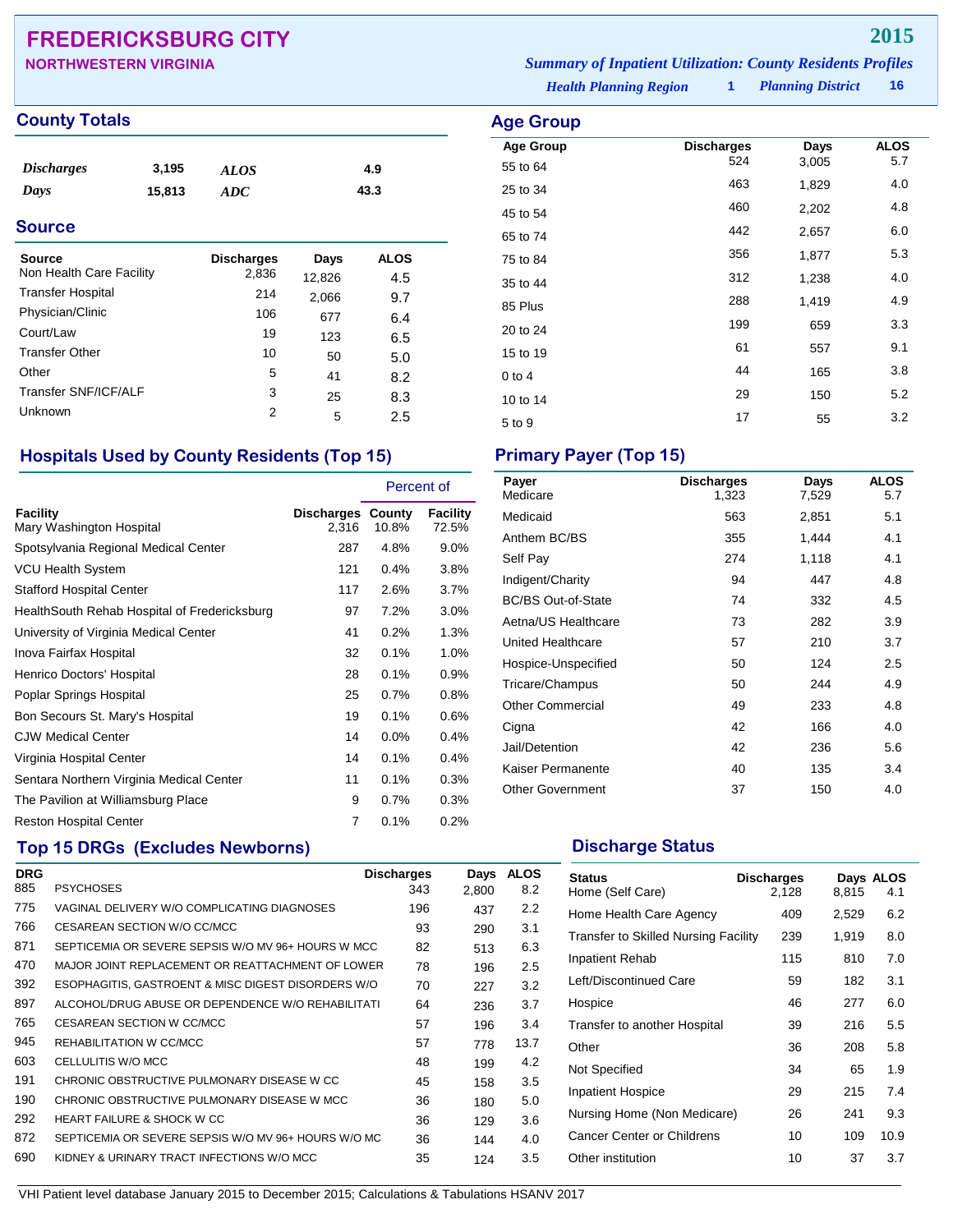## **KING GEORGE 2015**

| <b>NORTHWESTERN VIRGINIA</b> | <b>Summary of Inpatient Utilization: County Residents Profiles</b> |                          |      |
|------------------------------|--------------------------------------------------------------------|--------------------------|------|
|                              | <b>Health Planning Region</b>                                      | <b>Planning District</b> | ่ 16 |

### **County Totals Age Group**

| <b>Discharges</b><br>Days | 2,268<br>11,174 | ALOS<br><b>ADC</b> |       | 4.9<br>30.6 |
|---------------------------|-----------------|--------------------|-------|-------------|
| <b>Source</b>             |                 |                    |       |             |
| Source                    |                 | <b>Discharges</b>  | Days  | <b>ALOS</b> |
| Non Health Care Facility  |                 | 1,995              | 9,154 | 4.6         |
| <b>Transfer Hospital</b>  |                 | 144                | 1,429 | 9.9         |
| Physician/Clinic          |                 | 106                | 404   | 3.8         |
| <b>Transfer Other</b>     |                 | 10                 | 86    | 8.6         |
| Other                     |                 | 9                  | 64    | 7.1         |
| Court/Law                 |                 | 4                  | 37    | 9.3         |

**Age Group Discharges Days ALOS**<br>65 to 74 433 2,464 5.7 65 to 74 <sup>433</sup> 2,464 5.7 55 to 64 <sup>346</sup> 1,890 5.5 25 to 34 and 309 and 309 and 309 and 309 and 309 and 309 and 309 and 309 and 309 and 309 and 309 and 309 and 30 45 to 54 **309** 1,577 5.1 75 to 84 <sup>300</sup> 1,597 5.3 35 to 44 <sup>190</sup> <sup>863</sup> 4.5 85 Plus <sup>142</sup> <sup>690</sup> 4.9 20 to 24 <sup>106</sup> <sup>395</sup> 3.7 15 to 19 <sup>65</sup> <sup>310</sup> 4.8 10 to 14 **30** 154 5.1 0 to 4 29 114 3.9 5 to 9 <sup>9</sup> <sup>65</sup> 7.2

### **Hospitals Used by County Residents (Top 15) Primary Payer (Top 15)**

|                                              |                                   | Percent of |                   |
|----------------------------------------------|-----------------------------------|------------|-------------------|
| Facility<br>Mary Washington Hospital         | <b>Discharges County</b><br>1,551 | 7.2%       | Facility<br>68.4% |
| Spotsylvania Regional Medical Center         | 238                               | 4.0%       | 10.5%             |
| <b>VCU Health System</b>                     | 113                               | 0.3%       | 5.0%              |
| HealthSouth Rehab Hospital of Fredericksburg | 71                                | 5.2%       | 3.1%              |
| <b>Stafford Hospital Center</b>              | 64                                | 1.4%       | 2.8%              |
| Henrico Doctors' Hospital                    | 33                                | 0.2%       | 1.5%              |
| University of Virginia Medical Center        | 26                                | 0.1%       | 1.1%              |
| Inova Fairfax Hospital                       | 23                                | 0.1%       | 1.0%              |
| Sentara Northern Virginia Medical Center     | 16                                | 0.2%       | 0.7%              |
| Bon Secours St. Mary's Hospital              | 15                                | 0.1%       | 0.7%              |
| Virginia Hospital Center                     | 14                                | 0.1%       | 0.6%              |
| <b>CJW Medical Center</b>                    | 11                                | 0.0%       | 0.5%              |
| Inova Fair Oaks Hospital                     | 11                                | 0.1%       | 0.5%              |
| Bon Secours Memorial Regional Medical Center | 10                                | 0.1%       | 0.4%              |
| Poplar Springs Hospital                      | 10                                | 0.3%       | 0.4%              |

## **Top 15 DRGs (Excludes Newborns) Discharge Status Discharge Status**

| <b>DRG</b> |                                                     | <b>Discharges</b> | Days | <b>ALOS</b> |
|------------|-----------------------------------------------------|-------------------|------|-------------|
| 775        | VAGINAL DELIVERY W/O COMPLICATING DIAGNOSES         | 144               | 311  | 2.2         |
| 885        | <b>PSYCHOSES</b>                                    | 137               | 930  | 6.8         |
| 871        | SEPTICEMIA OR SEVERE SEPSIS W/O MV 96+ HOURS W MCC  | 75                | 425  | 5.7         |
| 766        | CESAREAN SECTION W/O CC/MCC                         | 69                | 195  | 2.8         |
| 470        | MAJOR JOINT REPLACEMENT OR REATTACHMENT OF LOWER    | 68                | 172  | 2.5         |
| 392        | ESOPHAGITIS, GASTROENT & MISC DIGEST DISORDERS W/O  | 58                | 195  | 3.4         |
| 945        | REHABILITATION W CC/MCC                             | 48                | 616  | 12.8        |
| 603        | CELLULITIS W/O MCC                                  | 44                | 165  | 3.8         |
| 765        | CESAREAN SECTION W CC/MCC                           | 43                | 159  | 3.7         |
| 690        | KIDNEY & URINARY TRACT INFECTIONS W/O MCC           | 37                | 109  | 3.0         |
| 190        | CHRONIC OBSTRUCTIVE PULMONARY DISEASE W MCC         | 34                | 153  | 4.5         |
| 872        | SEPTICEMIA OR SEVERE SEPSIS W/O MV 96+ HOURS W/O MC | 31                | 120  | 3.9         |
| 460        | SPINAL FUSION EXCEPT CERVICAL W/O MCC               | 30                | 87   | 2.9         |
| 292        | HEART FAILURE & SHOCK W CC                          | 29                | 94   | 3.2         |
| 683        | RENAL FAILURE W CC                                  | 28                | 100  | 3.6         |

| Payer<br>Medicare         | <b>Discharges</b><br>941 | Days<br>5,156 | <b>ALOS</b><br>5.5 |
|---------------------------|--------------------------|---------------|--------------------|
| Anthem BC/BS              | 384                      | 1,760         | 4.6                |
| Medicaid                  | 244                      | 1,264         | 5.2                |
| Tricare/Champus           | 101                      | 457           | 4.5                |
| Self Pay                  | 98                       | 417           | 4.3                |
| <b>BC/BS Out-of-State</b> | 73                       | 262           | 3.6                |
| Aetna/US Healthcare       | 68                       | 249           | 3.7                |
| <b>United Healthcare</b>  | 59                       | 195           | 3.3                |
| <b>Other Commercial</b>   | 56                       | 271           | 4.8                |
| Cigna                     | 50                       | 188           | 3.8                |
| Indigent/Charity          | 48                       | 358           | 7.5                |
| Hospice-Unspecified       | 37                       | 122           | 3.3                |
| Kaiser Permanente         | 36                       | 133           | 3.7                |
| <b>Other Government</b>   | 23                       | 133           | 5.8                |
| Unknown                   | 13                       | 68            | 5.2                |

| <b>Status</b><br>Home (Self Care)           | <b>Discharges</b><br>1,492 | 5,589 | Days ALOS<br>3.8 |
|---------------------------------------------|----------------------------|-------|------------------|
| Home Health Care Agency                     | 342                        | 2,335 | 6.8              |
| <b>Transfer to Skilled Nursing Facility</b> | 159                        | 1,304 | 8.2              |
| <b>Inpatient Rehab</b>                      | 83                         | 690   | 8.3              |
| Transfer to another Hospital                | 38                         | 166   | 4.4              |
| Other                                       | 33                         | 268   | 8.1              |
| Hospice                                     | 30                         | 178   | 5.9              |
| <b>Inpatient Hospice</b>                    | 25                         | 196   | 7.8              |
| Not Specified                               | 24                         | 77    | 3.2              |
| Left/Discontinued Care                      | 16                         | 56    | 3.5              |
| Long Term Acute                             | 10                         | 214   | 21.4             |
| Nursing Home (Non Medicare)                 | 9                          | 53    | 5.9              |
| Transfer to Intermediate NF                 | 3                          | 19    | 6.3              |